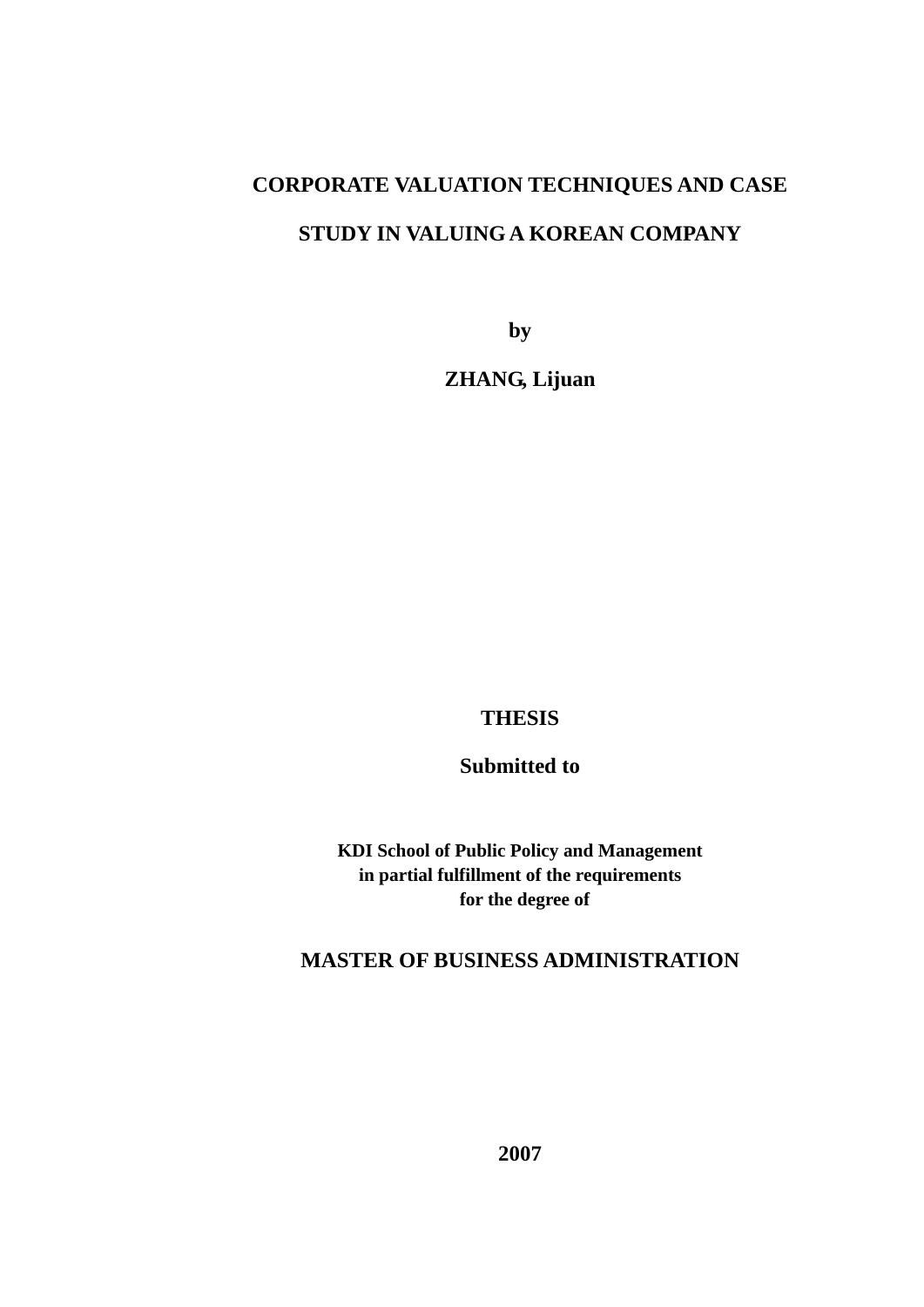# **CORPORATE VALUATION TECHNIQUES AND CASE STUDY IN VALUING A KOREAN COMPANY**

**by** 

**ZHANG, Lijuan** 

# **THESIS**

**Submitted to** 

**KDI School of Public Policy and Management in partial fulfillment of the requirements for the degree of** 

# **MASTER OF BUSINESS ADMINISTRATION**

**Approval as of Oct30, 2007** 

**Supervisor David J. Behling\_\_\_David J Behling\_\_\_\_\_\_\_\_\_\_\_\_\_\_\_\_\_**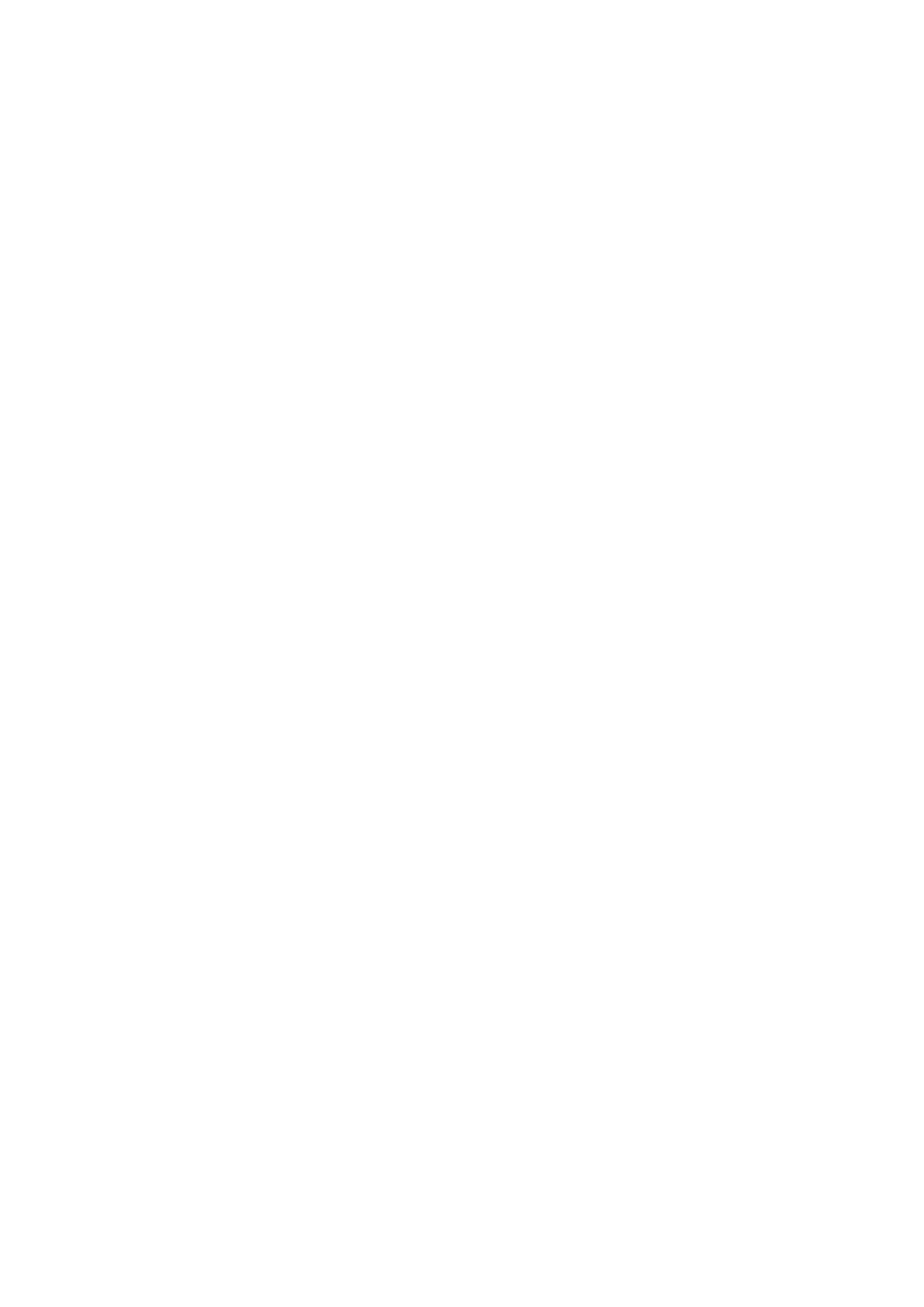#### **Abstract**

The objective of this paper is to use the valuation techniques to value selected Korean company. The paper introduces the three basic Valuation Techniques and illustrates how to value the true value of companies by using free cash flow to the firm approach.

The three basic valuation techniques includes: fundamental analysis, technical analysis, and modern portfolio theory (MPT). The most popular methods in fundamental analysis are: *Target stock price analysis, relative value analysis and discounted cash flow analysis.* The discounted cash flow analysis includes three models: the dividend discount model (DDM), the free cash flow to equity model (FCFE) and the free cash flow to the firm model (FCFF). The author introduces the FCFF model in detail and uses it in the case study, because the author believes that from a stock valuation standpoint, stockholders should be more concerned about the free cash flow to the firm rather than the profits, since on any corporate investment, a corporation creates additional value for stockholders if and only if it earns a rate of return, after all net cash flow adjustments, that exceeds the corporation's weighted average cost of capital. This occurs only when the investment generates additional free cash flow to the firm.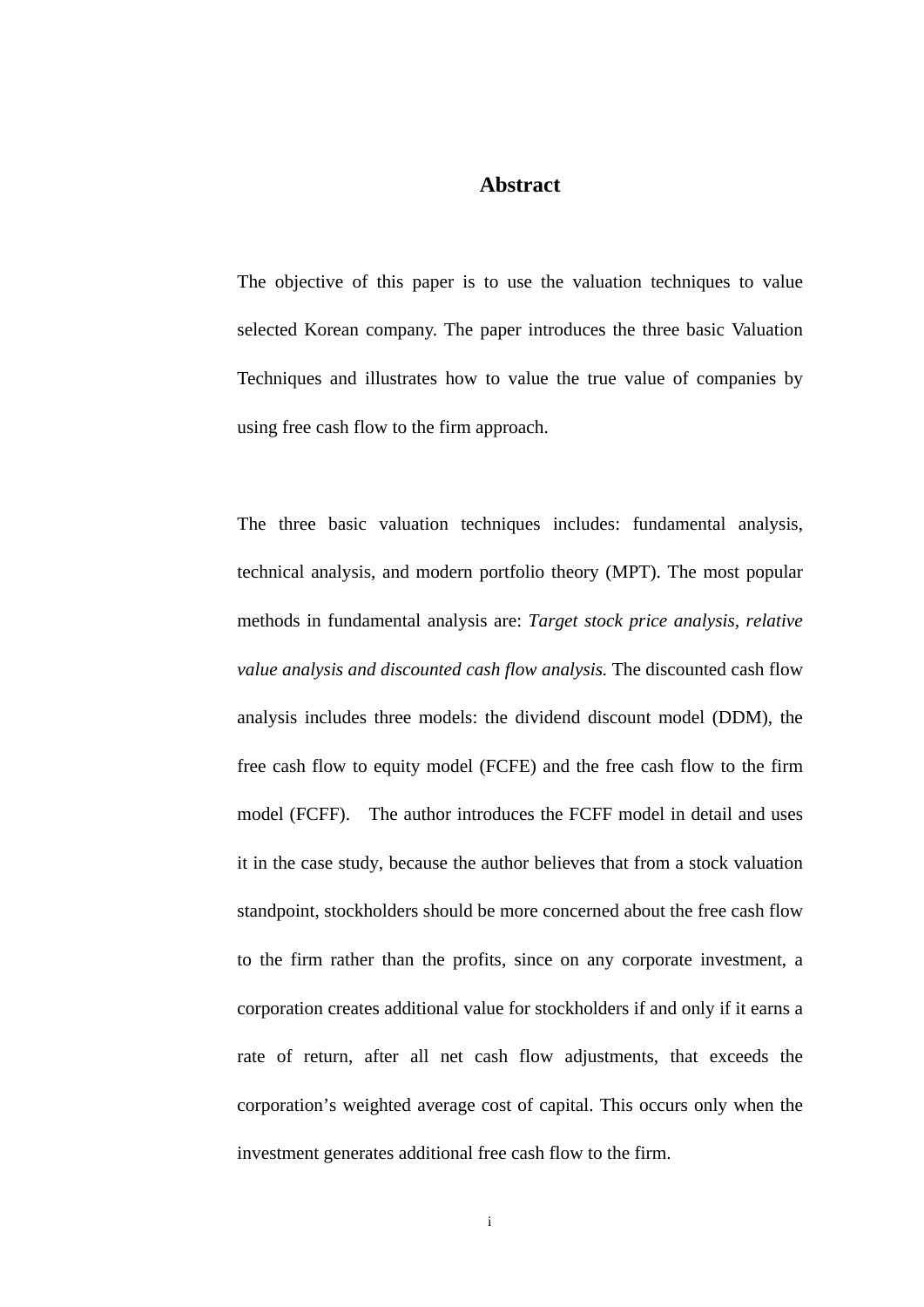The second main objective is to provide a financial analysis of the selected company-- SK Telecom. In this part, the paper addresses two questions: how the industry trends affect the mobile company and what are the implications of those trends on the financial performance and fundamental value of the selected company.

Throughout the analysis, the position of the selected company is analysed in depth to understand how it has responded to the increased competition in the global mobile industry. In recent years, the industry is approach saturation in the developed countries and the market competition becomes very fierce.

The final part of this paper uses an appropriate valuation model—ValuePro2002 to get the intrinsic value of this company and give recommendation. According to the ValuePro2002 program, the intrinsic value of SK Telecom is far above the market price, so I recommend a strong buy.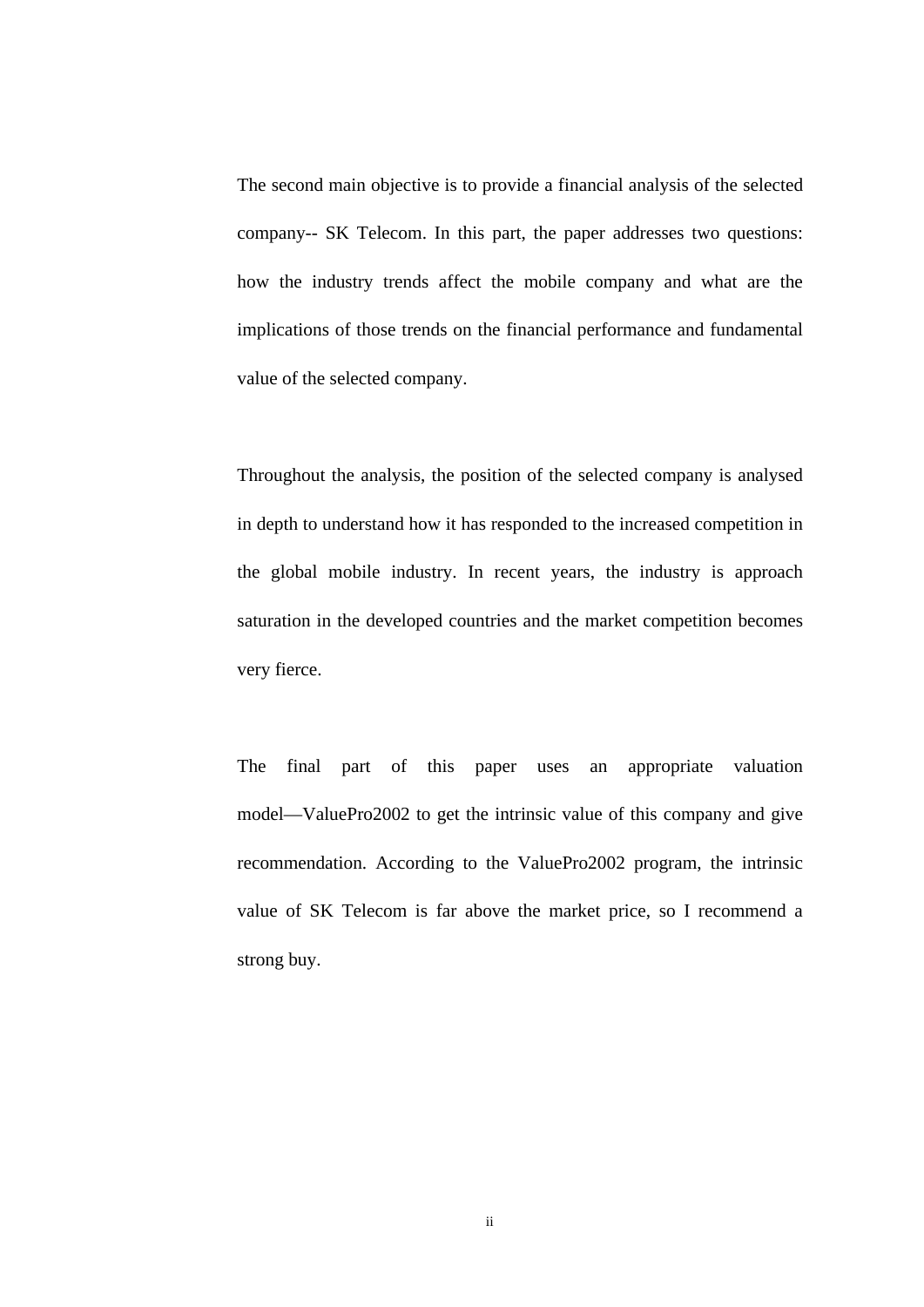# **Acknowledgements**

First of all, I would like to thank the Korean Development Institute School of Public Policy and Management for giving me the opportunity to attend the Master in Business Administration program and all my professors in our school.

I am very much thankful to Professor David Behling for giving me so much knowledge, courage, advices, and help in this project and during the past 2 years.

Finally, I specially thank my family for their encouragement and patience during this project.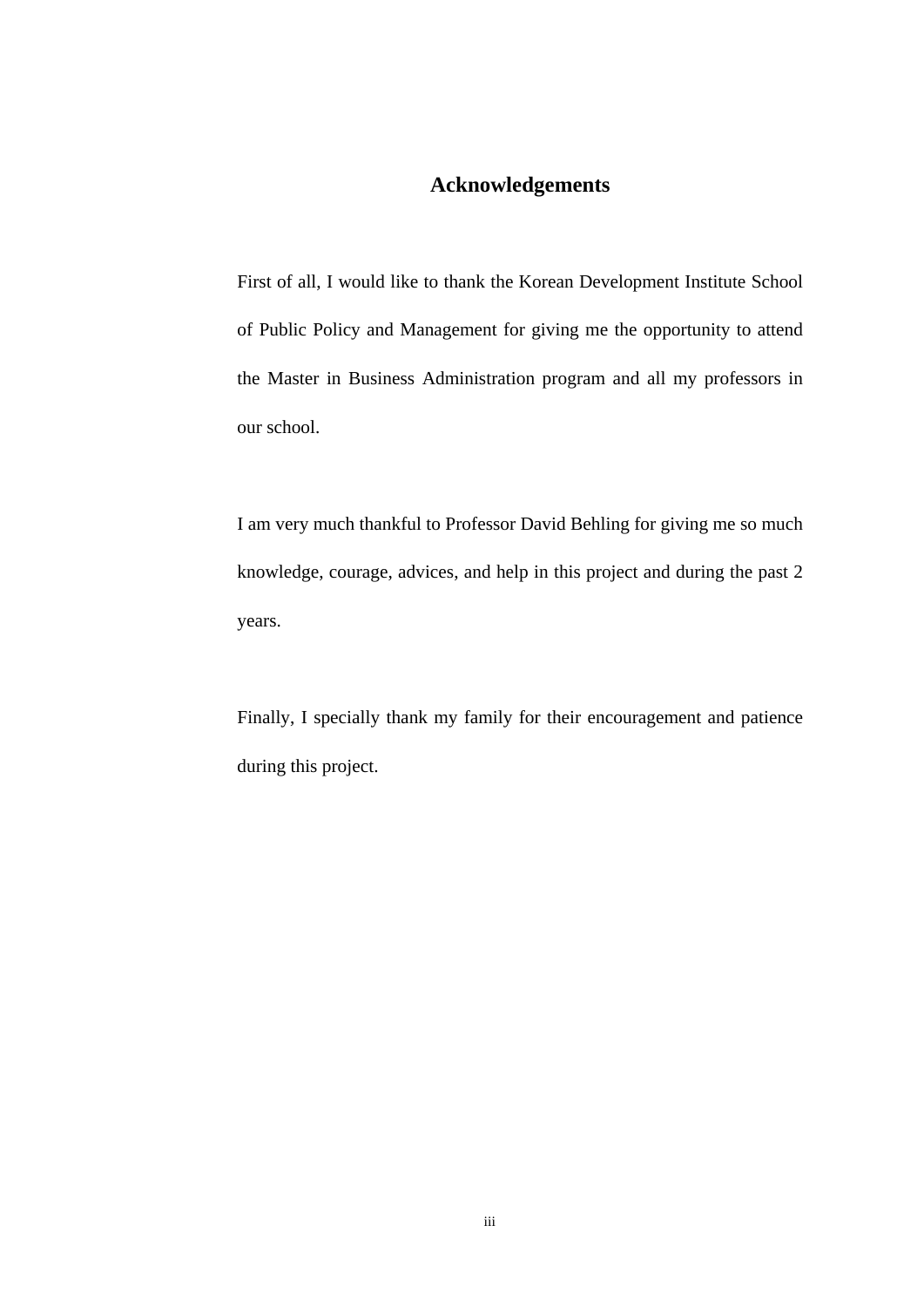# **Table of Contents**

| Introduction 1 |  |
|----------------|--|
|                |  |
|                |  |
|                |  |
|                |  |

| 2.4 Calculate the Intrinsic Stock Value and Make Investment Decision  26 |  |
|--------------------------------------------------------------------------|--|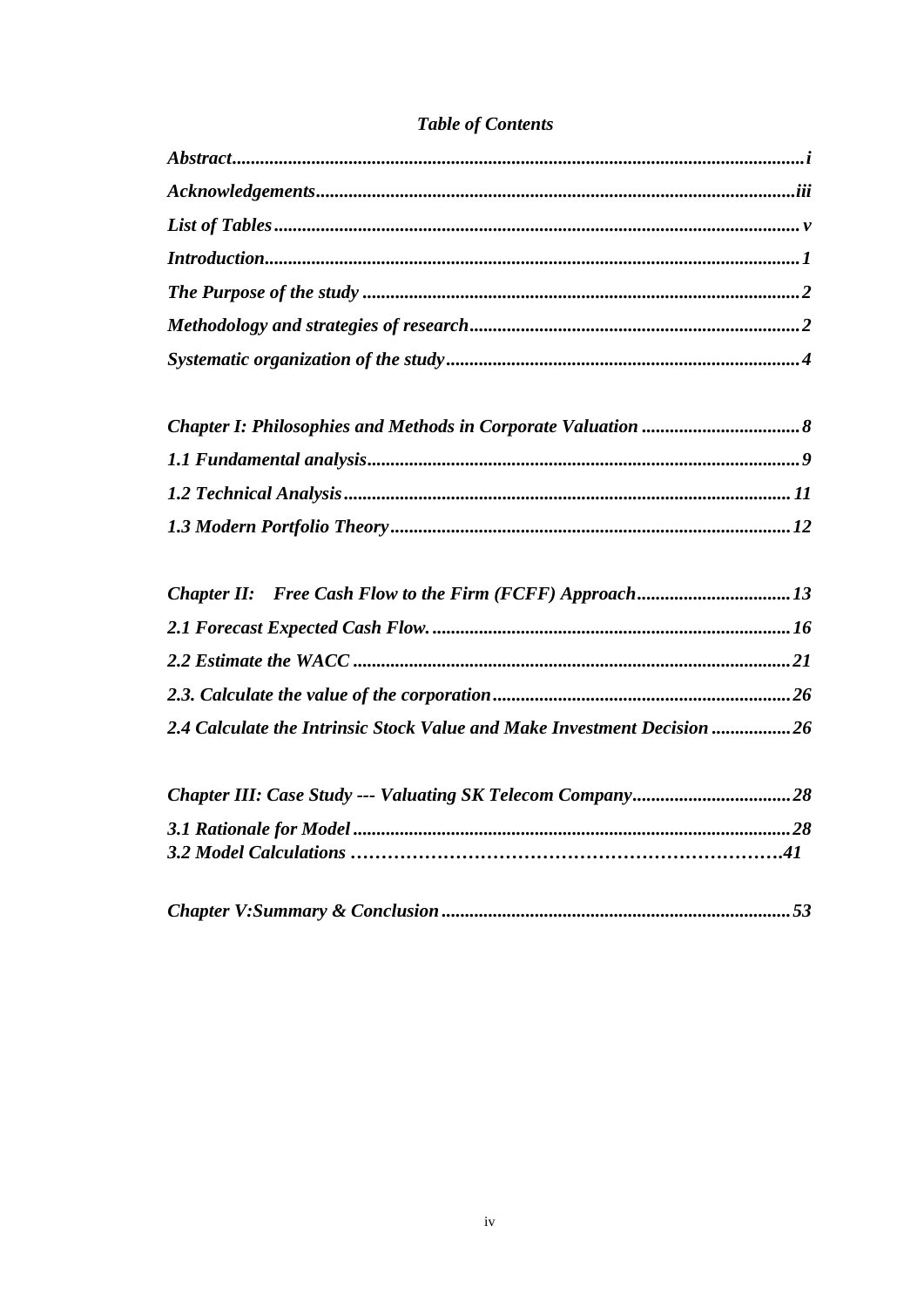# **List of Tables**

| Table 3: growth rates of revenue of SKT, KTF and LGT32                      |
|-----------------------------------------------------------------------------|
|                                                                             |
|                                                                             |
|                                                                             |
|                                                                             |
| Table 8: Investment and Depreciation History of SK Telecom from 2002-200646 |
| Table 9: 7 years average investment and depreciation rate of SKT 46         |
| Table 10: Five-year working capital history of SK Telecom47                 |
| Table 11: Discounted Free Cash Flow to the Firm of SKT48                    |
| Table 12: Weighted Average Cost of Capital Screen of SKT51                  |
|                                                                             |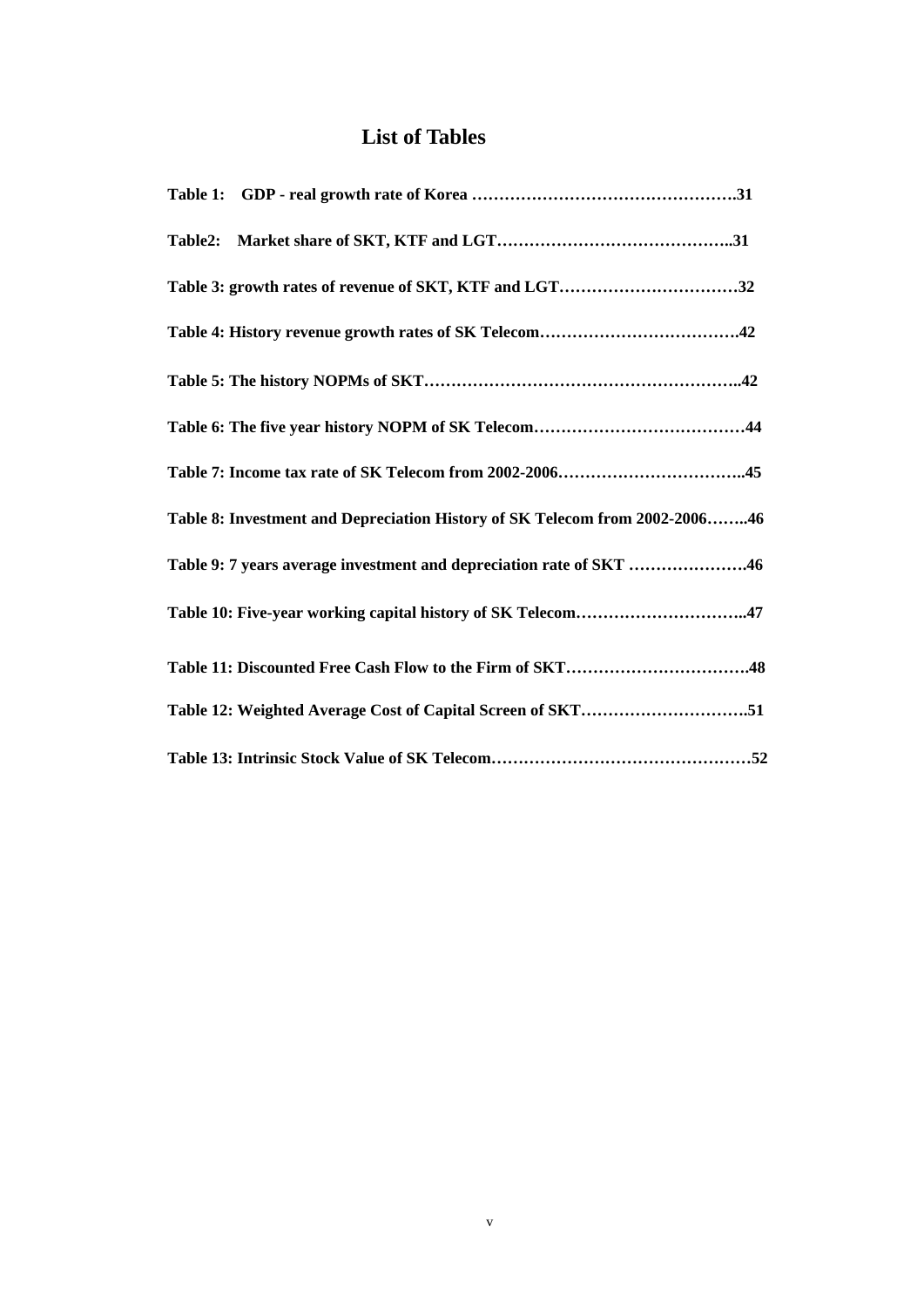#### **Introduction**

A valuation is the determination of the worth of a business. This is a complicated process which includes both art and science aspects. Generally, stock market valuation can be classified into one of three groups-fundamental analysis, technical analysis, and modern portfolio theory (MPT). The three philosophies have different beliefs about the relationship between the stock price and underlying intrinsic stock values. Technical analysts believe that there is no necessary relationship between a stock's price and its underlying intrinsic value. Short-term stock price movements are influenced primarily by changes in market psychology and reflect the greed versus fear mentality of investors. On the other side, Modern portfolio theory believe that stock prices always reflect underlying intrinsic values due to the competitive forces in the stock market. Under this theory, the market is efficient because new information is very quickly incorporated into stock prices and there never are any undervalued or overvalued stocks. Fundamental analysis believes that a stock has a true or intrinsic value to which its price is anchored. Price may diverge from this value in the short run, but in the long term, price and intrinsic value will converge. In this analysis, value is a function of revenue, growth, earnings, dividends, cash flows, profit margins, risk, interest rates and other factors. Target Stock Price Analysis, Relative Value Analysis and Discounted Cash Flow Analysis are the most popular methods in fundamental analysis.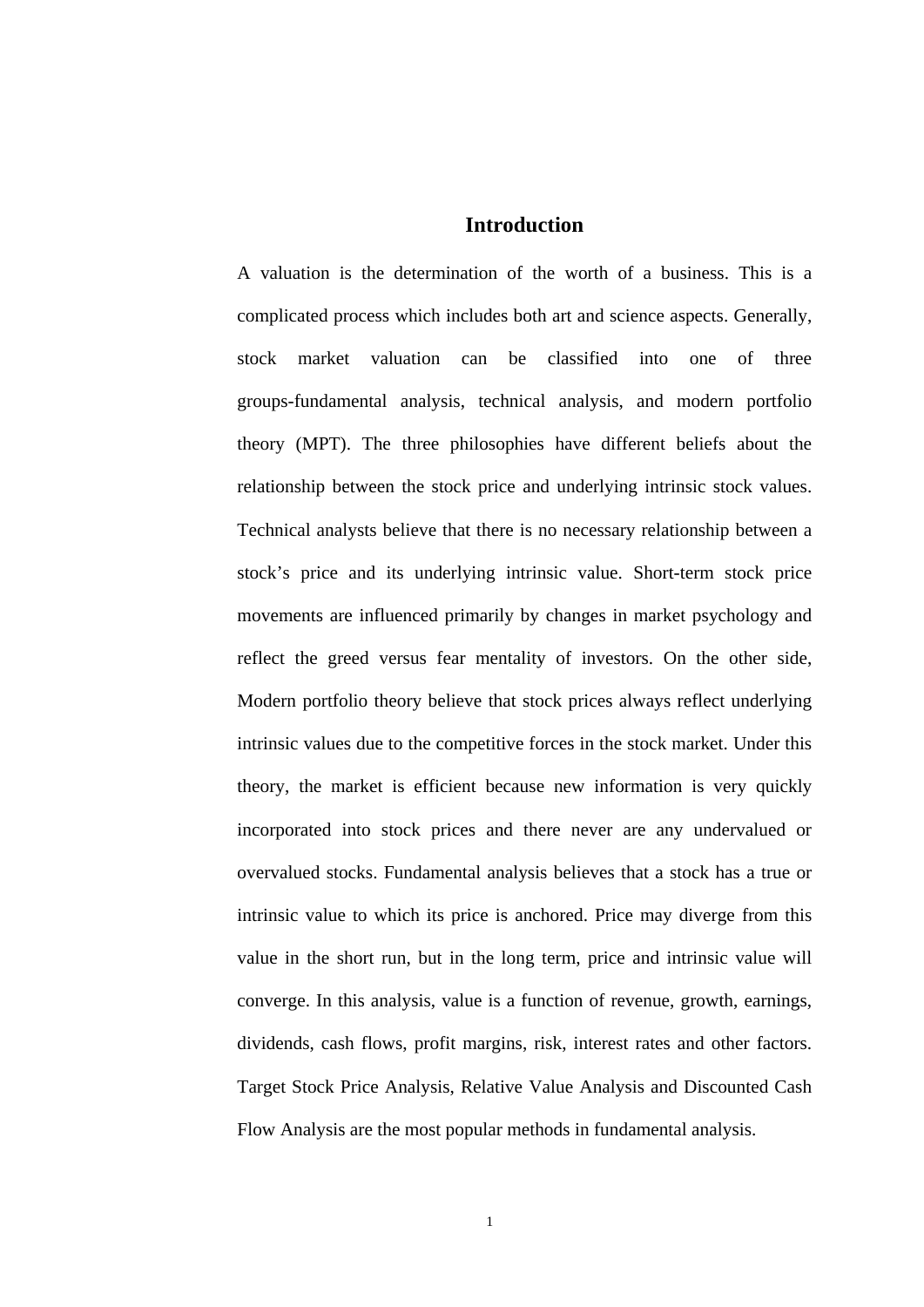Stock valuation is extremely useful for many purposes. First, a good valuation can give investor the accurate information, so that they can decide which stock to buy and which one to sell. Second, a detailed valuation is needed when an owner is contemplating a sale, merger, acquisition, joint venture or strategic partnership, etc. Third, the government or judicial authorities often require a valuation for legal matters such as business partnership disputes, the establishment and management of employment stock ownership plans. Finally, a well-presented valuation can help identify what is needed to increase the value of the company, attract new capital, or project potential proceeds from an initial public offering. Given these aspects, the importance of stock valuation can never be over estimated.

# **The Purpose of the study**

The central objective of this study is to find how to use the valuation techniques to valuate Korean corporation. A case study on SK Telecom will be used to give detailed study on company valuation in Korea.

The specific objectives of this study are the following:

- What kind of valuation methods are used in Stock Valuation?
- What is Free Cash Flow to the Firm (FCFF) Approach?
- How to use the FCFF to valuate the intrinsic value of Korean company?

#### **Methodology and strategies of research**

The study will mainly base on information analysis. I will use the information from the companies' annual and quarterly reports, the annual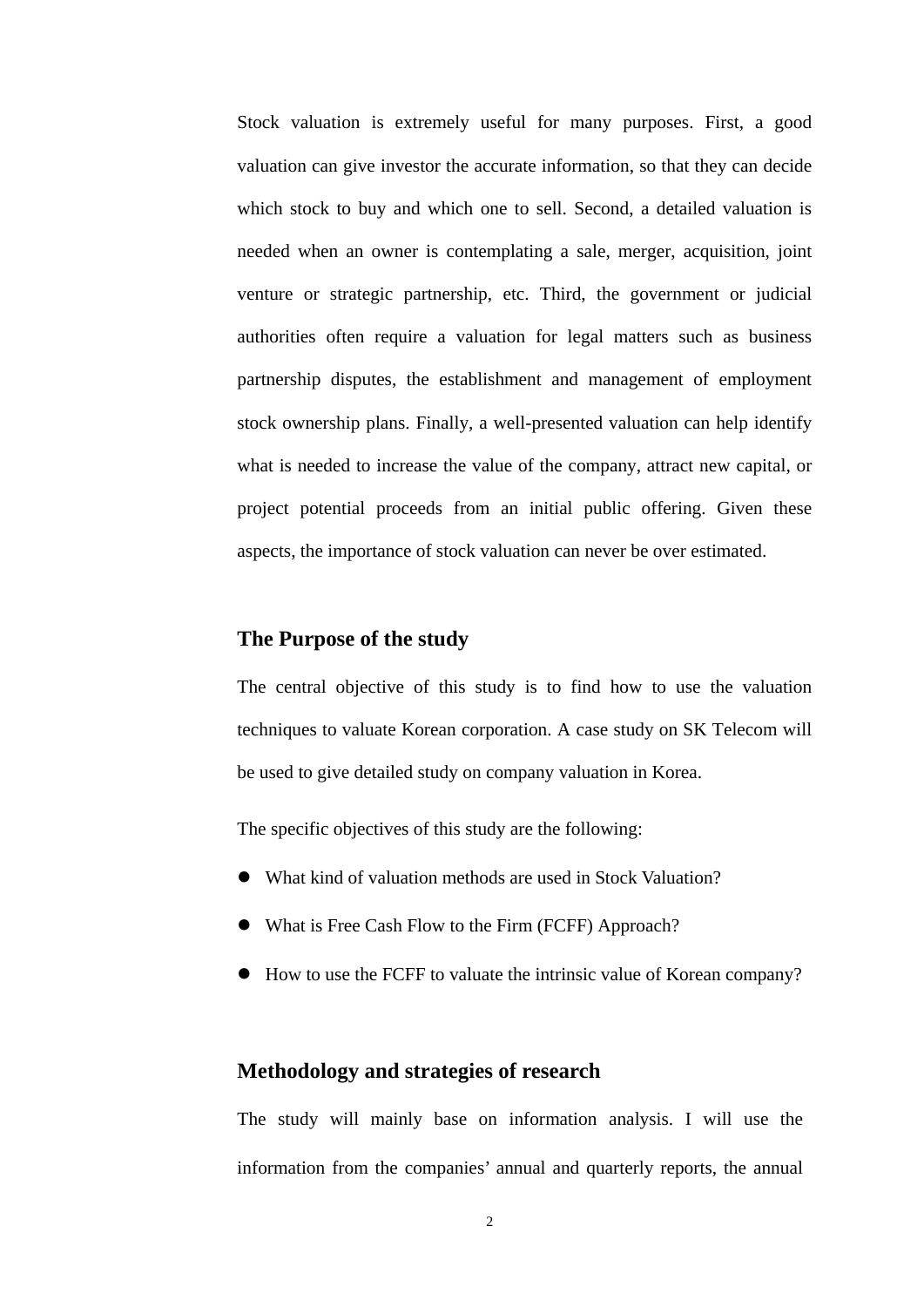and quarterly reports of their major competitors, Telecom industry analysis, financial information Web sites such as Morningstar, Hoover's, Value Line, the Motley Fool, Wall Street Research Net and so on.

Although the intrinsic value depends on future expectations, understanding the industry and the company is the basic for valuation. A thorough historic analysis of the industry, the financial, strategic and competitive evolution of the company helps assess the forecast's consistency. Thus , I will analyze the trend of the industry, the macroeconomic environment the company operates in, the historic and strategic of the company, the income statement, balance sheet and the cash flows generated by the company, the evolution of the company's investments and financing, the financial health, and the future business risks that the company might face.

Based on the analysis, I will use the free cash flow to the firm approach and the ValuePro2002 software to value the company. This will include : develop a set of future cash flows for the companies based on expectations about the company's growth, net operating profit margin, income tax rates, and fixed and working capital requirements; estimate the WACC; discount the resulting cash flow estimates and total them to determine an enterprise value for the company as a whole; reduce the enterprise value by the amount of debt, preferred stock, and other claims of the corporation, and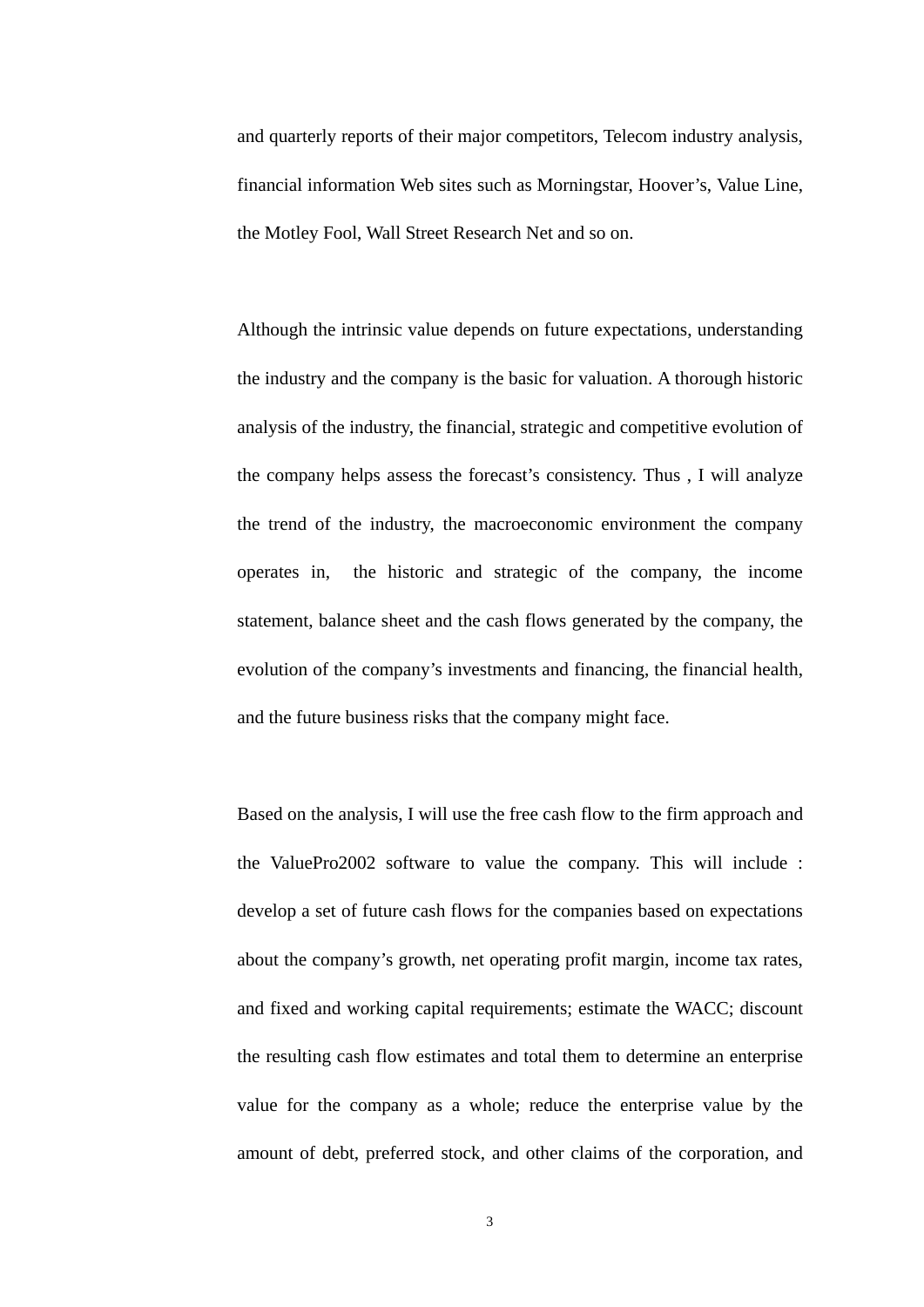divide that amount by the number of shares outstanding. This gives us the per-share intrinsic value of the corporation's common stock.

### **Systematic organization of the study**

The study consists of four main chapters. Chapter 1 of the study begins with the Philosophies and methods in corporate valuation. It will introduce fundamental analysis, technical analysis and modern portfolio theory (MPT). Fundamental analysis believes that a stock has a true or intrinsic value to which its price is anchored. Price may diverge from this value in the short run, but in the long term, price and intrinsic value will converge. The most popular methods in fundamental analysis are: *Target stock price analysis, relative value analysis and discounted cash flow analysis.*  Technical analysts believe that there is no necessary relationship between a stock's price and its underlying intrinsic value. Short term stock price movements are influenced primarily by changes in market psychology and reflect the greed versus fear mentality of investors. Modern Portfolio Theory believe that stock price always reflect underlying intrinsic values due to the competitive forces in the stock market. Under this theory, the market is efficient because new information is very quickly incorporated into stock prices and there never are any undervalued or overvalued stocks.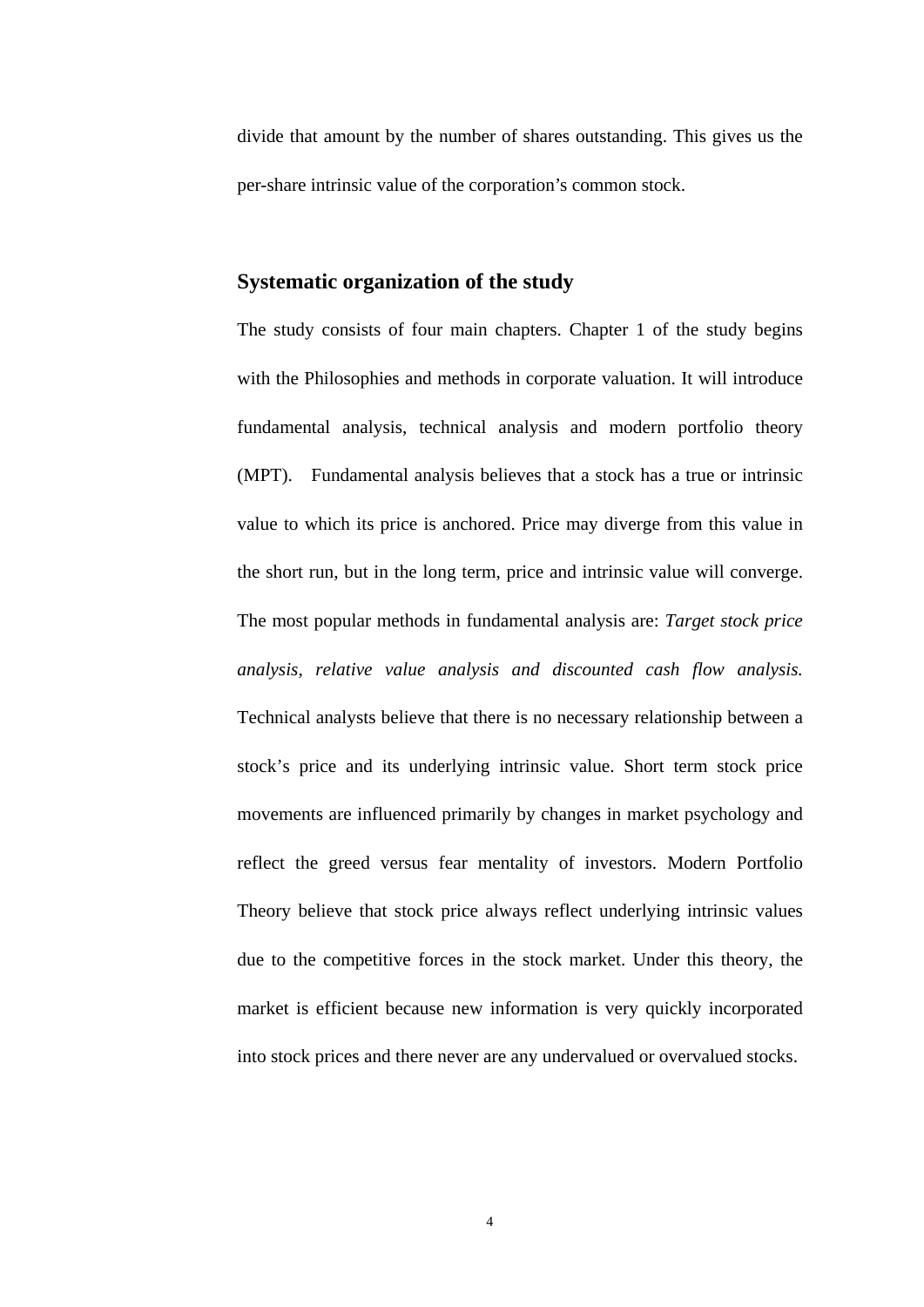Chapter 2 of the study will focus on introducing the Free Cash Flow to the Firm (FCFF) Approach. The *FCFE* model measures the cash flow left over after payments for working capital, capital expenditures, the interest and principal on debt, and dividends on preferred stock. These cash flows are then discounted at the company's cost of equity to arrive at the stock's value. FCFF is better in measuring returns than Earning Per Share (EPS), because with EPS calculations, no consideration is given to dividends or to the time value of money. EPS implicitly and explicitly ignores the risks and timing of returns that are dealt with in a discounted cash flow analysis. EPS also fail to incorporate expectations of future corporate performance.

Understand the company's business is one of the most critical factors in using the FCFF approach. To use the FCFF approach efficiently, we need a detailed industry studies and analysis of competitors in the industry in which the company operates. The discounted FCFF valuation approach uses a four-step process to value the stock of a company: (1) Forecast Expected Cash Flow, (2) Estimate the WACC, (3) Calculate the value of the corporation, (4) Make Investment Decision.

To forecast the expected cash flow, we need to know the history performance of the company and estimate the future growth rate, net operating profit margin, income tax rate, net investment, and incremental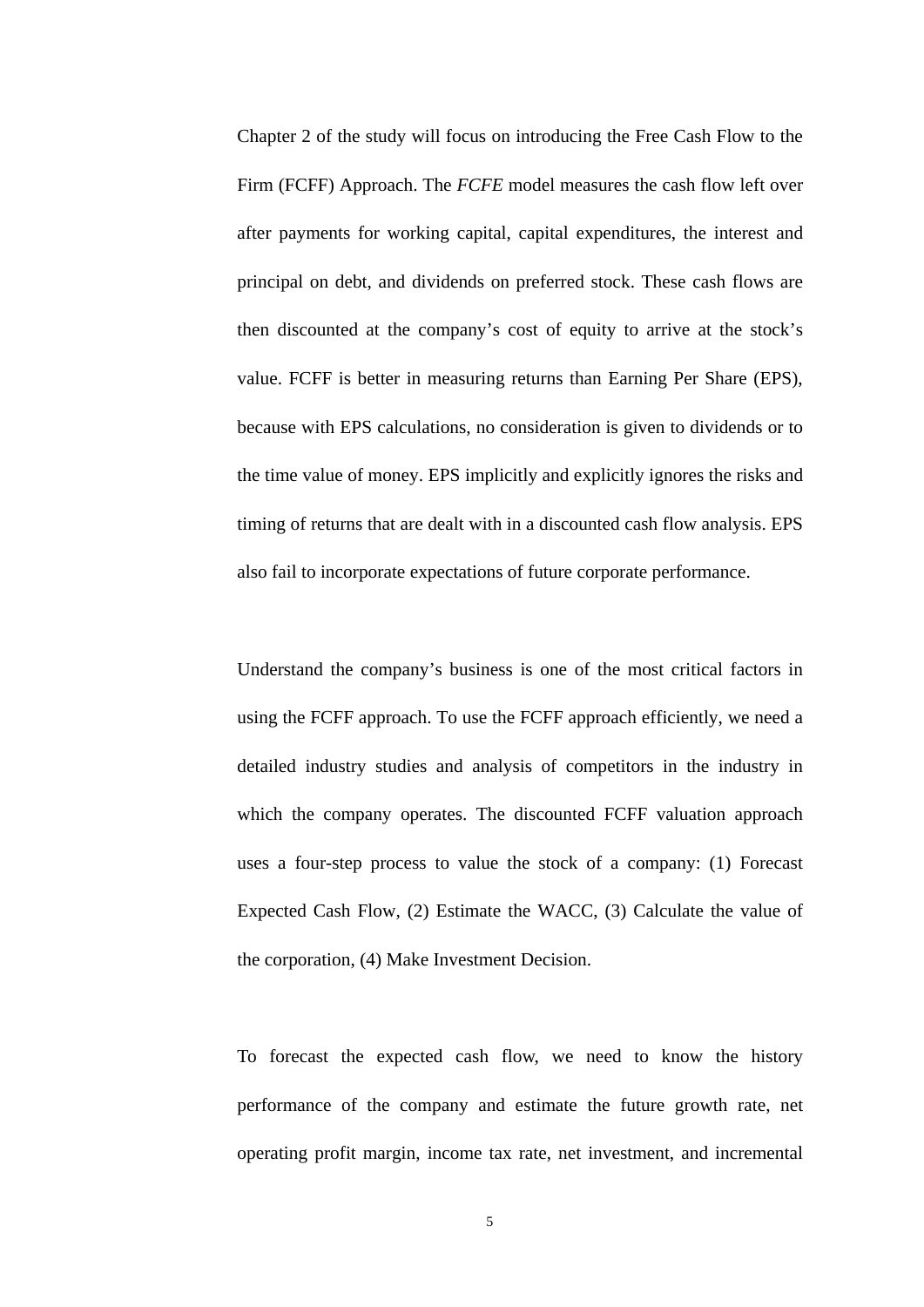working capital requirement. The second step in valuation is estimating the company's Weighted Average Cost of Capital. This includes estimating the weights and the cost of the common stocks, preferred stocks and the debts. The third step is calculating the value of the corporation. Since the value of a corporation is also affected by the short-term assets and short term liabilities. It is necessary to calculate the short-term assets and short term liabilities. The corporate value is: Total corporate value= Short-term Assets+ PV of FCFFs during stage one (the sum of each year's FCFF after being appropriately discounted, using  $WACC$ ) + PV of the residual value in final forecast year, discounted back to year 0. The last step is: calculating intrinsic stock value and make investment decision. In this study, I will use the ValuePro 2002 to calculate the value of the corporation, the value of equity and the intrinsic value of the corporation. After getting the implicit stock price, I will make investment decision. That is: If the implicit stock price is lower that the market price, we should sell the stock; if the implicit stock price is higher than the market price, we should buy the stock.

The third and the fourth parts are the case studying. In these two parts, I first introduce the global telecom industry, the macroeconomic environment in Korea, and Korea telecom industry. After this, I will analyze the SK Telecom, which includes the history of the company, its market position, corporate strategy, strategic risk &opportunities, and its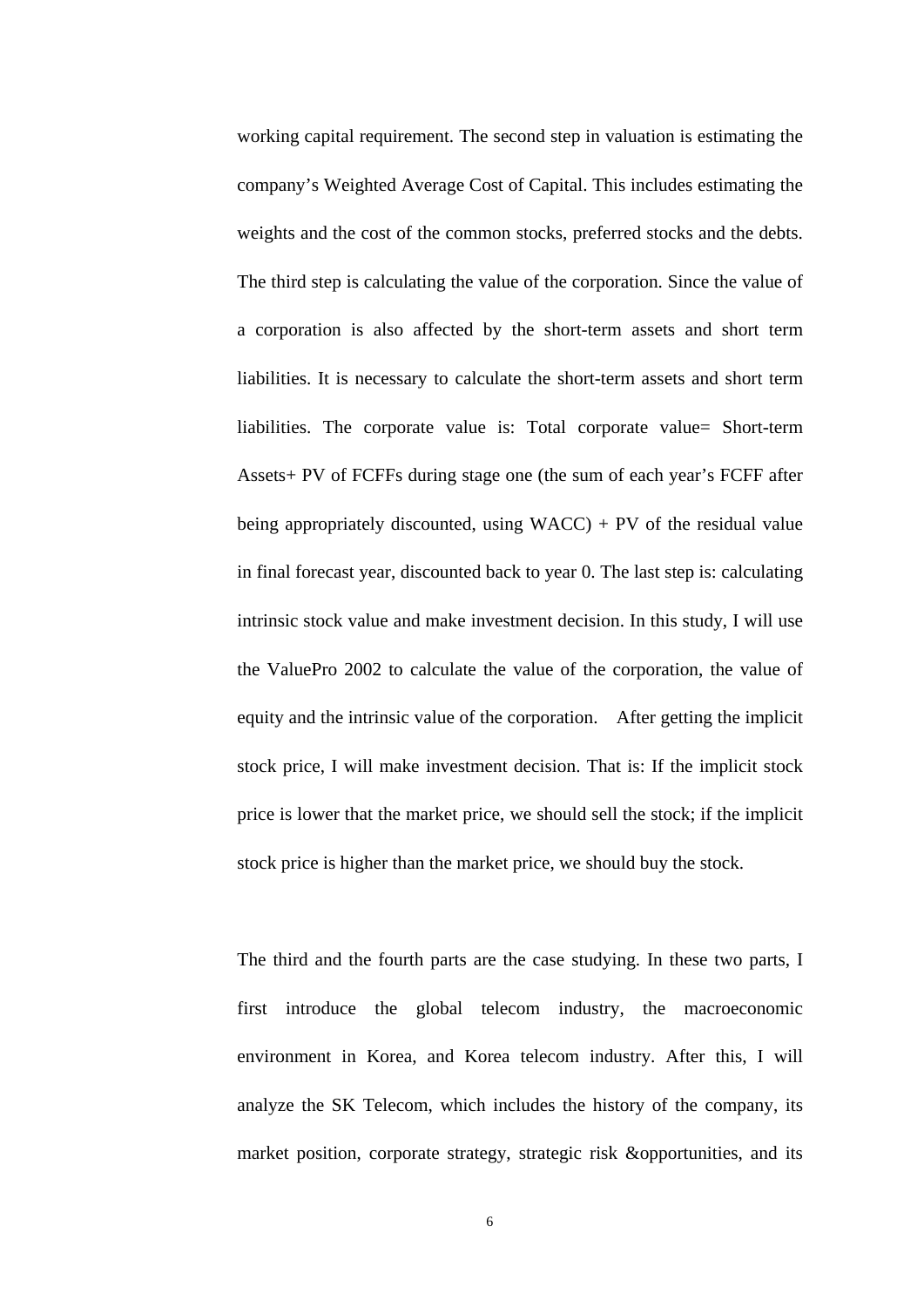history performance. Based on the information, the prediction of the company's future development is given and the intrinsic value of the company is valuated.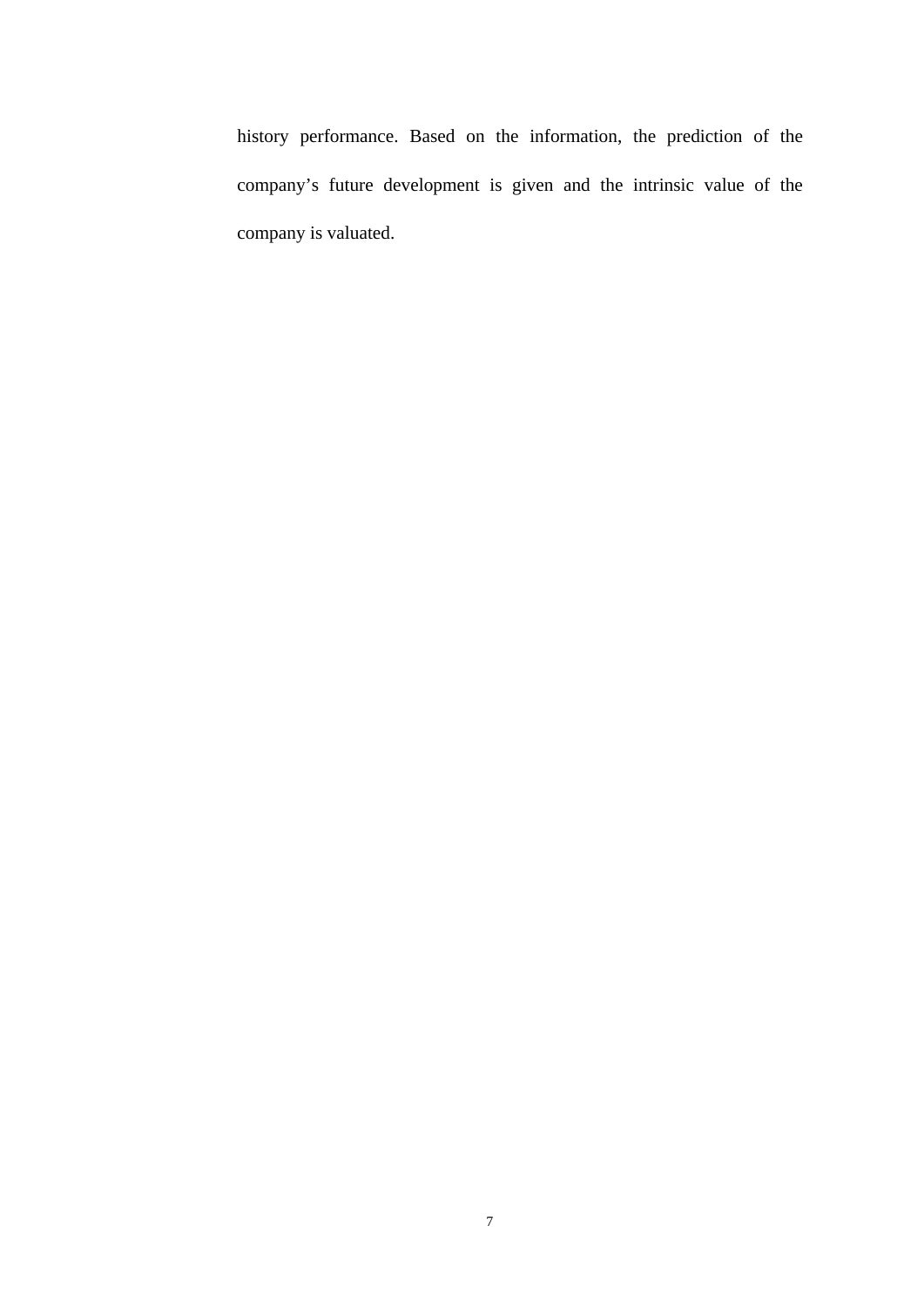# **Chapter I: Philosophies and Methods in Corporate Valuation**

To many people, the economics underlying the movements and price levels of the stock market are a mystery. At the end of trading each day, stock analysts attribute stock price movements to any number of factors, such as changes in interest rates, company earnings reports exceeding or falling short of expectations, some unexpected evens and so on. What factors determine the absolute price of a stock is really puzzling for many market players.

Professional stock market participants apply a number of investment approaches and techniques. These philosophies range from the conservative buy-and-hold companies to the aggressive long/short strategies. I believe that stock valuation includes both art and science aspects. In the long run, stock prices will gravitate to their underlying intrinsic values.

Generally, stock market investment and valuation strategies can be classified into one of three groups: fundamental analysis, technical analysis and modern portfolio theory (MPT). The three philosophies have different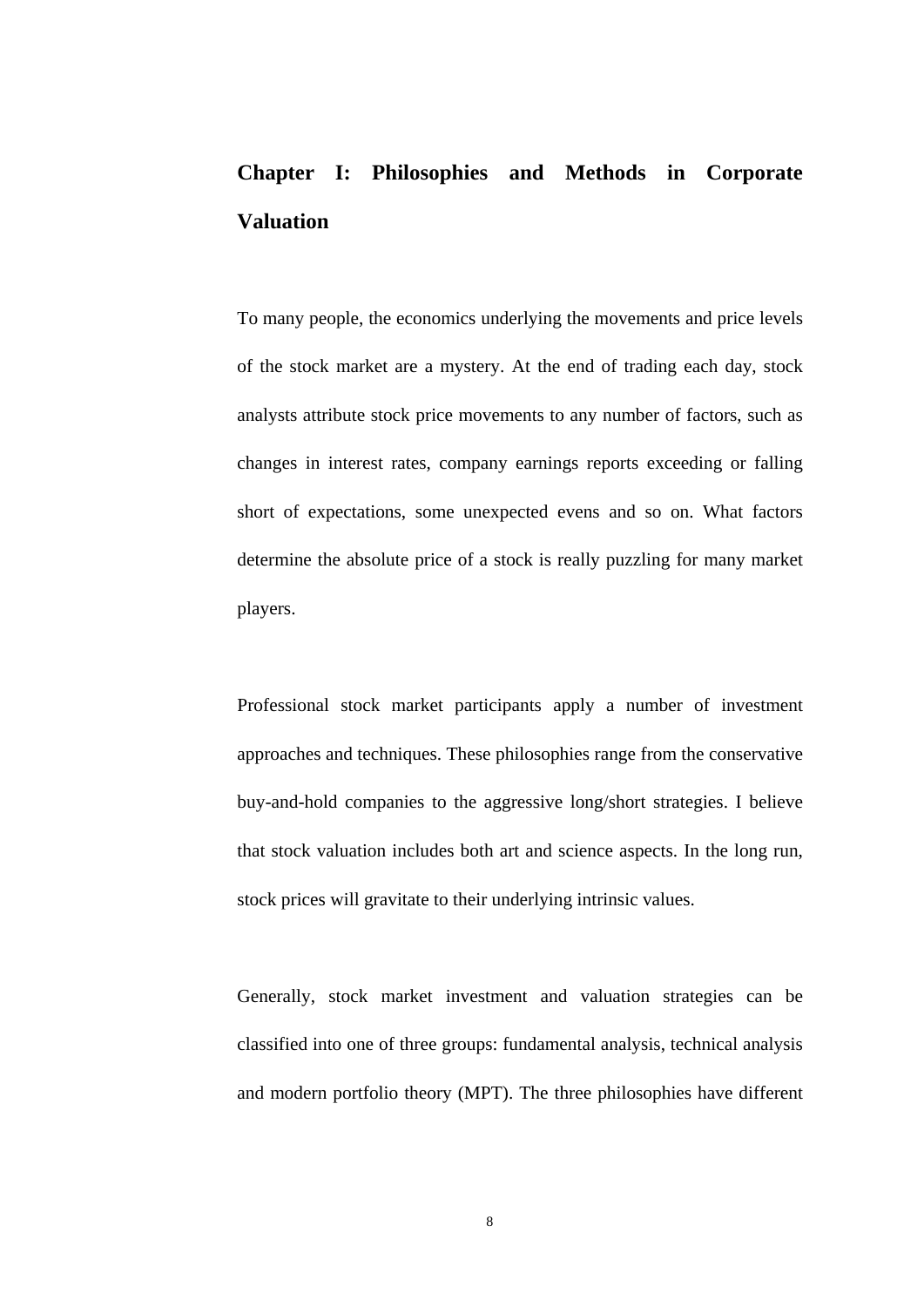beliefs about the relationship between the stock prices and its underlying intrinsic value.

#### **1.1 Fundamental analysis**

Fundamental analysis believes that a stock has a true or intrinsic value to which its price is anchored. Price may diverge from this value in the short run, but in the long term, price and intrinsic value will converge.

According to this philosophy, the company's current and future operating and financial performance determine the intrinsic value of a company's stock. Value is a function of revenue, growth, earnings, dividends, cash flows, profit margins, risk, interest rates and other factors. To assess a company's prospects, fundamental analysts evaluate overall economic, industry, and company data to estimate a stock's intrinsic value.

Fundamental analytic techniques are mainly used as the basis for long-term buy/sell decisions. The basic investment rule associated with fundamental analysis is: if a stock price is well below its intrinsic value, buy the stock; if the stock price is well above its value, sell the stock.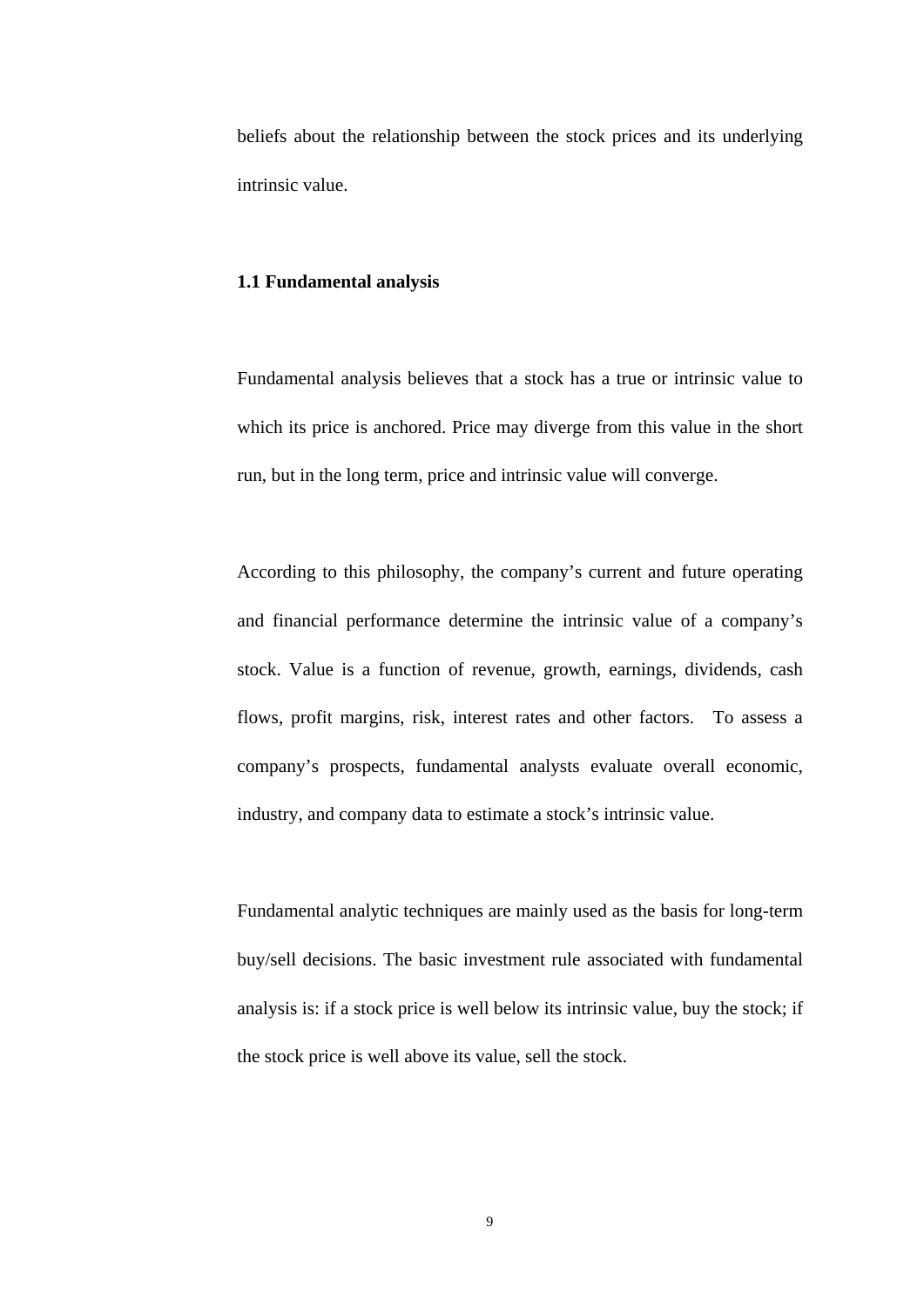The most popular methods in fundamental analysis are: *Target stock price analysis, relative value analysis and discounted cash flow analysis. Target stock price* analysis first forecasts the future earnings per share (EPS) of a firm. This figure is then multiplied by a projected price/earnings (P/E) ratio to get a target stock price. *Relative Value Analysis* uses a measure of value, such as the price/earning ratio, price / book value, price/sale, the price/earnings/growth ratios, as yardsticks for comparisons of different companies with varying characteristics. Relative value analysis is often used in conjunction with the target stock price approach.

Although *Discounted Cash Flow Analysis* is used to value all types of fixed income investments (bonds, mortgages, etc.), it receives much less attention from the media as a method to value common stocks because it is difficult to explain the DCF technique in simple terms to stock investors. In this approach, a stock's value is the sum of the expected cash flows of the company, discounted at appropriate interest rates. This approach includes three models. The *dividend discount model (DDM), the free cash flow to equity model (FCFE)* and the *free cash flow to the firm model (FCFF).*

Under the *dividend discount model*, the value of a stock is the present value of the dividends that an investor expects to receive. Using the DDM approach, the analyst estimates future dividend growth and the required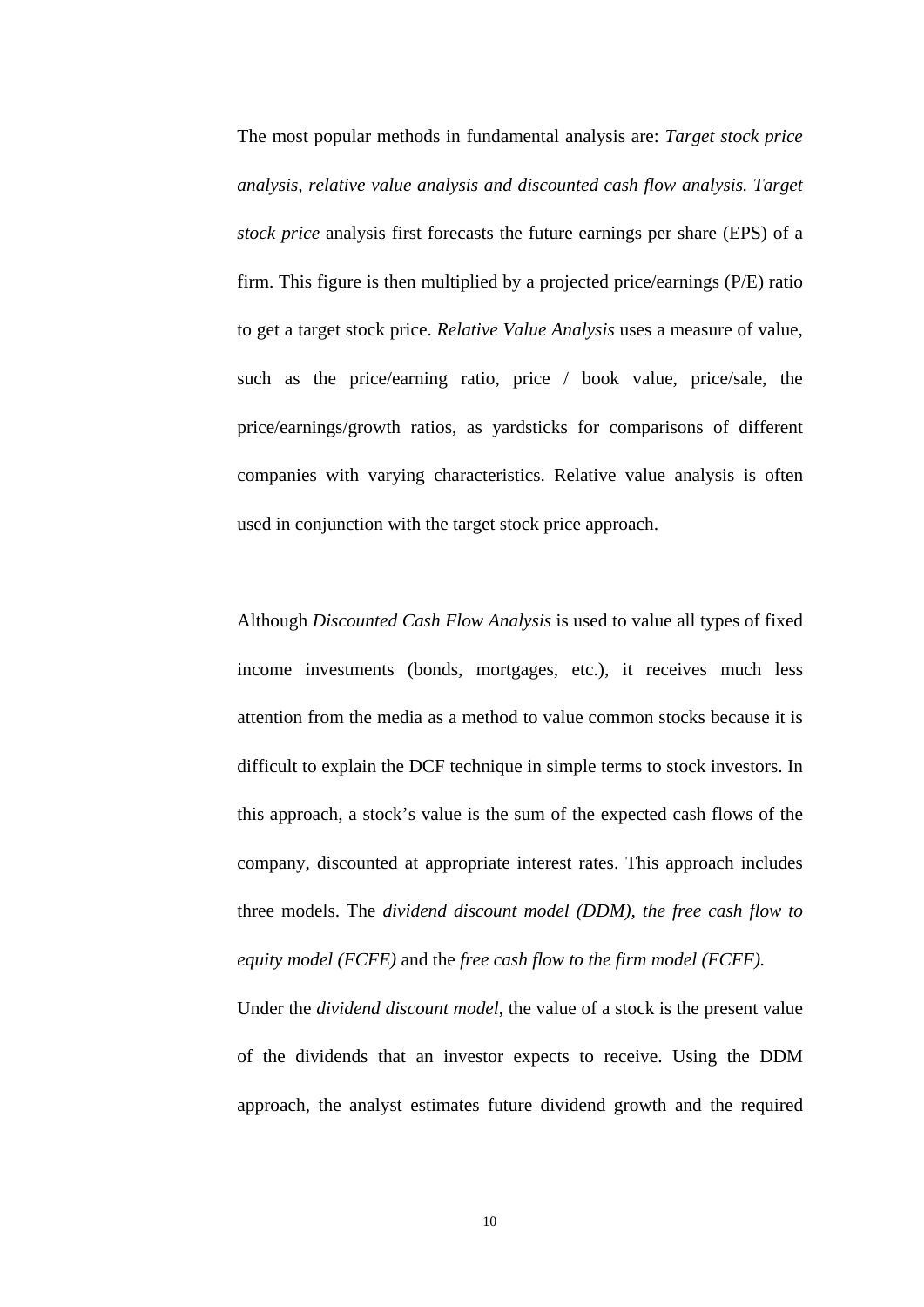rate of return on the stock, and discounts those expected dividends to arrive at a stock's value.

The *FCFE* model measures the cash flow left over after payments for working capital, capital expenditures, the interest and principal on debt, and dividends on preferred stock. These cash flows are then discounted at the company's cost of equity to arrive at the stock's value.

The final DCF model is the free cash flow to the firm approach—the focus of this paper. *Chapter II will give a detail introduction about this approach.*

#### **1.2 Technical Analysis**

Technical analysts believe that there is no necessary relationship between a stock's price and its underlying intrinsic value. Short term stock price movements are influenced primarily by changes in market psychology and reflect the greed versus fear mentality of investors.

Technical analysts use the movements of historic stock price, volume of trading activity, and the price/volume aspects of related equity and debt markets to predict or anticipate the stock buying behavior of other market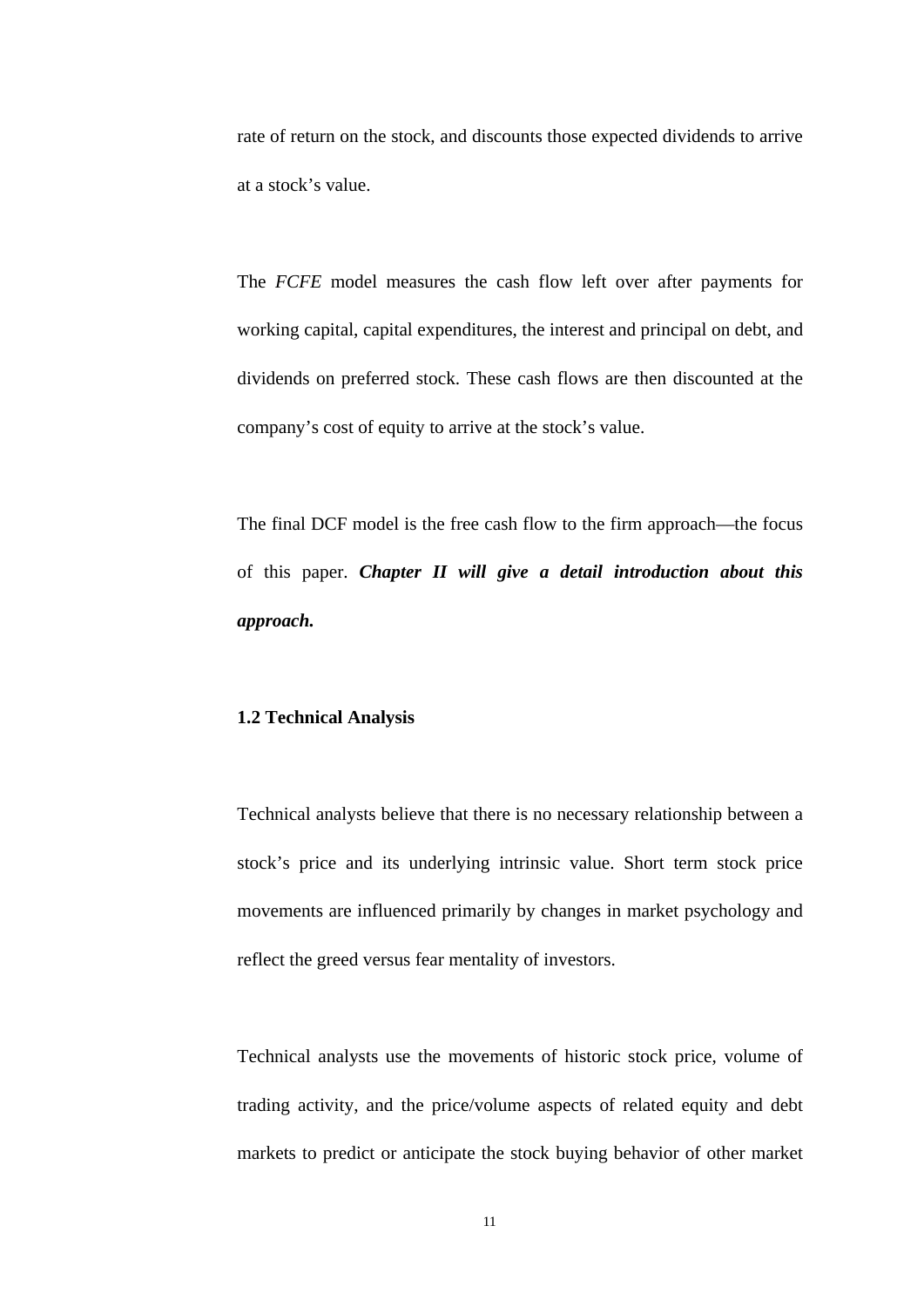participants. The behavior of other markets players is very important to technical analysts. Technical analysts believe that stock prices are influenced more by investor psychology and the emotions of the crowd than by changes in the underlying fundamentals of the company.

Technical analysts use the principle that supply and demand drive stock prices in the short run to predict the stock price. So, for a technical analyst, the rise of a stock's price is not necessarily because of better operating aspects of the company, but because of increasing demand for the stock and momentum in the company's stock price.

Technical analysis is used for short-term buy/sell decisions. The basic investment rule associated with technical analysis is: if your indicators signal that a stock's price will rise, buy the stock: if your indicators signal that a stock's price will fall, sell the stock.

#### **1.3 Modern Portfolio Theory**

Modern Portfolio Theory believe that stock price always reflect underlying intrinsic values due to the competitive forces in the stock market. Under this theory, the market is efficient because new information is very quickly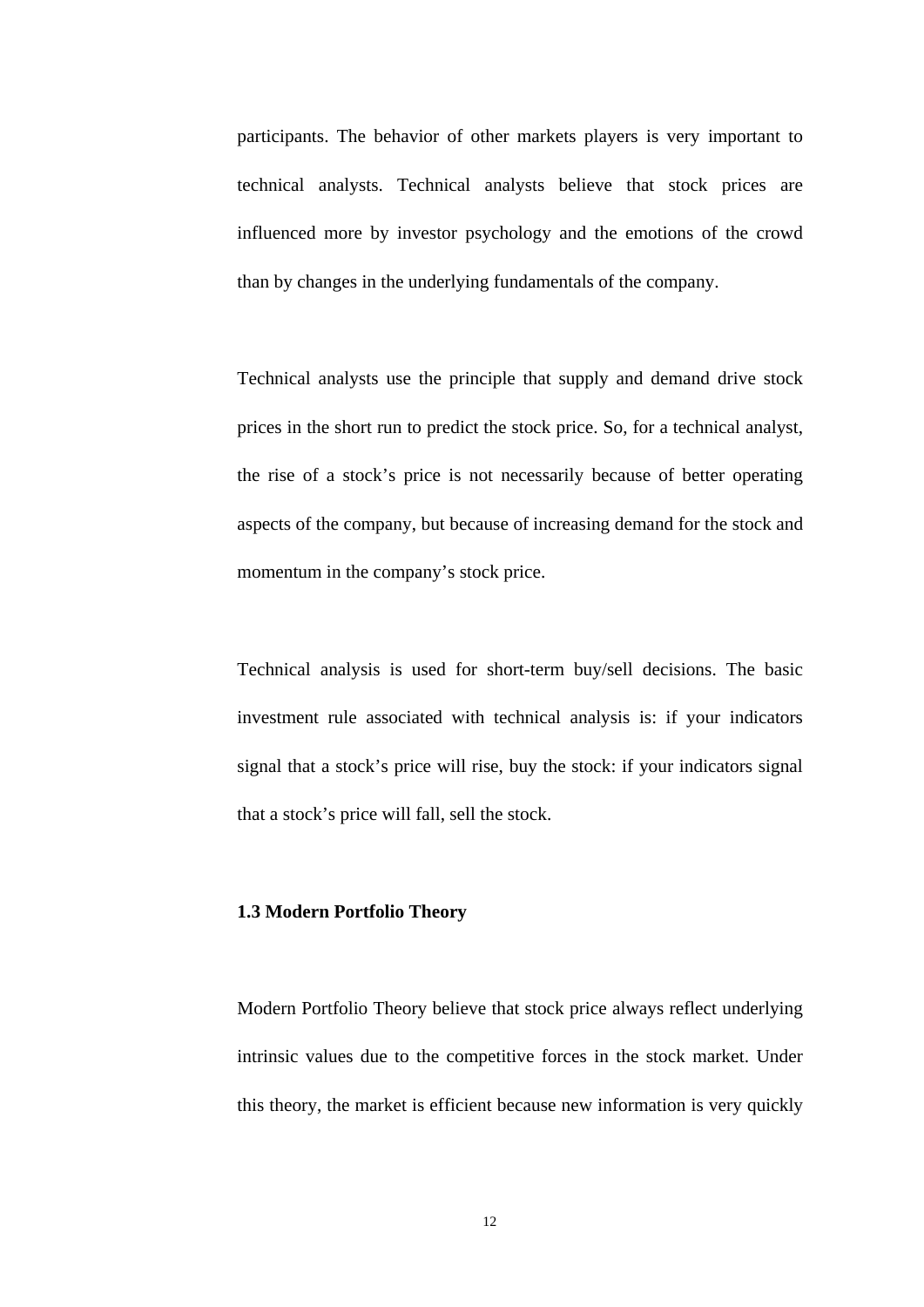incorporated into stock prices and there never are any undervalued or overvalued stocks.

This theory believes that investors cannot use past stock price information or public news releases of firm-specific information to find undervalued stocks. On average, no one can sleuth the market to detect undervalued stocks. Investors should not be bothered by searching for undervalue stocks. The principal to investment is choosing a risk level and diversify holdings among a portfolio of stocks.

#### **Chapter II: Free Cash Flow to the Firm (FCFF) Approach**

As mentioned before, FCFF belongs to DCF approach. Free cash flow is equal to net operating profit after taxes minus net investment and minus increases in working capital. FCFF is calculated as following:

*FCFF= NOP-Taxes-Net investment-Net change in working capital \*NOP=operating revenues –operating expenses \*Operating expenses=CGS (cost of goods sold) +SG&A (sales and general administrative expenses)+R&D \*Net investment= new investment-depreciation* 

*\*Working Capital= Accounts Receivable + Inventories-Accounts Payable)* 

From a stock valuation standpoint, stockholders should be more concerned about the free cash flow to the firm rather than the profits, because on any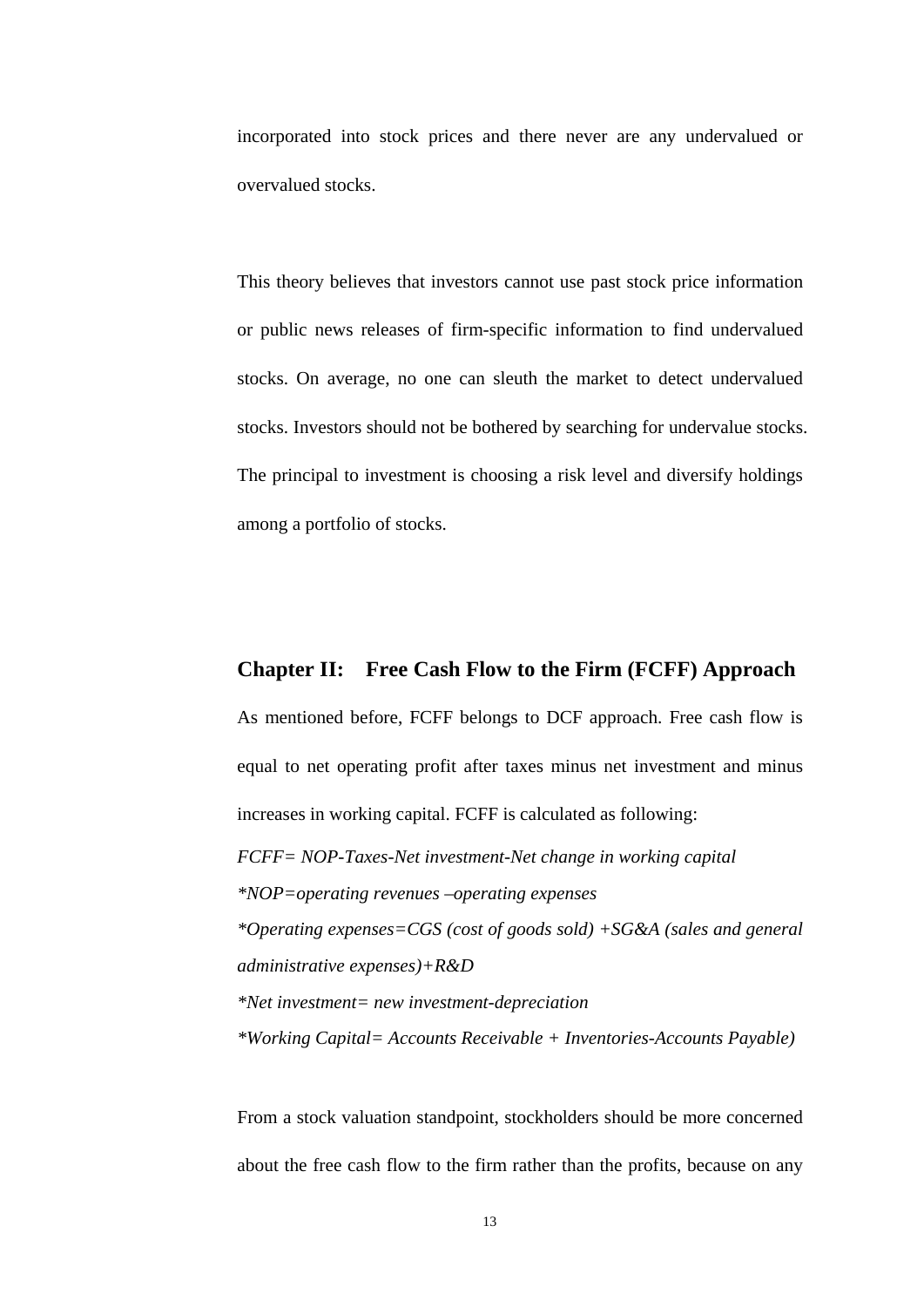corporate investment, a corporation creates additional value for stockholders if and only if it earns a rate of return, after all net cash flow adjustments, which exceeds the corporation's weighted average cost of capital. This occurs only when the investment generates additional free cash flow to the firm.  $1$ 

FCFF is better in measuring returns than Earning Per Share (EPS), because with EPS calculations, no consideration is given to dividends or to the time value of money. EPS implicitly and explicitly ignores the risks and timing of returns that are dealt with in a discounted cash flow analysis. EPS also fail to incorporate expectations of future corporate performance.

The FCFF approach can be used for any company, either government owned company or a private –owned one. The underlying assumptions of the FCFF approach is: the company will maintain a relatively constant capital structure. This implies that the company will have stable percentage of debt, preferred stock, and common stock in its market capitalization rations. This assumption affects the calculation of the company's WACC over time. As the market capitalization of a company increases, the amount of debt, preferred stock, and common stock should increase proportionately. If the company is a privately-owned one, the FCFF approach assumes that

<sup>&</sup>lt;u>1</u> Gary Gray, Patrick J. Cusatis, and J. Randall Woolridge gave this idea in their book " Streetsmart Guide to Valuing a Stock".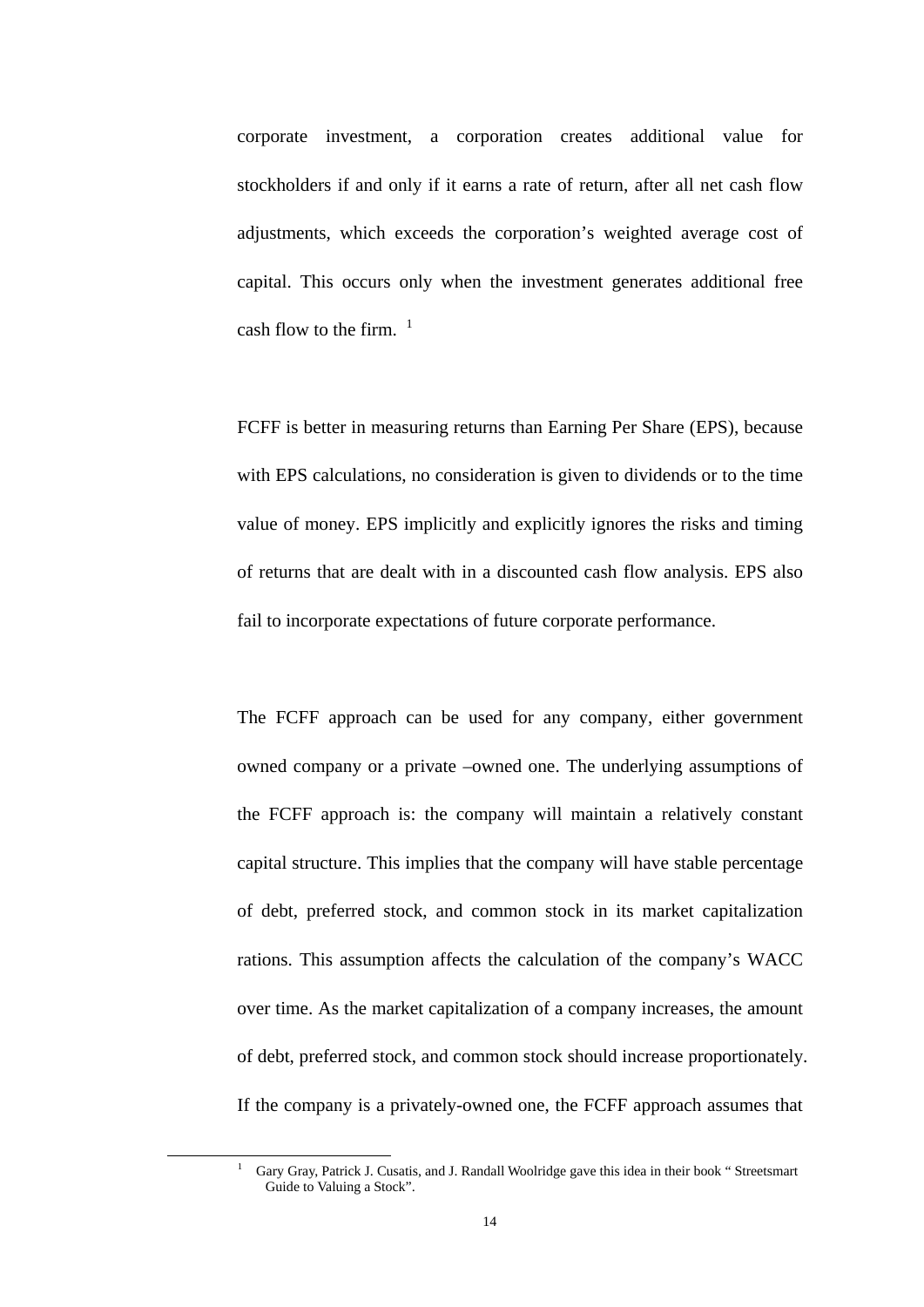company management will act in the best interests of its owners to maximize stockholder value. This implies that the cash inflows the firm receives will be reinvested only in profitable business projects, or else the free cash flow will be paid out to the stockholders. The term "reinvested in profitable business projects" means that those projects will create additional free cash flow for the firm, and therefore will earn a rate of return that is higher than the company's WACC and will add to stockholder value.

Understanding the company's business is one of the most critical factors in using the FCFF approach. To use the FCFF approach efficiently, we need a detailed industry studies and analysis of competitors in the industry in which the company operates. Answering questions, such as, "how is the company positioned? Who are its competitors? What is the quality and stability of the company's management? What are the unique success factors to particular industries?" and so on, are very important for us to get the true value of the corporation.

The discounted FCFF valuation approach uses a four-step process to value the stock of a company.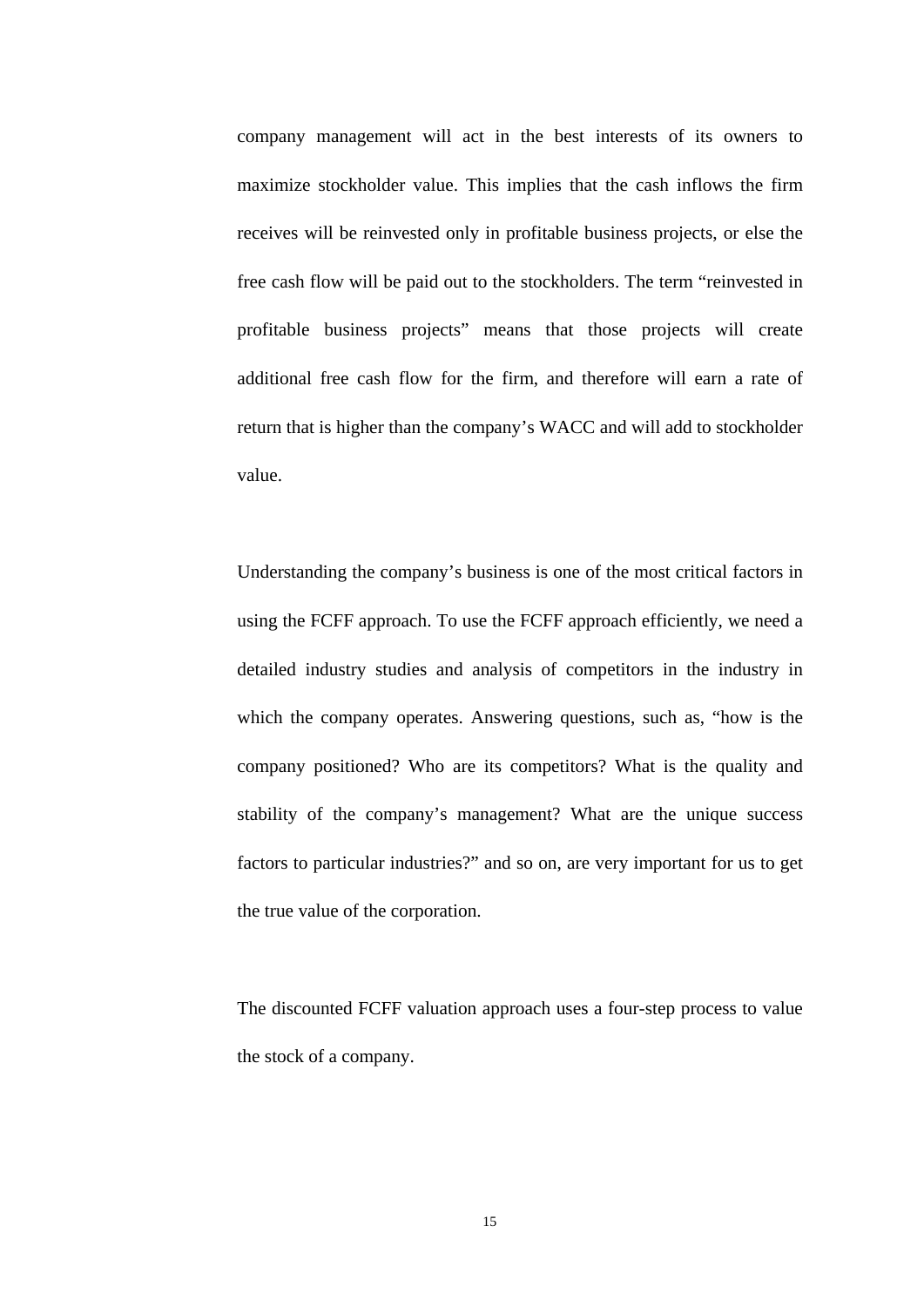#### **2.1 Forecast Expected Cash Flow**.

The first step is forecasting expected cash flow. To do this, we need to make the most likely assumptions regarding the company's **growth rate, net operating profit margin, income tax rate, net investment, and incremental working capital requirement.**

#### **Growth Rate**

 When we talk about growth in the context of corporate valuation, we are most concerned about the corporation's growth of revenue. Applying the growth to revenue is better than applying the growth to earnings because revenue is subject to less manipulation than earnings. The current revenue of the corporation and the expected growth (positive or negative) of revenue during the excess return period are extremely important inputs for valuating a company. When we analyse the growth rate of company, we should compare: growth in company revenue with growth in industry revenue; how fast is company revenue growing absolutely, and relative to industry growth, and relative to GDP growth. Depend on the compare and other analysis, we need to decide the growth rate of the selected company.

As a rule, a corporation cannot forever grow at a rate appreciably higher than the growth rate of the economy in which it operates. It is impossible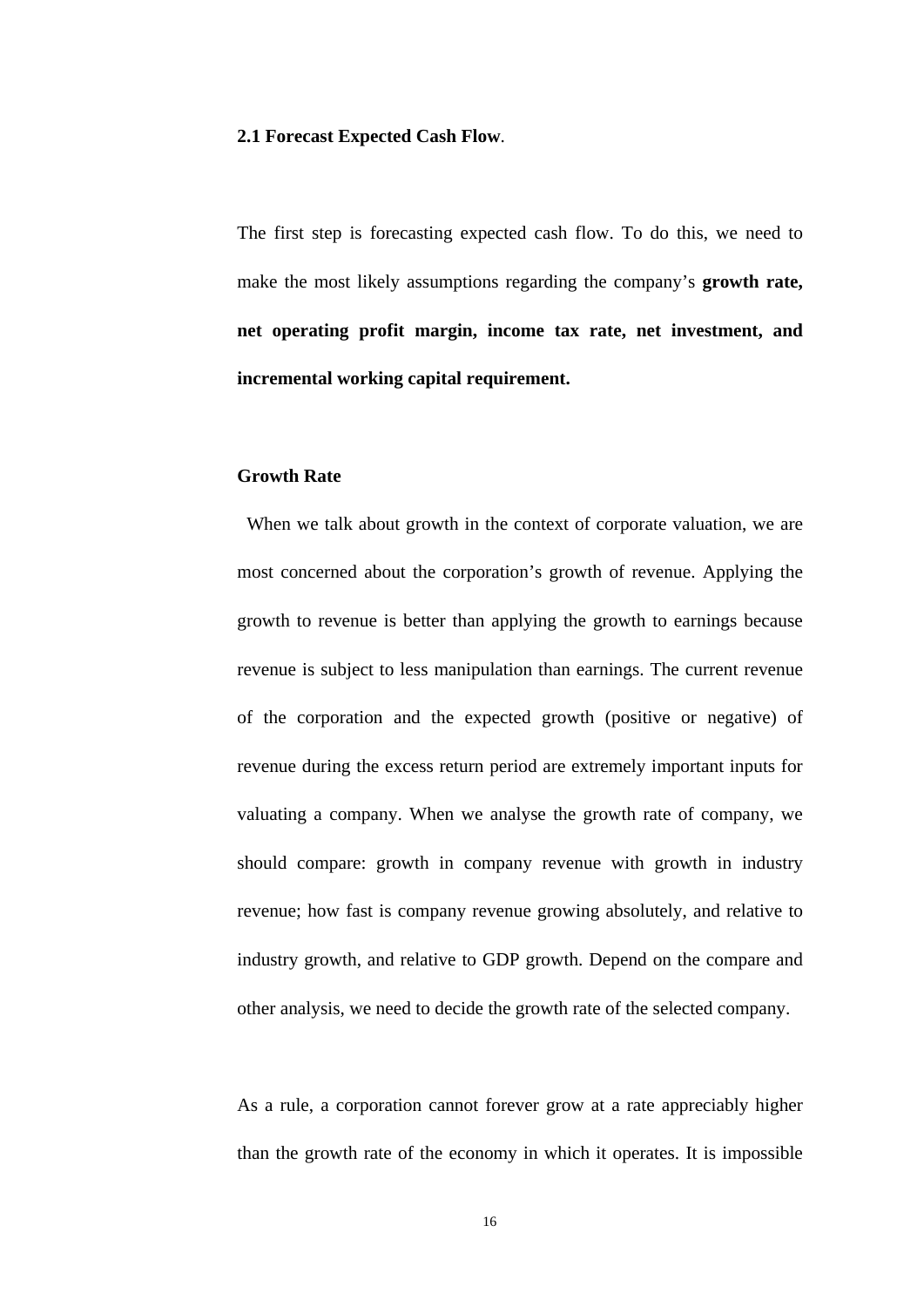for a company to grow its operations every year at an unreasonable high rate of growth. Growth stocks, which characterized by high price-to-earnings and low book-value to market -value ratio, will soon or later become normal stocks and may even become value stocks. Eventually, the growth rates for all companies begin to approach the growth rate for the economy in which they operate. So, the expected cash flows should be separated into two time periods. First, the excess return period in which the corporation generates cash flows from operation; and second, the residual value period—the time period after the excess return period, in which the corporation is not able to create additional free cash flow.

#### **Net operating profit margin (NOPM)**

The NOPM is equal to the corporation's net operating profit (NOP) divided by operating revenue. To arrive at this ratio, we take operating revenue and subtract the costs of goods sold (CGS), selling, general and administrative expenses (SGA), and research and development costs (R&D) and divide the resulting number by operating revenue:

NOPM= Net Operating Profit/ Operating Revenue

= (Operating Revenue- CGS-SCA-R&D)/Operating Revenue

The net operating profit margin of a company is a crucial determinant of its intrinsic stock value. Due to competitive pressures, changing technology, or the general economy, the NOPM of a company can fluctuate greatly from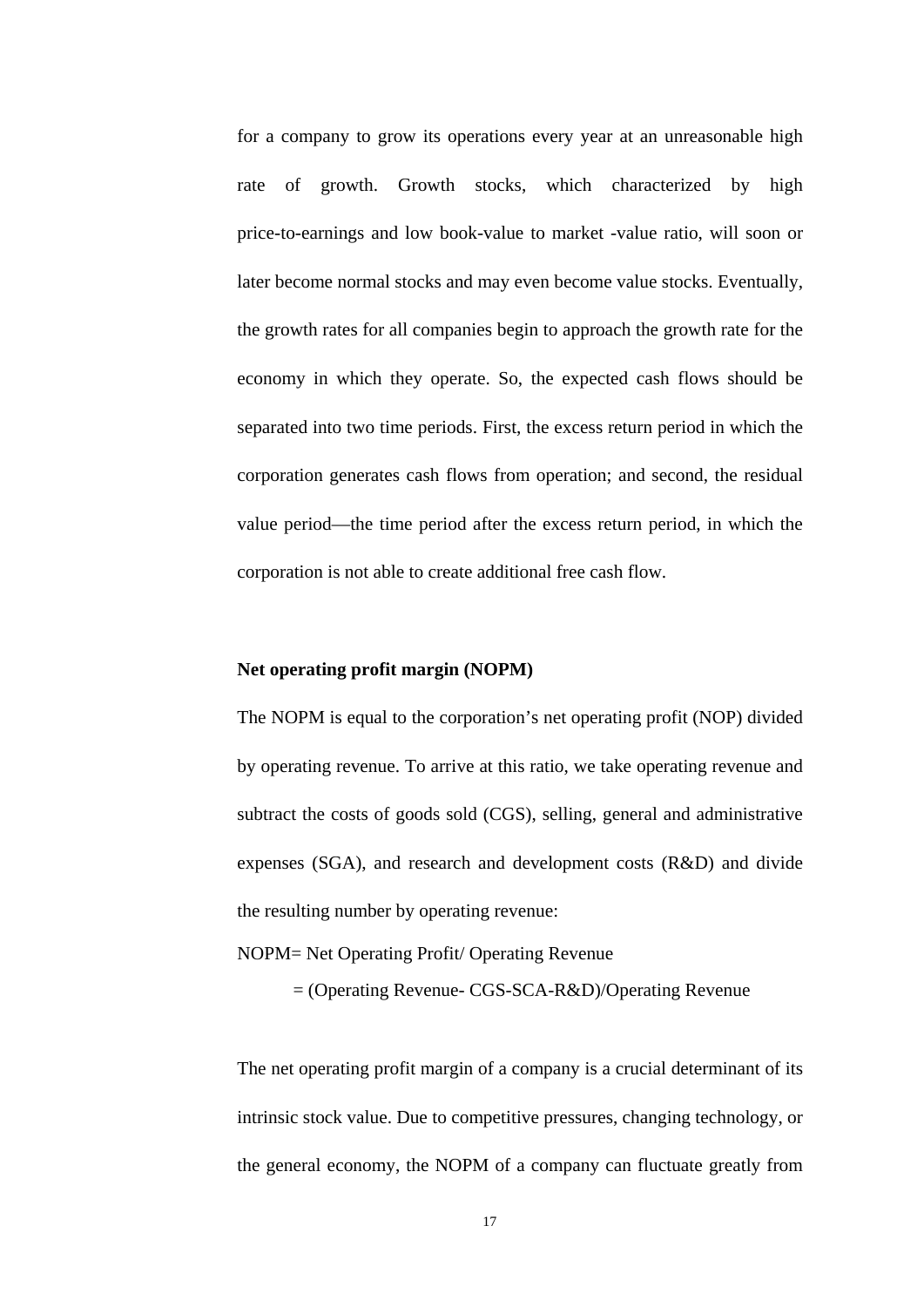year to year. To get a good number of the NOPM, it is necessary to calculate trends in the components, CGS, SG&A and R&D, all revenue, NOPM for other companies in the industry and / or for the industry as a whole. We also need to decide what are the important driving forces or success factors? What will happen to these factors in the future and why? Furthermore, we need to analyze why trends have taken place and whether they will continue.

For a company, if we only have accounting information from income statements and balance sheets, then we will have difficulty in forecasting by line of business. But if we can get internal data from the company, then we want to forecast each line of business. For SK Telecom, I am able to only forecast for the company's revenue for the entire company as a whole.

#### **Income tax rate**

The free cash flow to the firm approach takes net operating profit, estimates an adjusted tax payment based on the corporation's income tax rate, and subtracts adjusted taxes to calculate NOPAT. Income tax rate is calculated as taxes paid divided by income subject to taxes. Sometimes, due to taking advantage of tax laws, a company's tax rate is significantly below the maximum marginal corporate tax rate. At other times, due to previous deferrals, the company's tax rate may be significantly above the maximum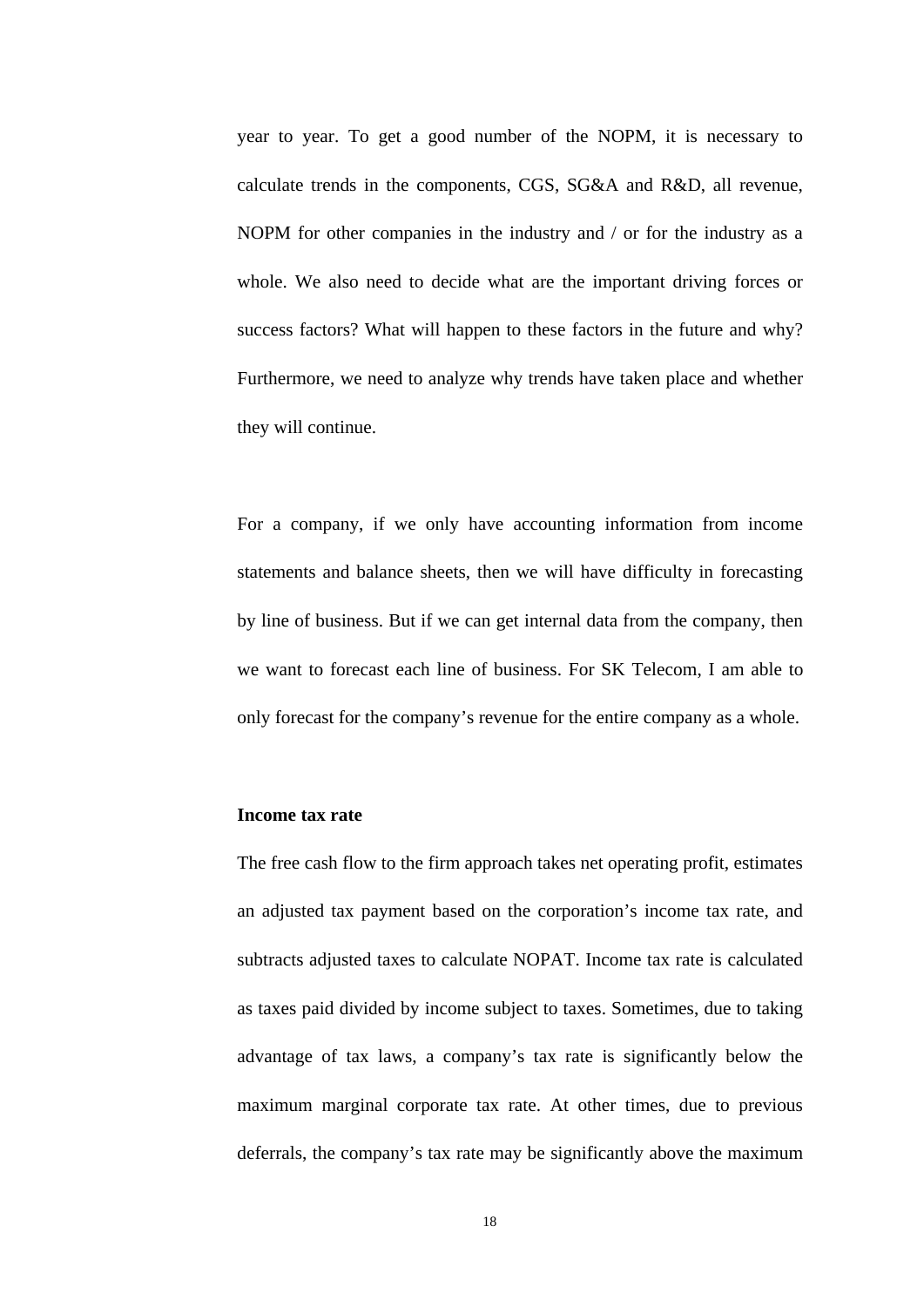marginal tax rate. If the company remains profitable, in the long run the tax rate should approach or average close to the maximum marginal tax rate.

#### **Net Investment**

Net investment is the dollar amount needed to fuel the growth of the firm, and includes new investment in property, plant, and equipment, minus the depreciation expense associated with previous investments. Net investment is calculated as:

Net Investment= New Investment-Depreciation Expense

The information for this calculation can be found from the company's cash flow statement. For forecast purposes, we can forecast the most likely level of investment and divide by the revenue forecast. It is useful to rend the annual report and other company studies to find out investment plans. We can forecast the depreciation either directly from past capital expenditure purchases and forecasted new capital expenditure purchases or indirectly by considering trends in past depreciation/revenue amounts.

#### **Incremental working capital**

Working capital is needed to support the sales effort of a company. Working capital is calculated as accounts receivable plus inventory minus accounts payable. If working capital is either increasing rapidly and / or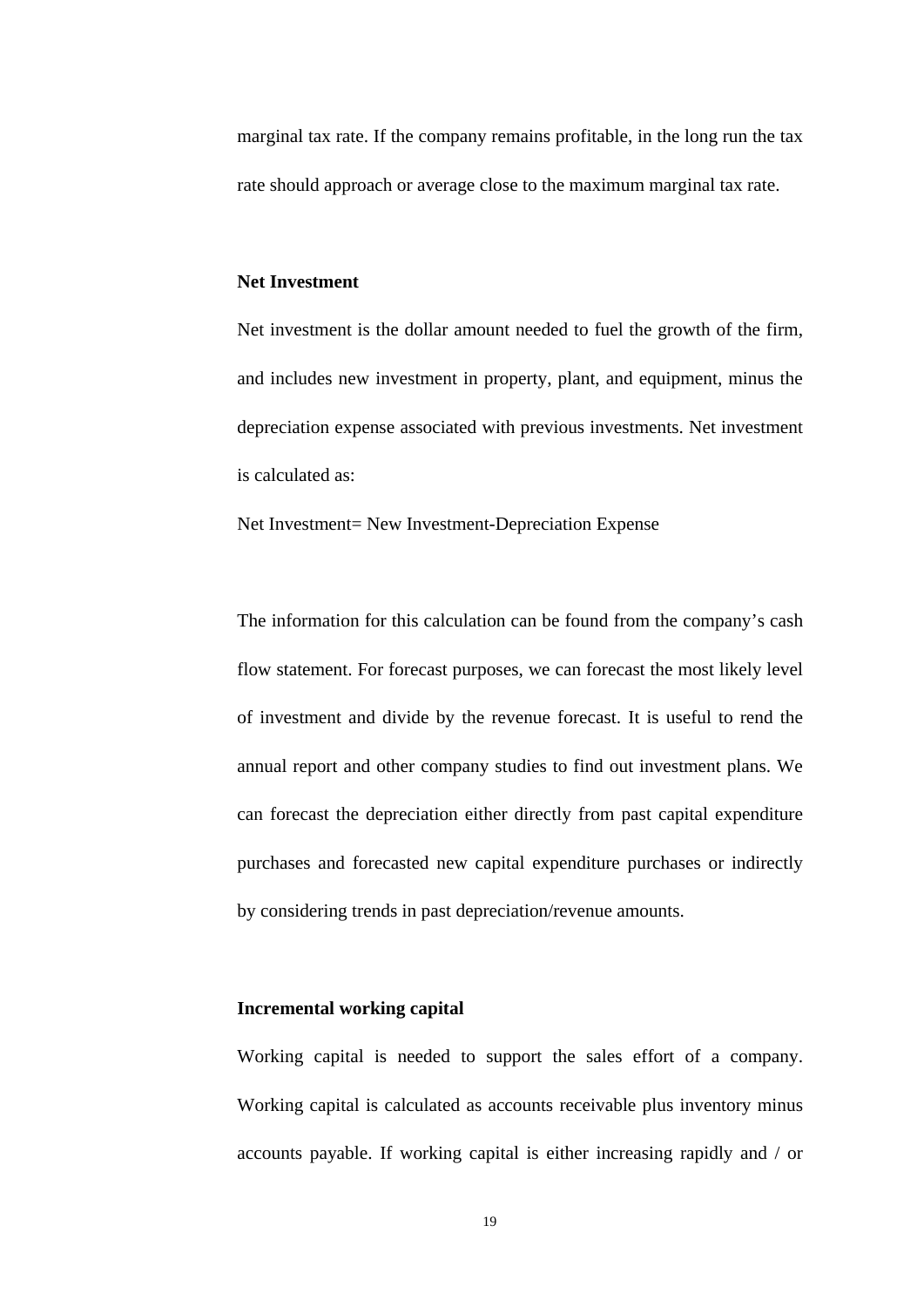higher than elsewhere, this may be sign of trouble. This is an excellent early warning indicator. I will use historical trends to forecast working capital. Working capital is calculated by multiplies the increase or decrease in revenue.

#### **Other factors needed to considered when calculating FCFF**

There are some other factors we need to consider when calculate FCFF. First, if there are significant long-term financial assets on the balance sheet, we either add the current value of the assets to the enterprise value by adding them to short term assets or estimate the future amount of cash that will be generated by holding the assets and add these to the FFCF's to be discounted. Second, if there are significant non-debt long-term liabilities on the balance sheet, such as long –term leases or accrued pension and health expenses, they can be added to short-term liabilities such that the remaining long-term liabilities are only interest-bearing liabilities, that is, debt. Third, if there are significant non-operating income and /or expenses. If they are not returns on long term investments, we should check to see that they indeed are special one-time items or whether the special charges occur year-after-year. For example, are legal payments by tobacco companies normal expenses or special expenses?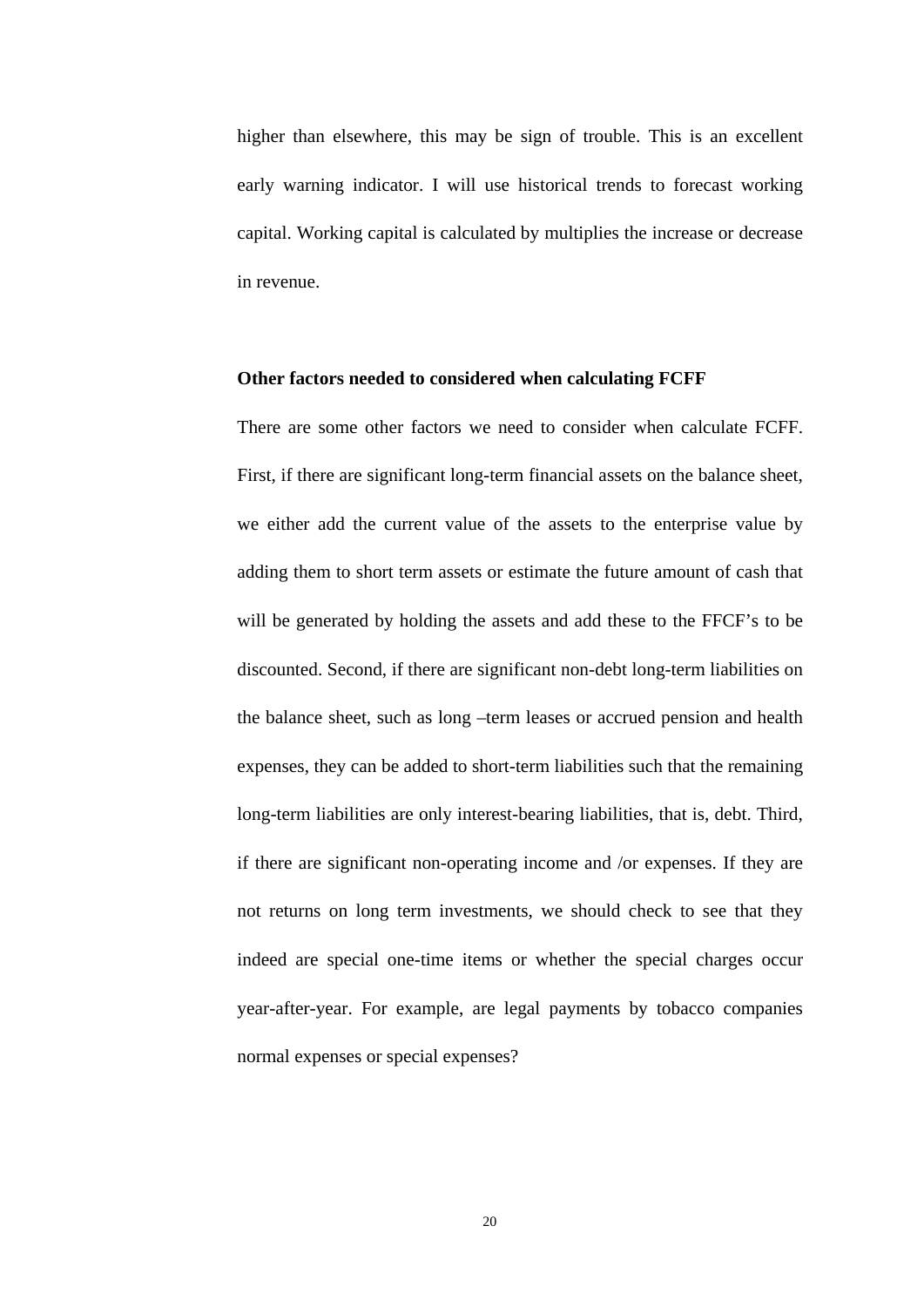#### **2.2 Estimate the WACC**

The second step in valuation is estimating the company's Weighted Average Cost of Capital. In accordance with generally accepted finance theory, a company's after-tax weighted average cost of capital is the rate that is used to discount the company's after-tax free cash flow. A company's WACC is the weighted average of the company's current cost of debt and equity calculated by using current debt, preferred stock and common stock market values. The weights always add to 1.0.

The percentage weights used in the FCFF approach to calculate the WACC are the percentages that the company plans to use in its capital structure. Generally, we use the current capital structure of the company to estimate what its capital structure will look like in the future.

The discount rates should be current rates demanded today by the market for securities with similar risk and cash flow characteristics. Because of the tax benefits associated with the deduction of interest payments by the corporation, debt is treated in a special manner in the FCFF approach. The after-tax cost of debt is used in the calculation of the corporation's WACC.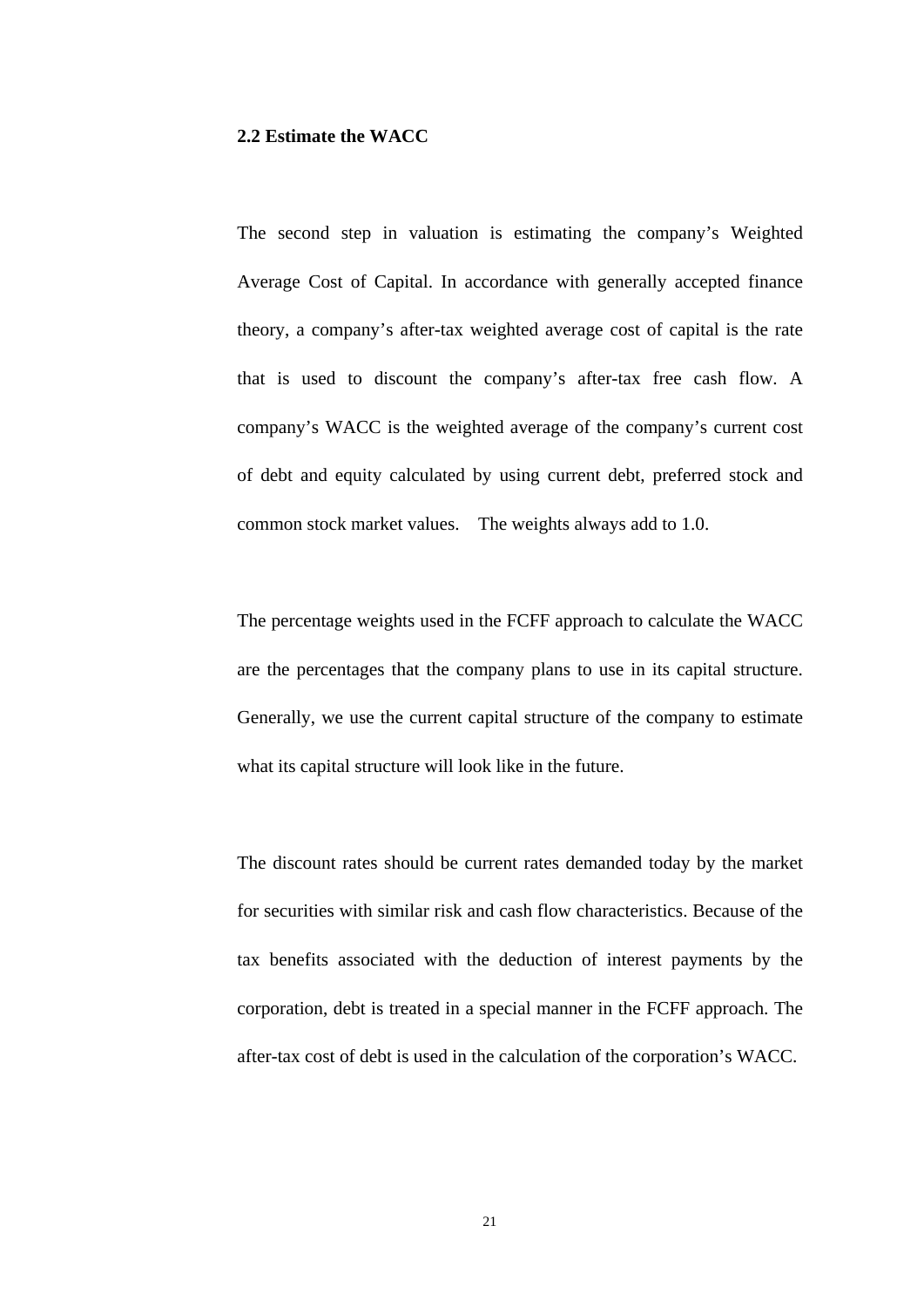#### **Cost of debt and debt outstanding**

Because a company's debt securities are risky investments, the after-tax cost of debt primarily is a function of three variables: the current yields associated with comparable-maturity risk-free debt, the default risk associated with the specific company's debt, and the company's income tax rate.

The spread to treasuries is the measure of default risk on a specific company's debt. For a large company with little operating risk and low financial leverage, the spread to treasuries might be quite small; for companies with considerable operating risk or high leverage, the spread to Treasuries might be quite large.

The best way to determine default risk is to see how a particular company's debt trades in the market and compare it on a spread basis to comparable-maturity Treasury yields. Another way to measure default risk and to estimate spreads is to use the default rating systems that are published by major credit rating agencies, such as Standard & Poor's corporation, Moody's Investor Services, and Fitch&Company.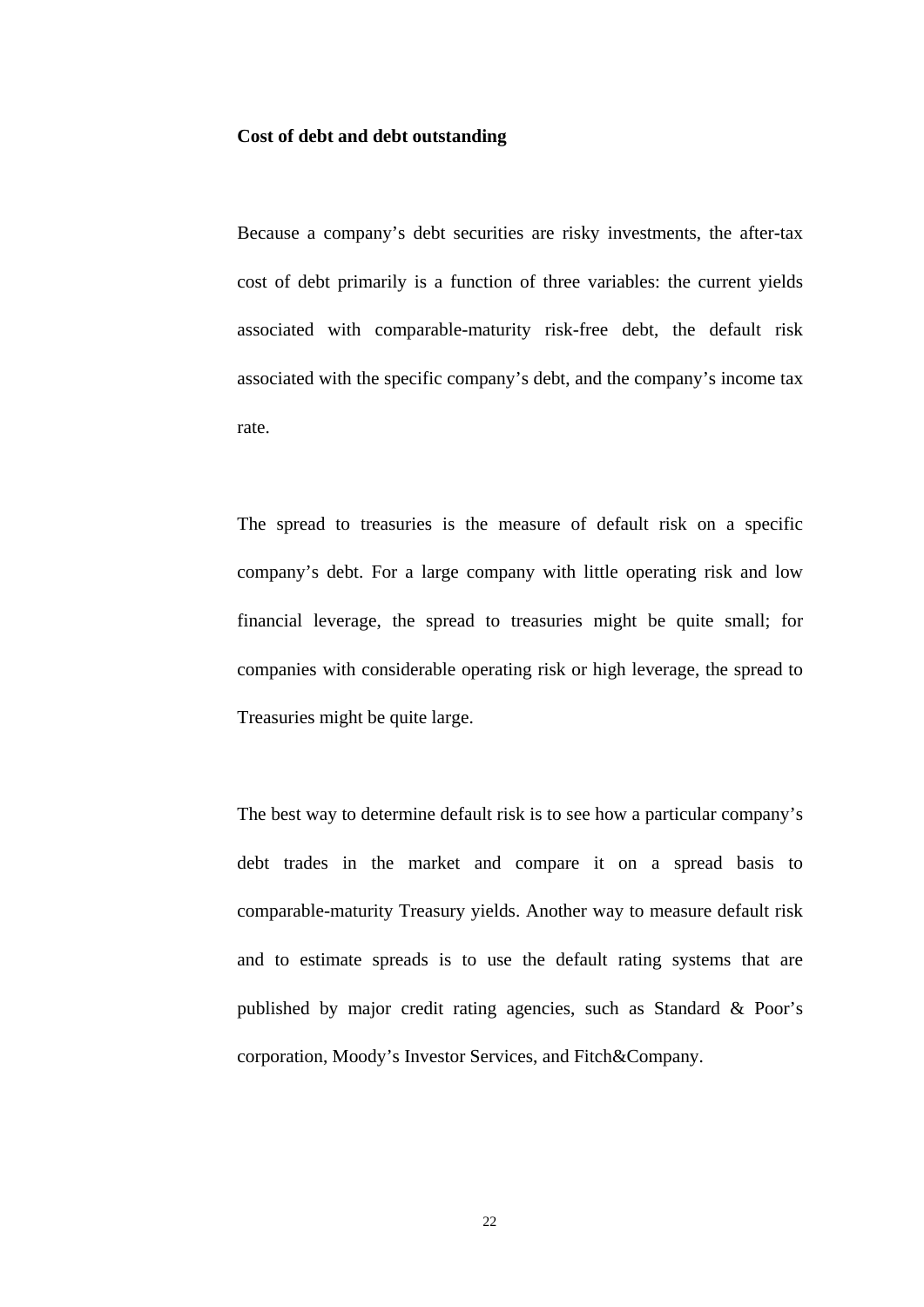A viable way of estimating the yield on debt of a company that does not have actively traded bonds is to examine the cost of outstanding traded debt from a default ratings standpoint for a similar company. Then use that yield as a proxy for the cost of debt of the company that is valued.

It is often difficult to find market value quotes for the outstanding debt of the corporation. Absent significant credit risk, the market value of debt does not diverge too greatly from the book value of debt. So, using the book value of debt does not significantly affect the valuation process.

#### **The cost of Preferred Stock and Amount Outstanding**

Preferred stock is a hybrid financial instrument that usually represents a small portion of a company's capital structure. Preferred stock is an ownership claim on the assets of the corporation that is senior to common stock but is junior to that of debt. For the cost of preferred stock, we take an average of the after-tax cost of long-term debt and the after-tax cost of equity. For the amount of preferred stock, if it is quoted on an exchange, use market value, otherwise, use book value.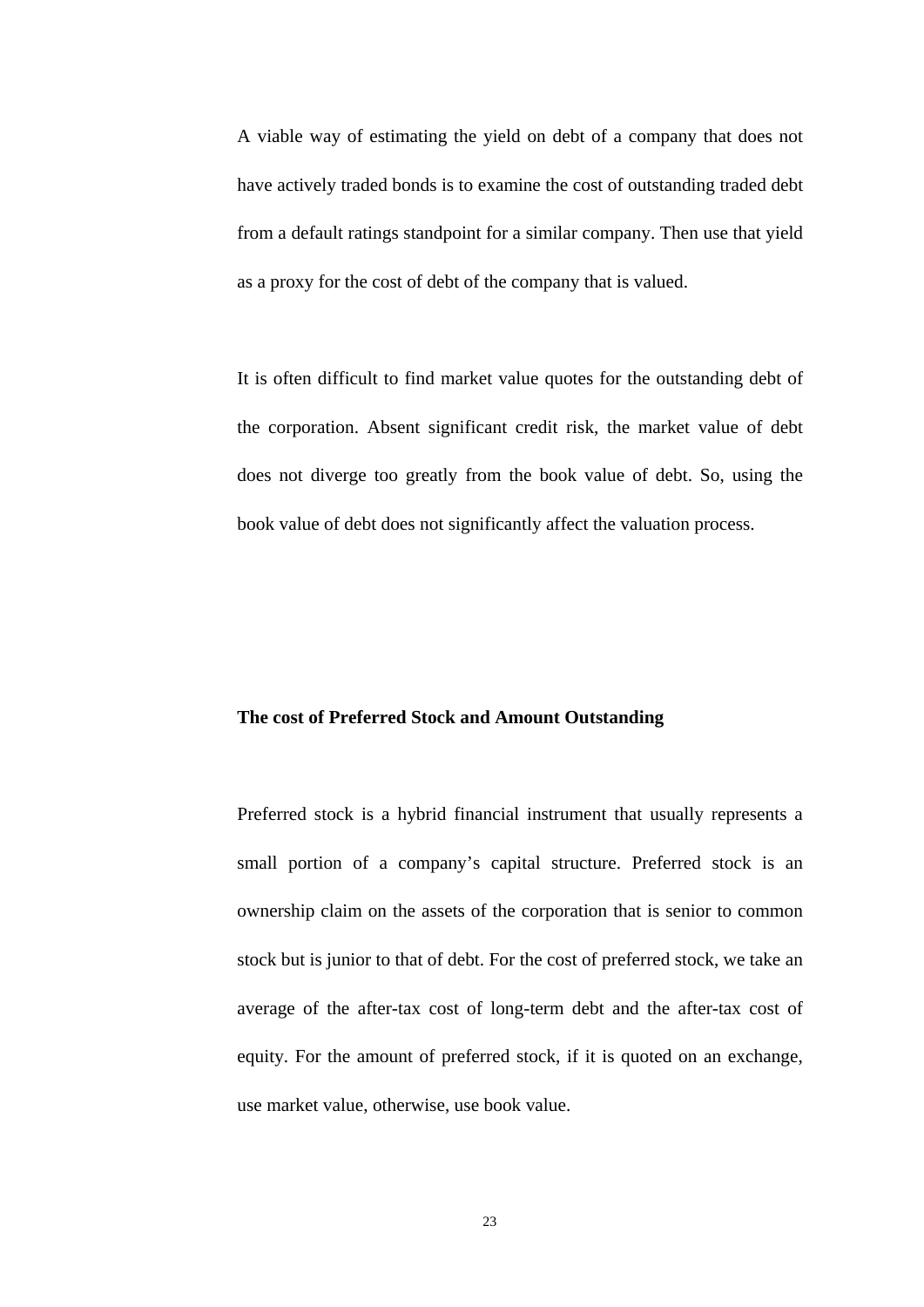#### **The Cost of Common Equity and amount outstanding**

The cost of common equity is the annual rate of return that an investor expects to earn when investing in shares of a company. We use the Capital Asset Pricing Model to calculate the Cost of Common Equity, that is: Expected Return = Risk Free Rate + Beta  $*$ Risk Premium

 The return of any risky common stock should be composed of three components:

- 1. A return commensurate with a risk-free security(Rf) of a comparable term or maturity and that incorporates expectations of inflation; ( we use the treasure bond as the risk-free security)
- 2. A return that incorporates the market risk associated with common stocks as a whole (Rm); and
- 3. A return that incorporates the business and financial risks of the company, known as the company's beta.

For the risk- free security, we use the treasure bond. In Korea, the 3- year treasure bond rate is used. The risk premium relates to the return and the risks associated with stocks in general. The risk premium is associated with the stock market as a whole, and that risk premium should be priced into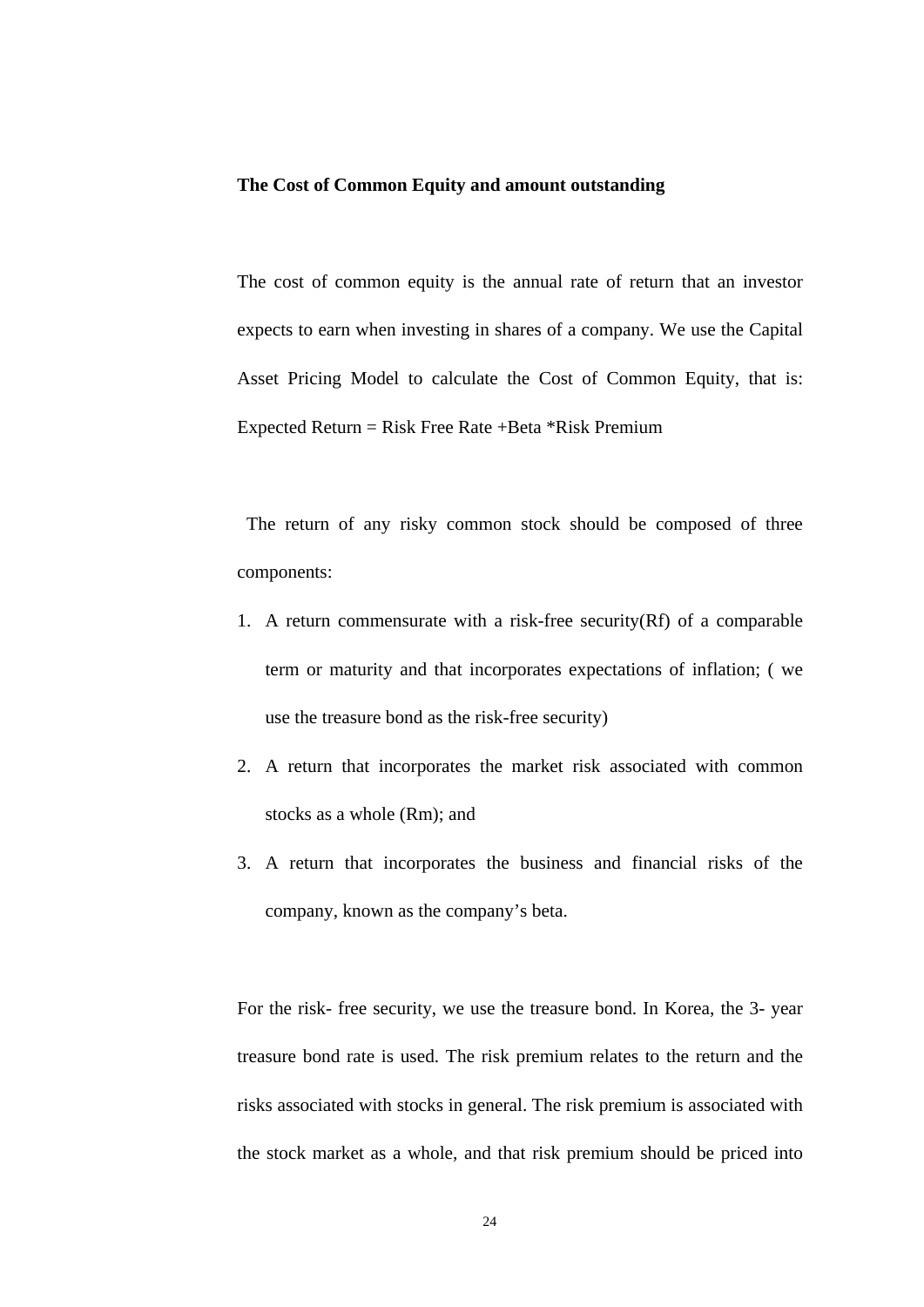any equity investment. The risk premium is an expectation of the excess return associated with the investment in a diversified portfolio of common stocks versus the expected return of a risk-free security. It is the additional return that an investor expects to receive above the yield of a risk-free security to compensate for the price volatility associated with the stock market.

 Beta is related to a specific stock, and measures the risk of the company relative to the risk of the stock market in general. Greater risk (operating or business), as measured by a larger variability of returns, increases a company's beta. Likewise, with greater leverage (higher debt/ value ratio) and increasing financial risk, the company's stock should also have a larger beta. With a larger beta, an investor should expect a greater return.

The beta of a firm of average risk in the stock market is 1.0. The beta of a firm with below-average operating risk, such as a firm operating in a regulated industry, is less than 1.0. The betas of firms with above-average operating risk are greater than 1.00.

For the amount of outstanding, we multiple the most recent price per share by the number of shares outstanding, generally use the number of fully diluted shares.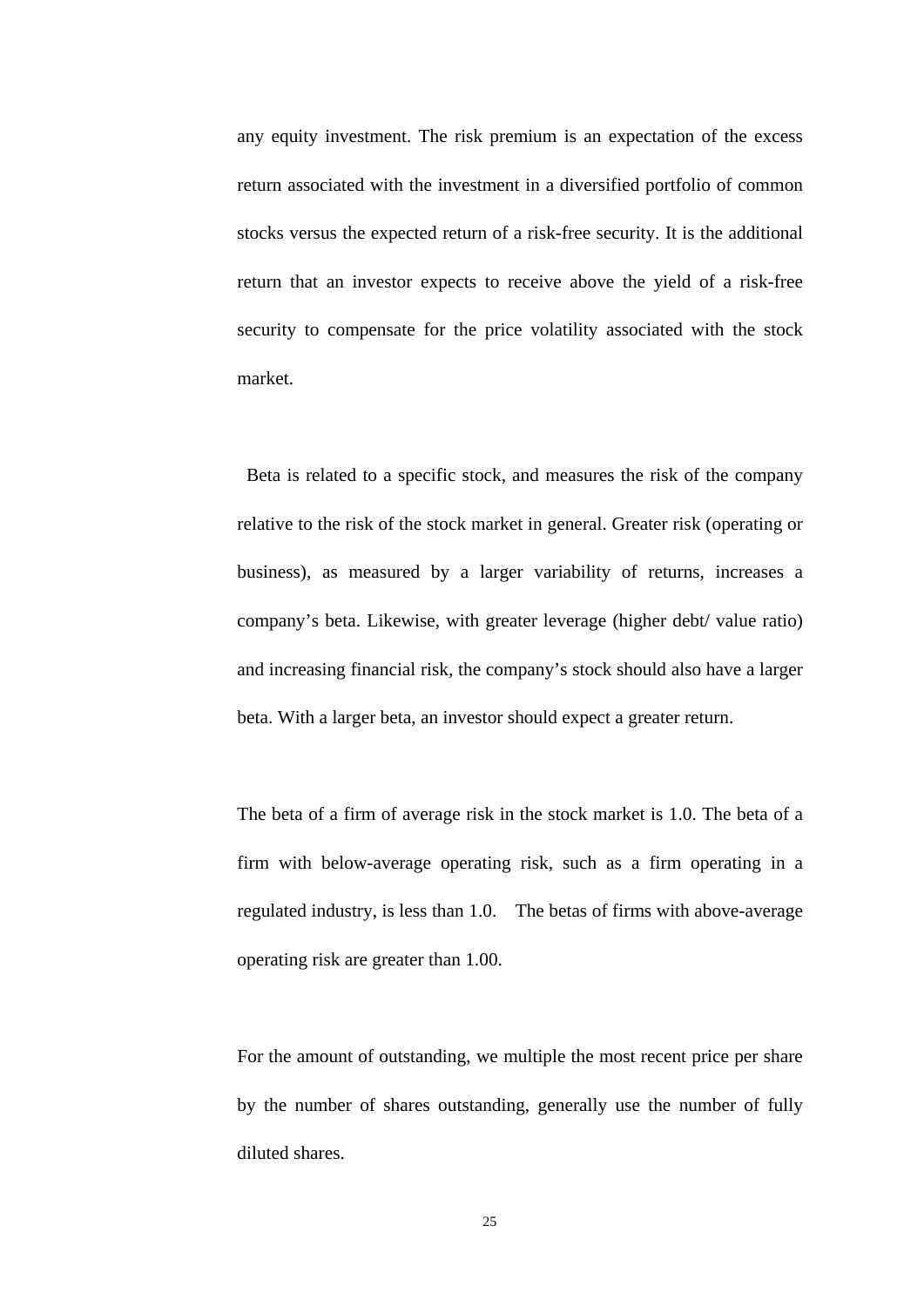#### **2.3. Calculate the value of the corporation**

The value of a corporation is also affected by the short-term assets and short term liabilities. In valuing a company, it is assumed that the long-term assets of the firm are illiquid or are completely devoted to generating future profits and cash flow for the firm. Therefore, long-term assets enter the valuation equation through NOPMs, and investment and depreciation ratios. Long-term liabilities of the company enter the valuation equation when they are subtracted from total corporate value. The most reasonable way to bring the balance sheet into play is through the difference of short-term assets versus short-term liabilities. Short term assets are added to the corporate value side of the equation and short-term liabilities are subtracted from total corporate value. The corporate value is: Total corporate value= Short-term Assets+ PV of FCFFs during stage one (the sum of each year's FCFF after being appropriately discounted, using  $WACC$ ) + PV of the residual value in final forecast year, discounted back to year 0.

#### **2.4 Calculate the Intrinsic Stock Value and Make Investment Decision**

After we get the value of the corporation, we can calculate the total value of the equity, that is: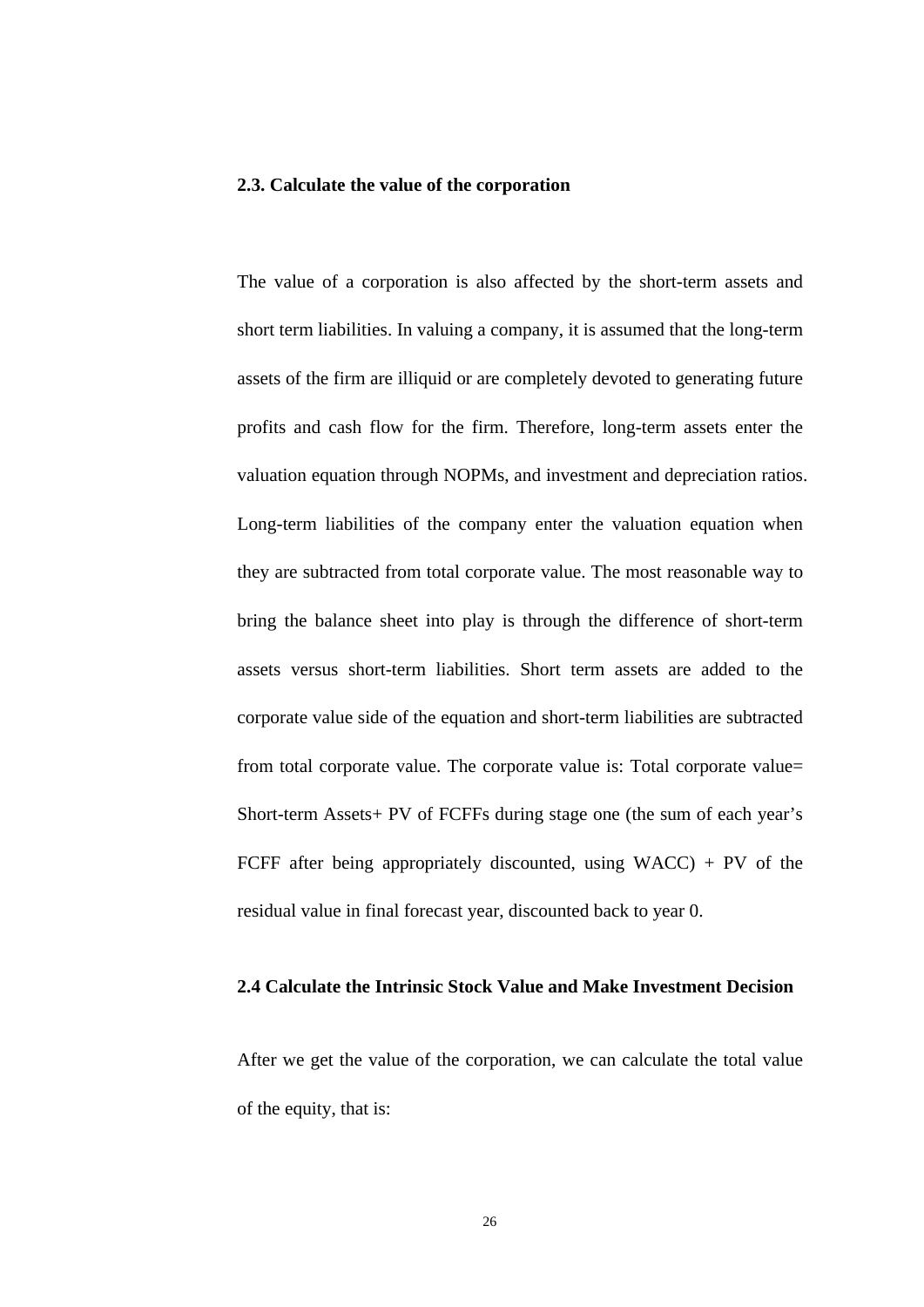The total value of equity= enterprise value - short-term Liabilities -Long-term Debt - Preferred stock

With the total value of equity, we can get the implicit stock price by using equation:

Implicit Stock Price= Total value of Equity/no. of fully diluted shares of stock outstanding.

In this paper, the ValuePro 2002  $2$  will be used to calculate the value of the corporation, the value of equity and the intrinsic value of the corporation. After we get the implicit stock price, we can compare it with the market price and make investment decision. That is: If the implicit stock price is lower that the market price, we should sell the stock; if the implicit stock price is higher than the market price, we should buy the stock.

-

<sup>2</sup> 2 The ValuePro 2002 approach uses a discounted cash flow (DCF) technique to value common stock. This software is an integrated spreadsheet program that consists of five screens: two input screens—the General Input Screen, and the Custom Input Screen; and three output screens—the Weighted Average Cost of Capital Screen, the General Pro Forma Screen, and the Custom Pro Forma Screen. ValuePro 2002 allows an analyst to control the cash flows and interest rate measures that are the essential ingredients for stock valuation. Analysts can change growth assumptions, profit margins, investment requirements and interest rates to see how different 'what if' scenarios affect a stock's value. The analysts decide what assumptions are reasonable and what are not, value the stock accordingly, and when to buy or sell.

For an investor, the investment decision should be based on a stock's price versus its value—not on 'growth' versus 'value' or 'high-tech' versus 'no-tech' categorizations. Buy undervalued stocks and sell overvalued stocks! ValuePro is the easy-to-use quantitative tool that will help investors to make this investment decision intelligently. For these reasons, I use the Value Pro 2002 in this paper.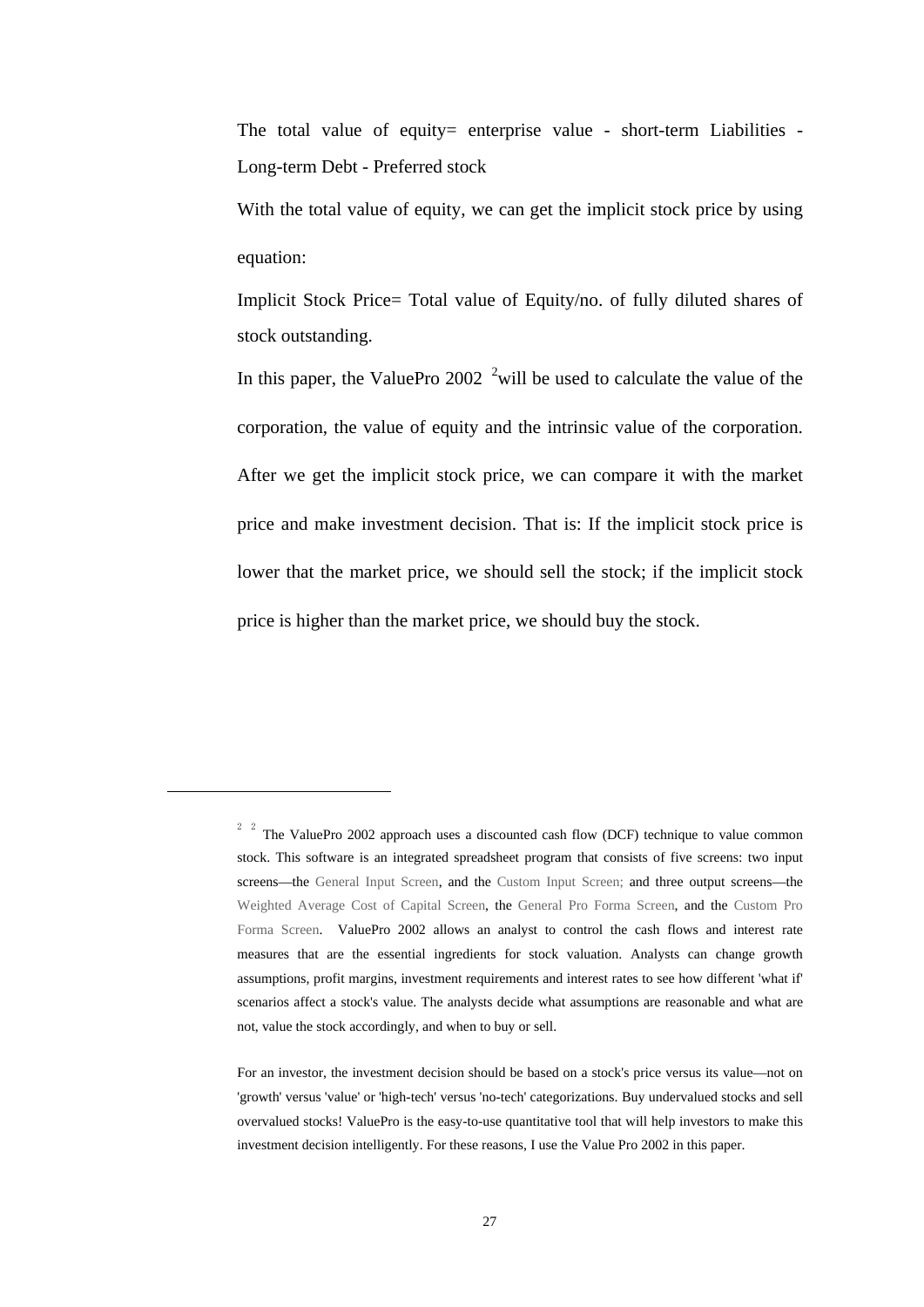## **Chapter III: Case Study** --- **Valuating SK Telecom Company**

### **3.1 Rationale for Model**

#### **3.1.1 Global Mobile Telecom Industry**

The mobile telecom industry has experienced very fast market growth combined with rapid technological change. The number of subscribers to mobile networks has grown at a rapid rate on a worldwide basis. During the 1990s the number of mobile subscribers worldwide increased by an annual rate of 50 per cent. In 2002, the number of world mobile subscribers for the first time exceeded the number of fixed lines. The mobile telecommunications industry has acquired as many users in some twenty years worldwide which took the fixed line telecommunications industry more than 120 years to achieve. Two factors have determined the extraordinary rapid development of this industry: technological progress and regulation.

In recent years, as the market becomes saturate in the developed countries, the competition among mobile operators is fierce. As a result, voice revenues have been diminished and non-voice revenues have become an increasingly important source of growth for mobile operation. With the saturated domestic market, mobile operators in developed countries try to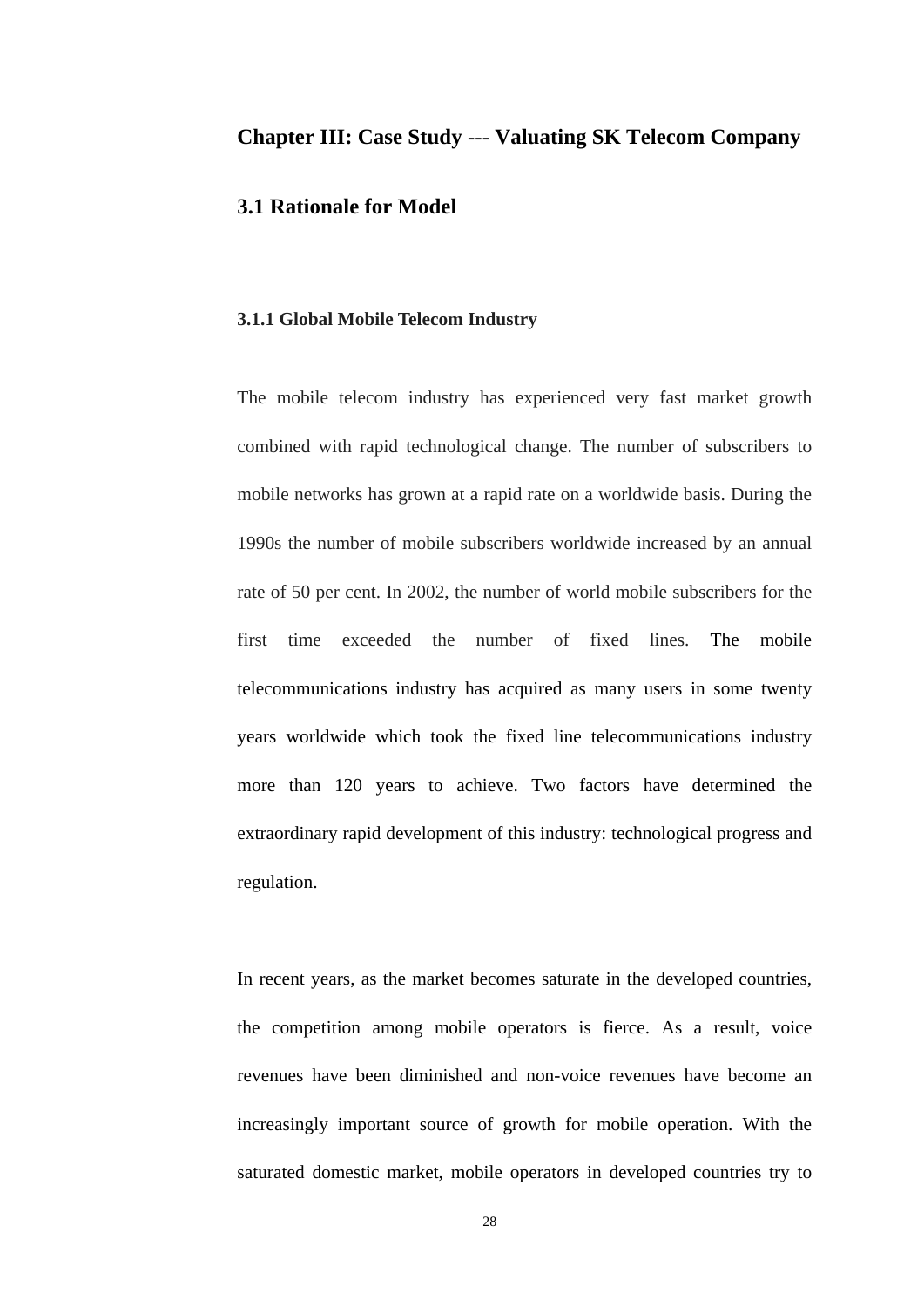develop their business in emerging market.

#### **3.1.2 Macroeconomic in South Korea**

Although growth momentum remains intact, with the economy expanding for the 14th consecutive quarter, South Korea is facing several challenges that have worsened the outlook somewhat. Firstly, growing unease over the North's nuclear weapons program, which has been exacerbated by recent tests, is a prime concern going forward. Even before the tests, South Korean Finance Minister Kwon O-kyu said that the increased security tensions could harm the economy by further discouraging spending by domestic firms and consumers, while keeping foreign investors at bay.

Falling consumer demand was reflected in lower production growth in the services industry in Q306, which grew by 3.6% y-o-y (0.5% q-o-q), down from 4.3% y-o-y (0.9% q-o-q) in Q206. Declining consumer confidence in recent months is largely attributed to the inflationary effects of high energy prices, rising debt servicing costs and growing credit risks. The Finance Ministry has revealed that credit card payments grew by 8.0% y-o-y in October 2006 - the slowest rise since October 2004. In addition, officials are concerned that slow job creation might undermine the projected recovery in domestic demand.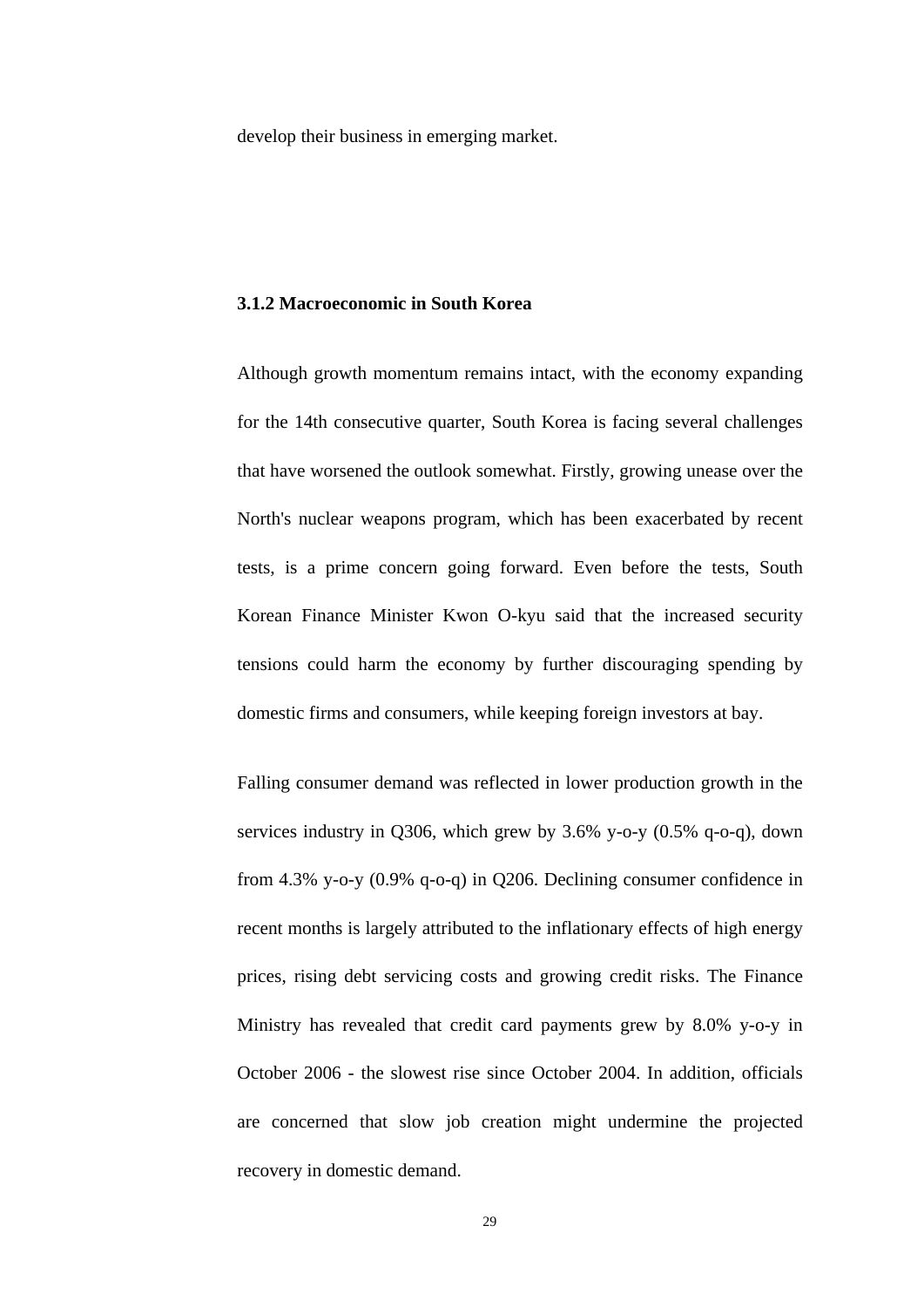Aside from lackluster domestic demand, South Korea's export growth has also begun to slow, and external demand is forecast to soften further going forward. While resilient exports continue to support the economy, export growth slowed to 13.0% y-o-y  $(2.6\% \text{ q}-o-q)$  in Q3, from 16.3% y-o-y (6.2% q-o-q) in Q206. Recent data have indicated a continuation in this slowing trend, with overseas shipments rising by 11.5% y-o-y in October 2006, down from 21.3% y-o-y in September, representing the slowest annual rise in three months. Exports are likely to moderate further in 2007, as growth slows in the US and China - South Korea's two main export markets, accounting for two-fifths of total exports. In addition, although oil prices have lowered from record highs in mid-2006, still high crude costs, along with the continued strengthening of the won currency, could further constrain South Korea's export performance going forward.

However the economy still remains resilient. Industrial production expanded for a third consecutive month in October 2006, growing by 2.6% m-o-m, following monthly growth of 3.1% and 3.7% in September and August respectively. Furthermore, the Federation of Korean Industries' November Business Survey Index revealed that businesses are largely upbeat about future conditions, despite the increased security risks following North Korea's nuclear test on October 9 2006. The index rose to a seasonally adjusted 105.7 - a nine-month high - up from a revised 100.3 in October. A score over 100 indicates a positive outlook for the economy.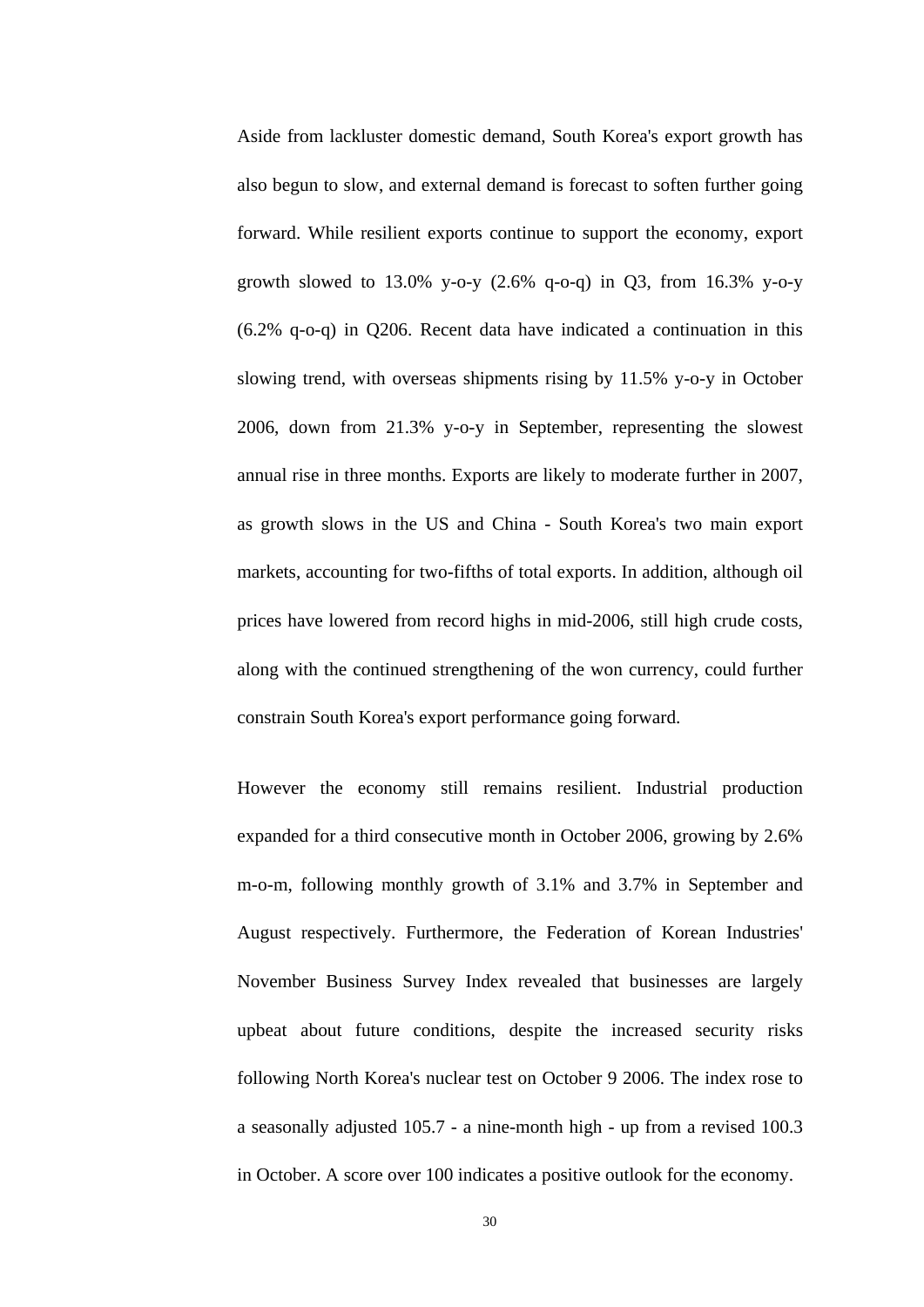| Year | GDP - real growth rate |
|------|------------------------|
| 2003 | 6.20%                  |
| 2004 | 3.10 %                 |
| 2005 | 4.60 %                 |
| 2006 | 4.00 %                 |
| 2007 | 4.80 %                 |

#### **Table 1: GDP - real growth rate of Korea**

Source: CIA World Factbook

#### **3.1.3 Overview of Mobile Telecom Company in South Korea**

The South Korean mobile market has reached a point of saturation with mobile penetration of 87.3% in June 2007. The three main mobile operators in South Korea are SK Telecom, KTF (formerly known as KT Freetel) and LG Telecom. The market shares of the three mobile operators are as following:

**Table2: Market share of SKT, KTF and LGT** 

| Year       | 2007.04 | 2007.05 | 2007.06 |
|------------|---------|---------|---------|
|            |         |         |         |
| <b>SKT</b> | 50.45%  | 50.45%  | 50.47%  |
| <b>KTF</b> | 32.01%  | 31.97%  | 31.93%  |
| <b>LGT</b> | 17.54%  | 17.58%  | 17.61%  |

Sources: KTF website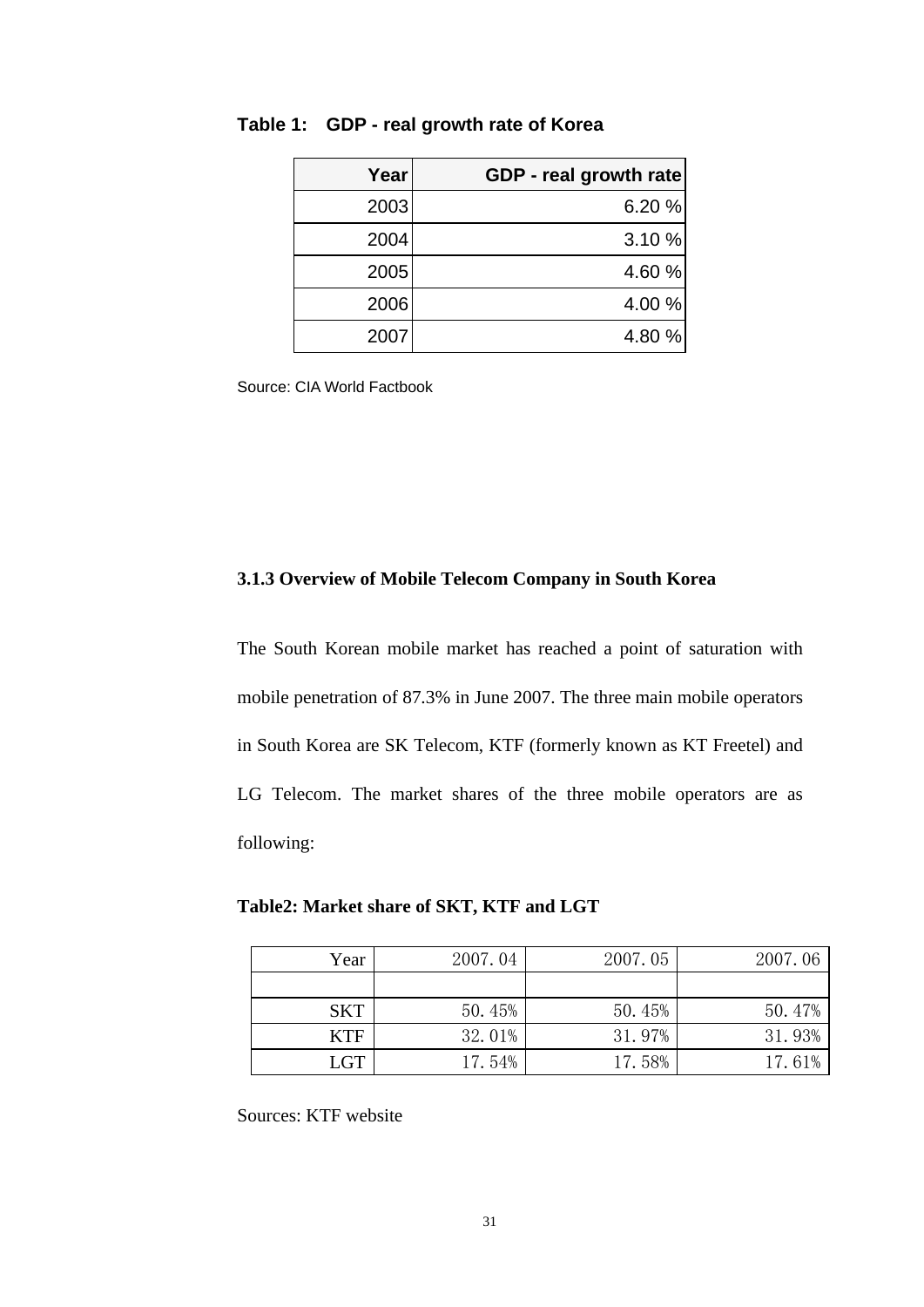The competition in the mobile industry is intensified in South Korea. SK Telecom and KTF are battling for market share. The increased marketing costs, as a result of the fierce competition, are causing both firms' profits to suffer. SK Telecom's net profit in the fourth quarter dropped to \$297 million in 2006 while the company's marketing expenses increased 52 percent from a year earlier. Meanwhile, KTF said its fourth-quarter net profit dropped to \$114 million from \$117 million a year earlier. Operator concerns over poor mobile growth - with 2006 showing a rise of 4.8% to just over 40mn users, and a similar level of growth expected in 2007 - have led to a greater focus from operators on generating stronger revenues. Market leader SK Telecom managed to report a 4.8% y-o-y increase in revenues for the year ended December 2006, reaching KRW10.651trn, while KTF reported similarly weak revenue growth of 4.2% y-o-y to KRW1.347trn.

The growth rates of revenue of these companies are as following:

**Table 3: growth rates of revenue of SKT, KTF and LGT** 

| Company/year | 2003     | 2004   | 2005  | 2006   |
|--------------|----------|--------|-------|--------|
| <b>SKT</b>   | 10.26%   | 1.93%  | 4.71% | 4.83%  |
| <b>KTF</b>   | $-4.59%$ | 14.85% | 3.79% | 4.2%   |
| <b>LGT</b>   | $-1.725$ | 44.10% | 9.35% | 12.37% |

**Source: calculated from the income statements**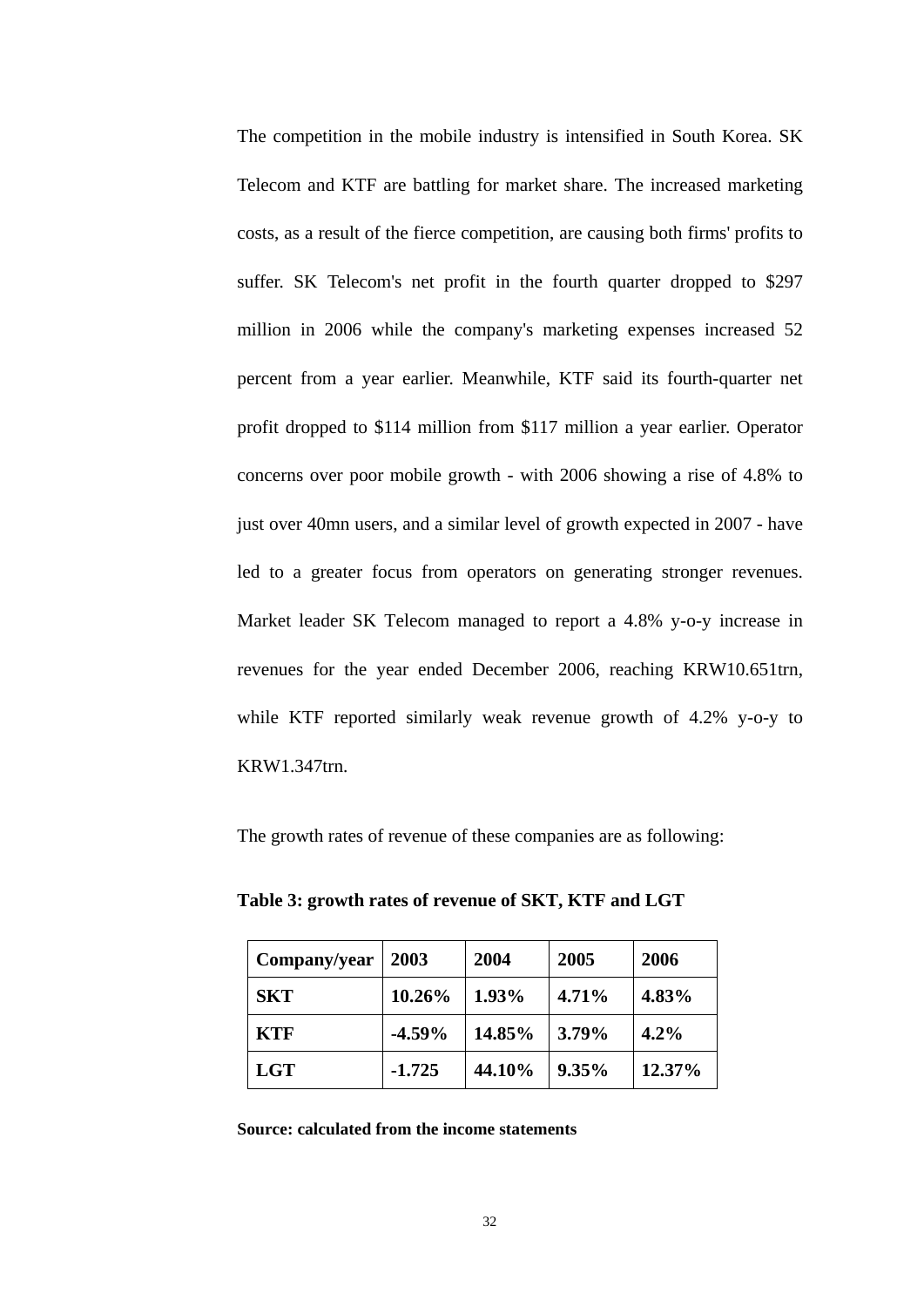From the history trend of Revenue growth rate we can see that the growth rate of SK telecom decreased sharply in 2004, from 10.26 % in 2003 to 1.93% in 2004. Meanwhile, the growth rate of KTF and LG Telecom increased significantly. The growth rate of KTF increased from -4.59% in 2003 to 14.85% in 2004, and the growth rate of LG Telecom increased from -1.72% in 2003 to 44.10% in 2004. This was due to the government policy toward different telecom companies. In 2004 the government began to limit SK Telecom's market share to around 50% from over 50%, so that other companies' revenue grew faster in 2004, while SK Telecom's revenue decreased in 2004. I predict that this restriction will continue in the future.

Non-voice revenues have become an increasingly important source of growth for mobile operators, as they face a saturated mobile market and diminishing voice revenues. This has led both SKT and KTF to heavily invest in HSDPA (HSDPA, short for High-Speed Downlink Packet Access, is a new protocol for mobile telephone data transmission. It is known as a 3.5G (G stands for generation) technology. Essentially, the standard will provide download speeds on a mobile phone equivalent to an ADSL --Asymmetric Digital Subscriber Line--line in a home, removing any limitations placed on the use of your phone by a slow connection), in the hope of encouraging further use of music, video and other data-rich services. SK Telecom spent over half of its capital expenditure budget on HSDPA in 2006, and will invest a further KRW610bn this year. The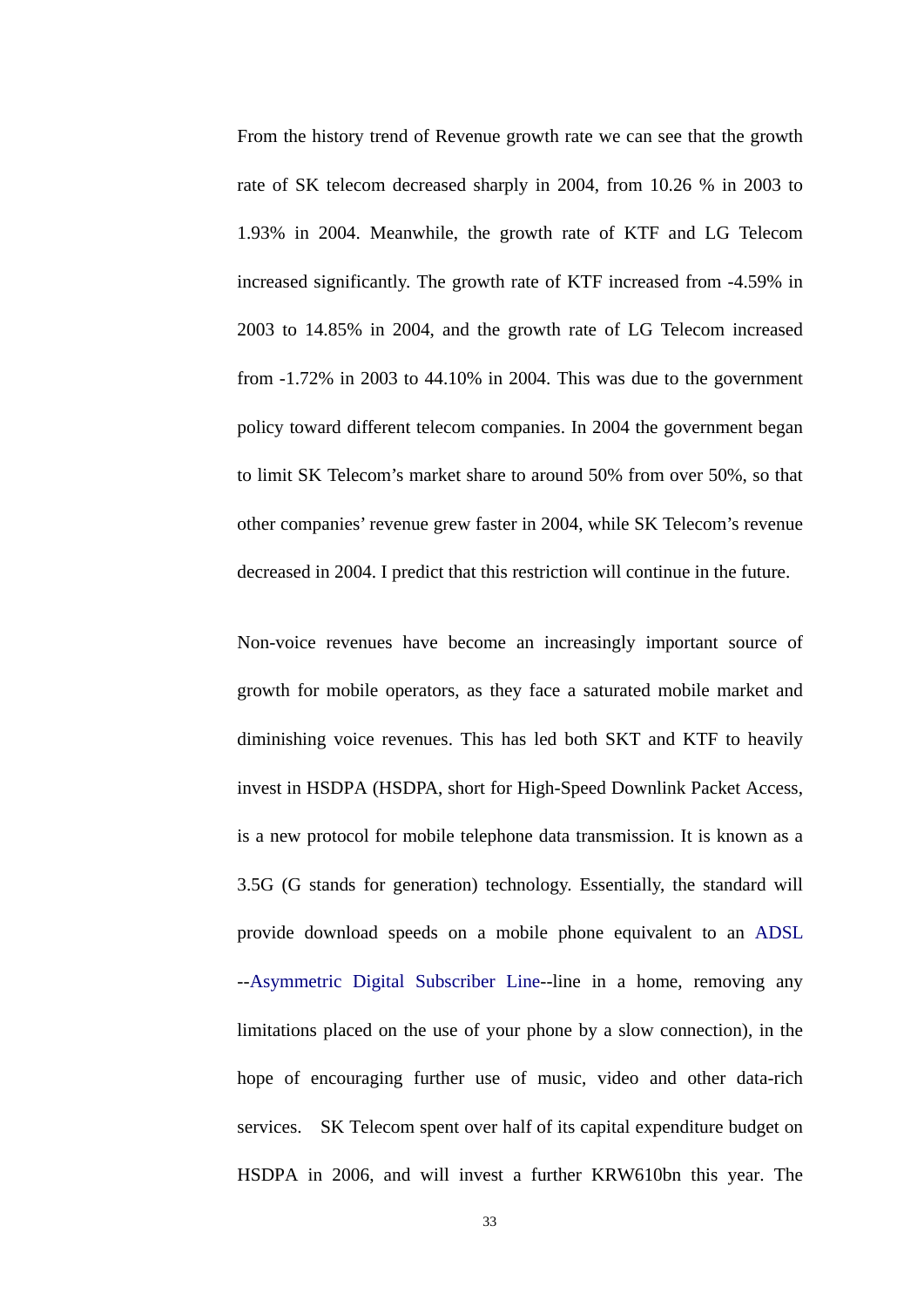technology allows for the faster delivery of mobile internet and multimedia downloading than 3G, leading to operator assumptions that this will generate stronger non-voice revenues. Meanwhile, LG Telecom is keen to operate a 3G network, although this is pending approval from the Ministry of Information and Communication --there is no independent regulatory body in South Korea as policy and regulation are dealt with by the Ministry of Information and Communication (MIC)

While the slowdown in growth in mobile market has meant that operators have been forced to develop new innovative services and introduce newer technologies to the market, government support has been lacking. A measure of this is suggested in the announcement that mobile operators will need to contend with a 30% cut in charges for some mobile internet services - measures introduced by the government in January 2007 in order to curb rising mobile service fees. Given that operators are deploying data heavy services in order to gain revenues, this recent government measure will be seen as an extra burden.

The regulation environment also put the South Korean mobile industry in a disadvantage. In July 6, 2007, South Korea's Ministry of Information and Communication announced that the country is considering a move to allow MVNOs and other new wireless carriers into the market. The aim is to help cut mobile tariffs and promote competition. The government is currently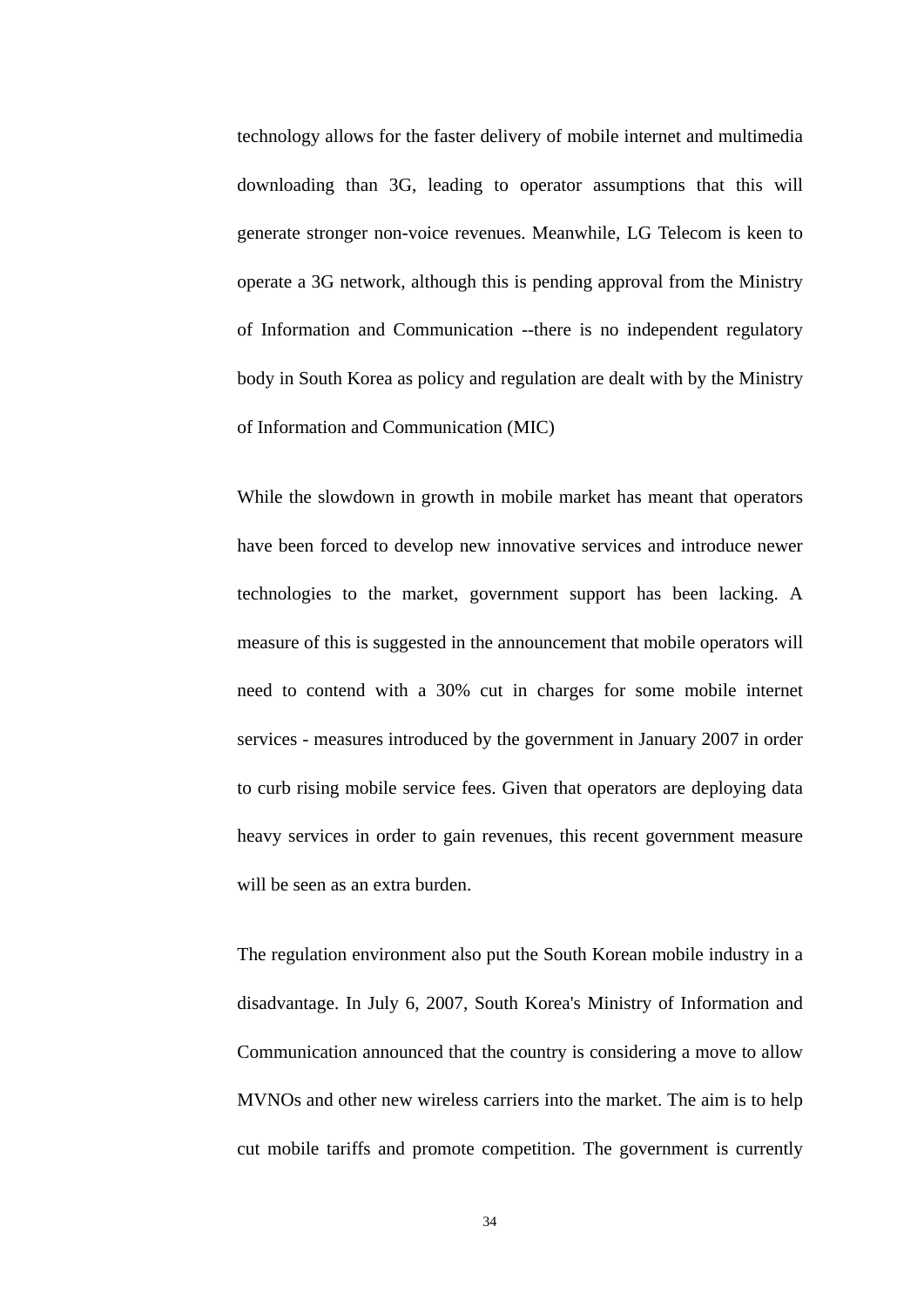strategizing on how to implement a system to allow the MVNOs to lease capacity on the incumbent networks. Politicians, civic groups and the like have been clamoring recently that the incumbent carriers: SK Telecom, KT Freetel and LG Telecom are overcharging their subscribers.

#### **3.1.4 SK Telecom**

#### **The company**

SK Telecom, today South Koreas largest wireless carrier, was created by the country's government in 1984 as Korea Mobile Telecommunications Services Co. In 1988 it became Korea Mobile Telecommunications Corp (KMT). In 1994, SK Group becomes the largest shareholder of KMT, and in 1997, the company changed its name to SK Telecom.

The company has long been a technological fast mover and sometimes even a leader. In October 2000 it became the second operator in the world (behind NTTs DoCoMo in Japan) to launch a commercial 3G service employing W-CDMA technology. And in January 2002 data transmission speeds were given a boost by the launch of the world's first CDMA2000 1xEV-DO network. The company is also credited with the commercialization of world's first HSDPA service, a 3G mobile telephony protocol, in 2006.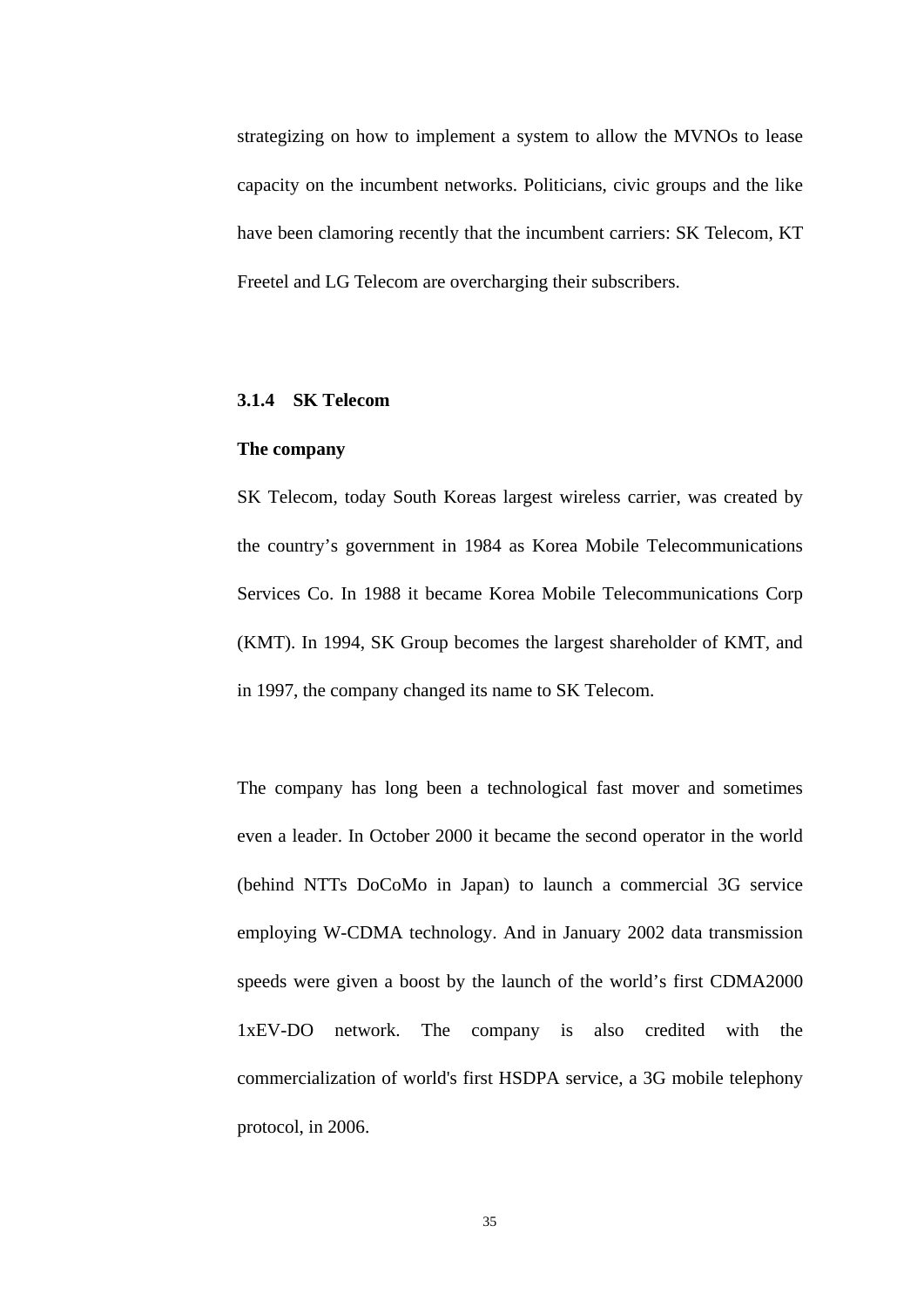SK Telecom has also moved beyond mobile phones, jumping on global trends in personal communications and entertainment. SK Telecom's interests now range from portals and music streaming to banking services and m-commerce. There's NATE, a wired and wireless integrated messaging service; June, a multimedia service; and MONETA, a mobile banking service. In addition, the carrier provides satellite DMB to subscribers through its subsidiary, TU Media Corp. SK Telecom also offers a variety of internet services, many through another subsidiary, SK Communications.

Like most developed countries, SK's home market for mobile phones is all but saturated as four out of five people carry mobile phones. As a result, SK Telecom is channeling considerable effort into overseas investments, including the growing markets of China and Vietnam. The company has also tackled the United States market, where its MVNO joint venture with EarthLink, called Helio, is struggling.

SK Telecom reported revenues of KRW 10,650.9bn (approximately US\$11.3bn) during the fiscal year ended December 2006, up 4.8% over 2005. Operating profit was KRW 2,584.4bn (about US\$2.7bn) in 2006, a decrease of 2.6% compared to 2005. While the company's operating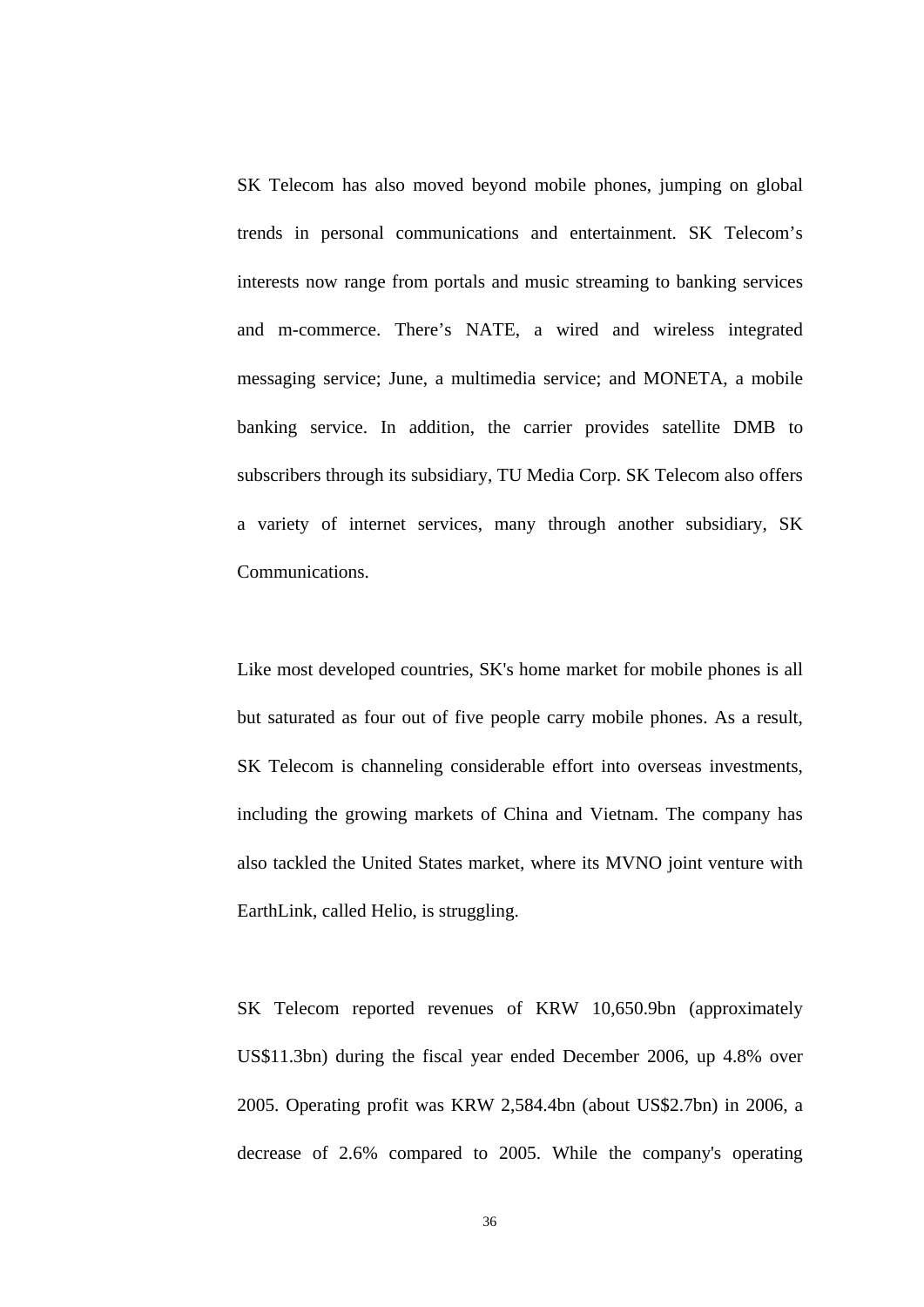margins were still a healthy 39.74%, the prospects for maintaining this level of profitability look less than solid now than they did a few years ago.

#### **Market position**

Despite the intense competition chipping away at its margins, SK Telecom has maintained a domestic market share of just over 50%, ahead of domestic competitors KTF and LG Telecom. About 20m people subscribe to its mobile phone services.

Since its launch in 2002, SK Communications has grown into one of the most popular Internet portals in Korea. Its center piece, Cyworld, hit 20m members in 2006, and is now the largest community site in Korea. SK Communications also provides the country's top instant messaging service, NATE.on, which has more than 13m users. In 2006 the NATE.com portal was re-launched as a customer-focused portal with an emphasis on social bookmarking, personalized content and community messaging.

TU Media Corp was established in December 2003, introduced a new digital media service, satellite Digital Multimedia Broadcasting (DMB). Subscribers can now view satellite TV broadcasts on their portable handsets or via vehicle-mounted terminals. By the end of 2006, the number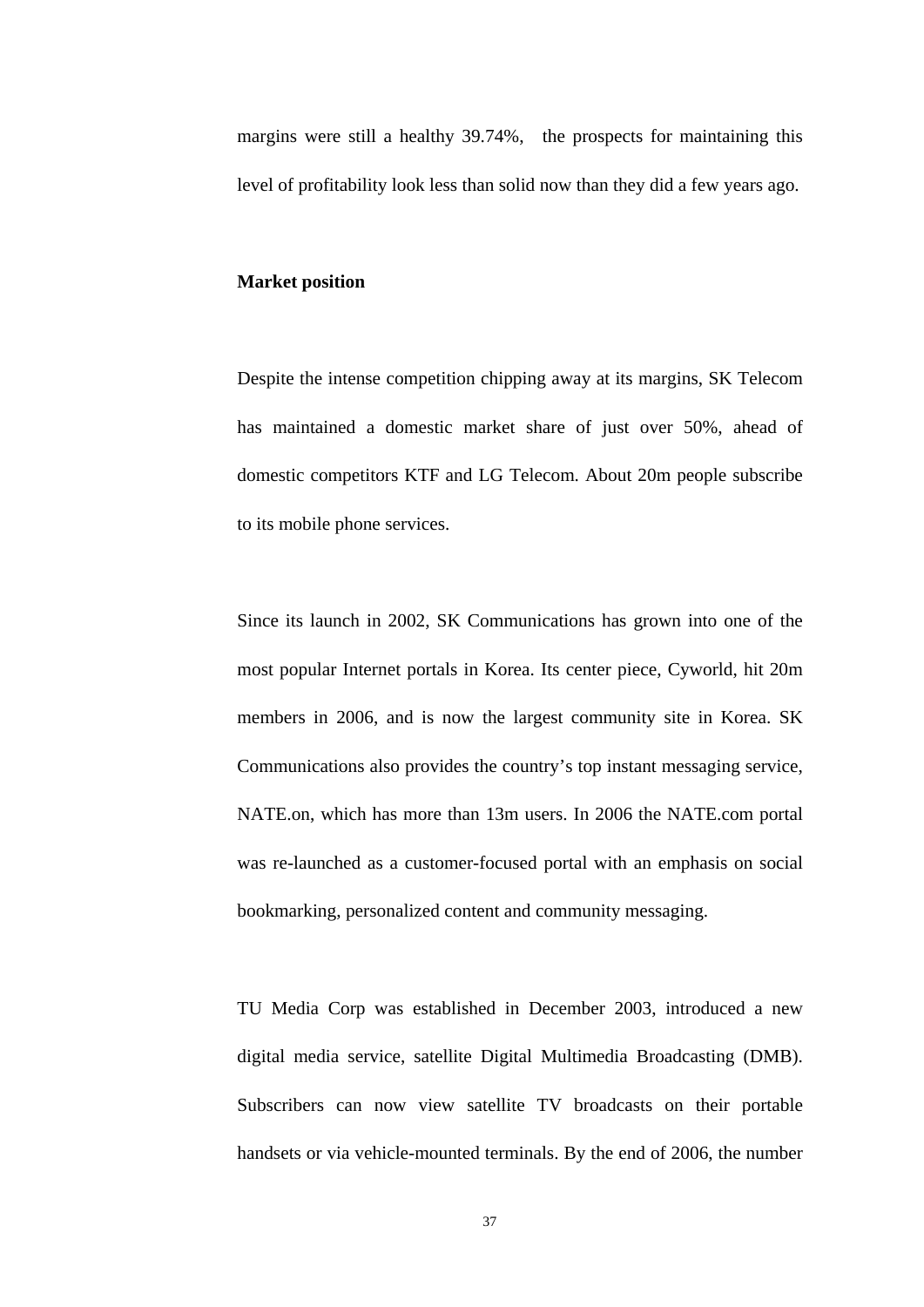of subscribers with access to nearly 40 channels had passed 1m, up from 372,000 in 2005. As well as covering cities, TU Media provides service on express highways, Seoul's subways and major routes including the express train from Seoul to Busan.

SK Telecom's popular music service, MeLon, currently attracts an audience of more than 7m people. MeLon lets users to download or stream music over the internet, and on their mobile phones, portable media players and even on digital cameras.

Abroad, S-Telecom, SK Telecom Vietnam business launched in mid 2003 and the first CDMA mobile phone service in the country, provides services to some 64 cities under the S-Fone brand. S-Fone subscribers reached 2m in April 2007, a little over three years after its start. More recently the company deployed EV-DO wireless internet services in five major cities, including Hanoi and Ho Chi Min City.

## **Corporate strategy**

As well as moving into new geographical markets, SK Telecom has started to pursue interests in other areas of the telecommunications supply chain, including forays into phone hardware.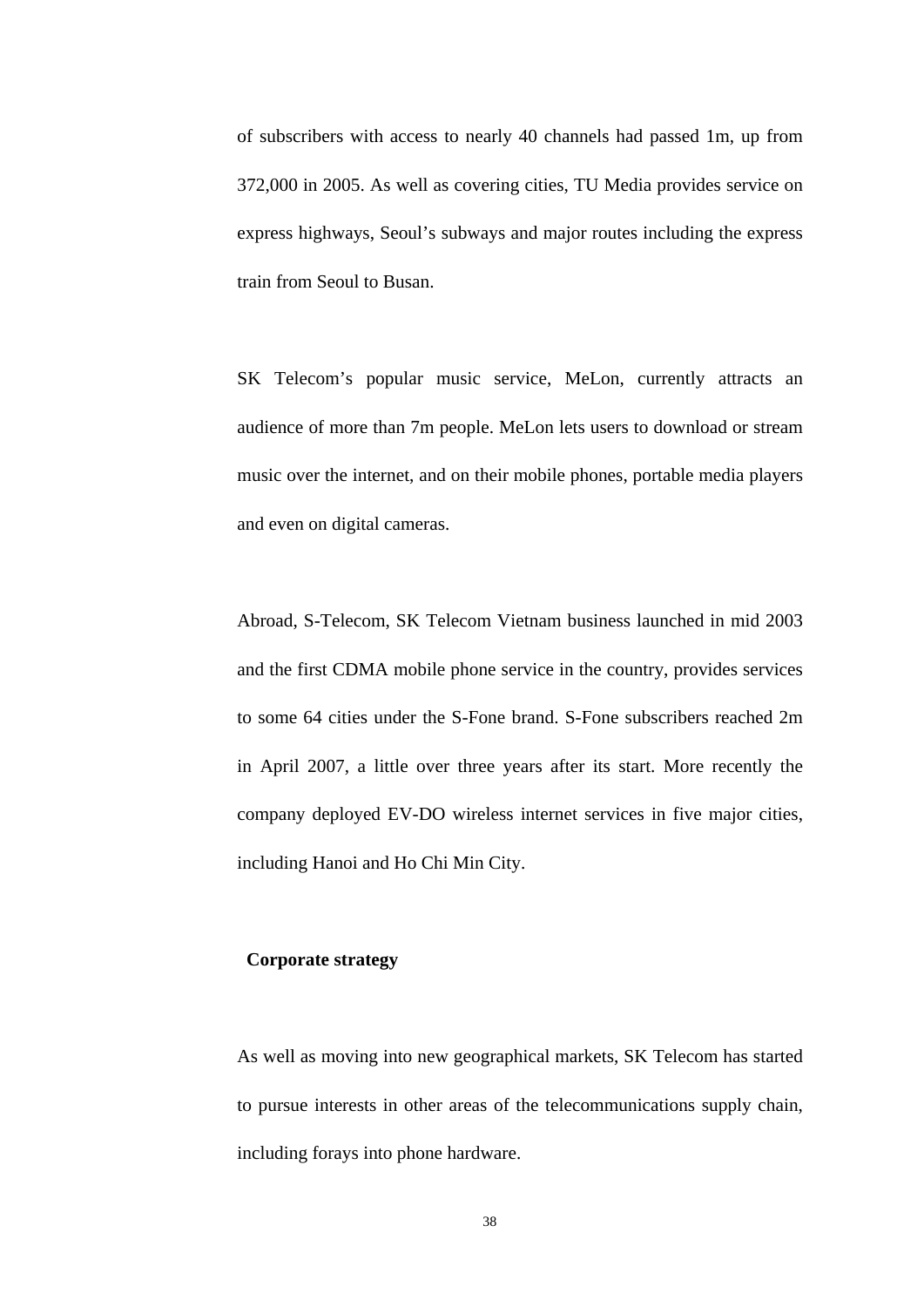SK Telecom first entered China in 2000, but stepped up its presence in the country in February 2004 when it formed a joint venture with China Unicom, for the roll out of wireless internet services. Known as UNISK, the venture was the first between a foreign and local company in China. Building on that relationship, in 2006, SK Telecom bought US\$1bn worth of convertible bonds of China Unicom Hong Kong, and agreed to co-operate in joint sourcing of handsets, as well as the development of new services, platform development, marketing and distribution, customer relationship management and network development. It is expected that companies including Samsung, LG and Motorola will buy the handsets.

In the US, SKs Helio venture operates on the premise of being a mobile virtual network operator (MVNO), using CDMA 1xEVDO network capacity leased from Sprint Nextel. Central to its thrust has been the introduction of handsets with functionalities previously unavailable in the American market. So far, however, the reception has been less than overwhelming.

SK Telecom is taking its online businesses to the global market as well. In 2006, SK Communications launched Cyworld services in China, Germany, Japan, Taiwan, the US and Vietnam. The company is building a portfolio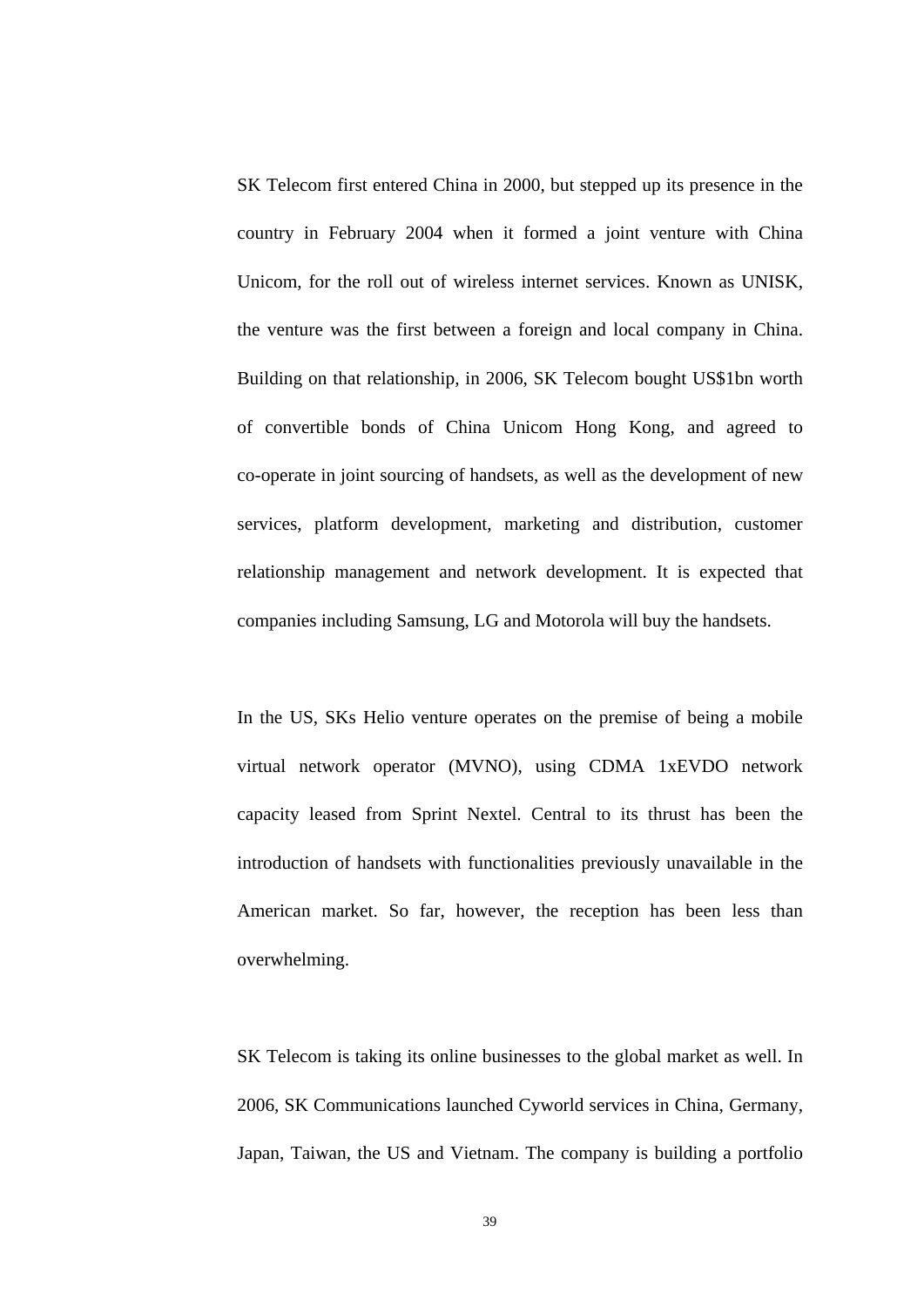of high-quality content providers, namely education company Etoos; consumer shopping services under the Cymarket brand, leveraging Cyworlds network and traffic; gaming subsidiary SK i-media; and Egloos, a blogging service. Still in the online domain, SK Telecom has acquired a 24.4% stake in the high profile online search engine, Empas.

#### **Strategic risks / opportunities**

SK Telecom has a sound track record of technological leadership, and its ability to forge relationships with overseas business partners is well demonstrated. However, the success of its foray into the highly competitive US market remains far from certain.

In July 2007 the company said it would invest an extra US\$100m in Helio, its loss-making US wireless joint venture with EarthLink, which said it would inject the same amount. Helio's aim is to crack the highly competitive US market by going after young customers.

Days later, SK Telecom made fresh headlines amid rumors it was preparing a takeover bid for Sprint Nextel Corp, the third largest US wireless firm. Bankers and analysts said a full takeover was not feasible given SK Telecom's market capitalization of US\$18bn was less than a third of Sprint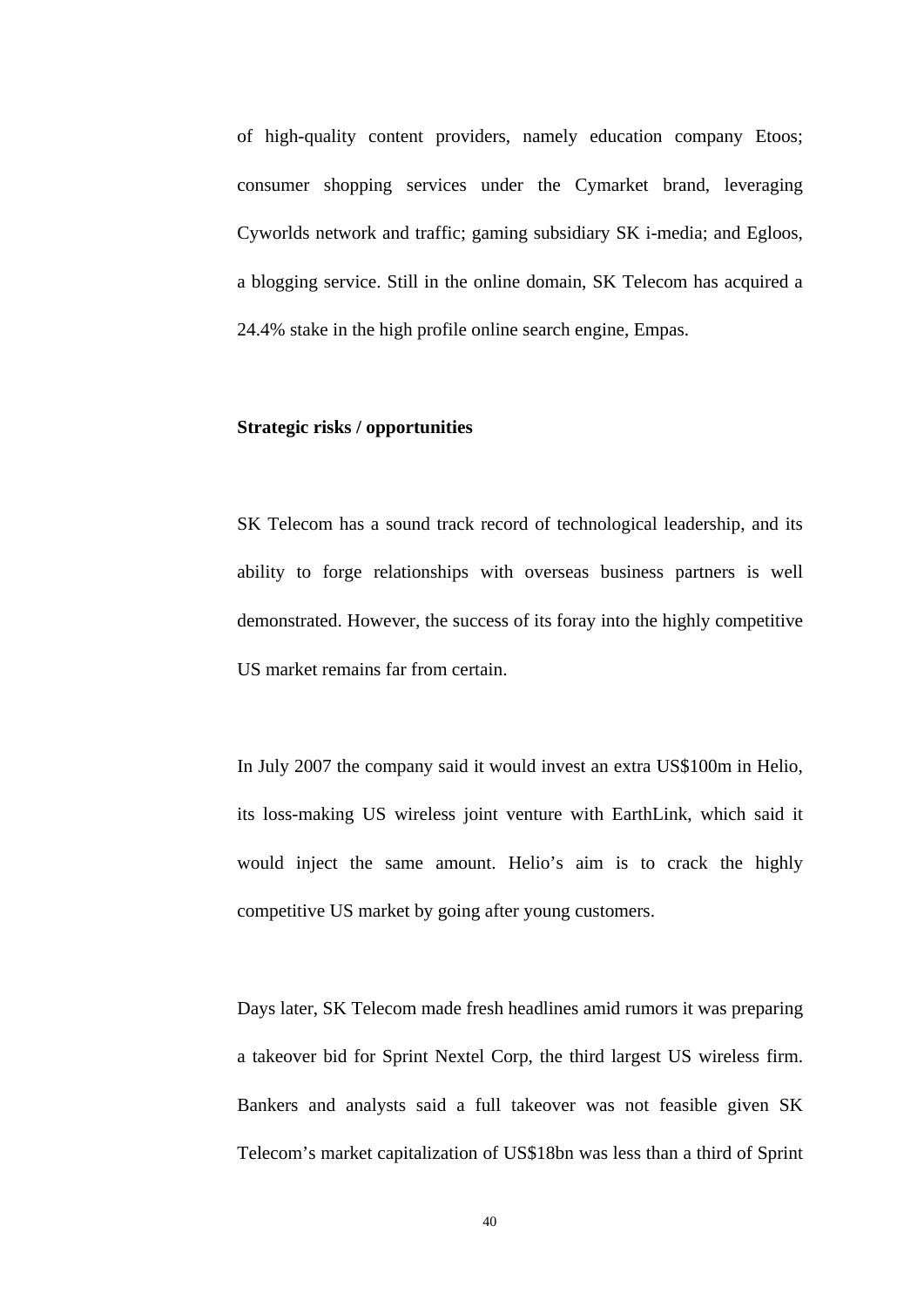Nextels US\$62bn, and indeed management in Seoul issued a formal denial of the reports. Industry watchers did not rule out a partial investment, however, given the company's desire to boost its business in the United States.

In any case, SK Telecom has little choice but to expand into new markets, given the saturation of its home base. To date SK Telecom has done well at innovating new services to keep its audience interested, but the domestic market has its limits.

Furthermore, SK Telecom is currently subject to a policy review by Koreas Ministry of Information. Competitors have argued that SK Telecom is still too dominant in the domestic market, to the detriment of competition. SK Telecom could well sustain its generally robust business and financial profile over the medium term, but the outlook could change if the government finds fault with the company's impact on the marketplace, and substantial new competition is introduced.

#### **3.2 Model Calculations**

#### **3.2.1 Calculation of the Future Expected Free Cash Flow**

History performance of SK Telecom

The history revenue growth rates of SK Telecom are as following: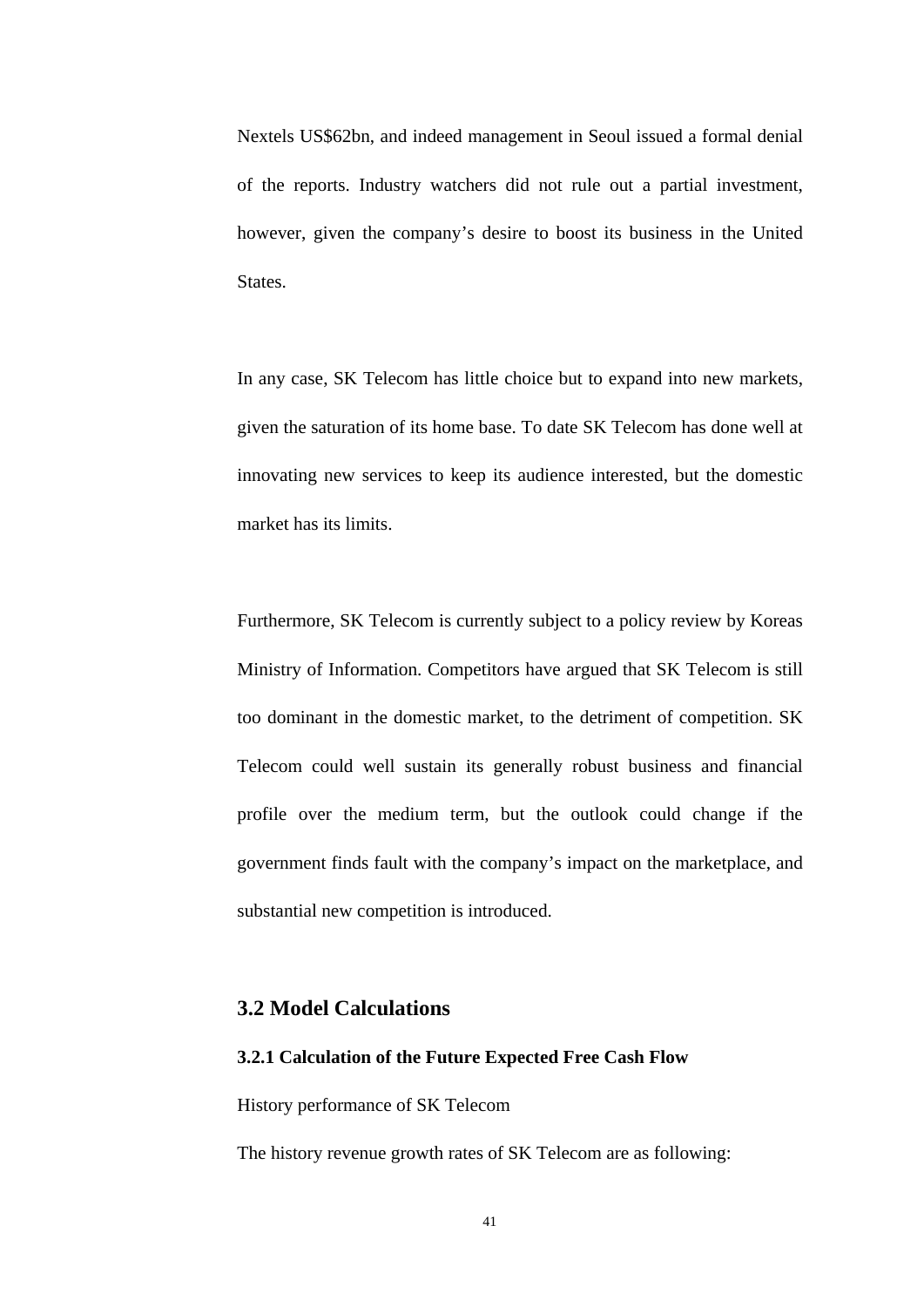|                     |      |      |        |        |        |        | Unit: Billion |       |        |
|---------------------|------|------|--------|--------|--------|--------|---------------|-------|--------|
|                     |      |      |        |        |        |        |               | Won   |        |
|                     | Year | 1999 | 2000   | 2001   | 2002   | 2003   | 2004          | 2005  | 2006   |
|                     |      |      |        |        |        |        |               |       |        |
| Revenue             |      | 4285 | 5760   | 6227   | 8634   | 9520   | 9704          | 10161 | 10652  |
| Operating Expense   |      | 3996 | 4125   | 4023   | 5950   | 6440   | 7344          | 7508  | 8066   |
| Operating Income    |      | 289  | 1636   | 2204   | 2684   | 3080   | 2360          | 2654  | 2584   |
| Other Income (loss) |      | 184  | $-275$ | $-443$ | $-504$ | $-366$ | $-244$        | $-99$ | $-562$ |
| Net                 |      |      |        |        |        |        |               |       |        |
| Net Income before   |      | 473  | 1361   | 1761   | 2180   | 2714   | 2116          | 2555  | 2022   |
| Income tax          |      |      |        |        |        |        |               |       |        |
| Yearly Growth Rate  |      |      | 34.42% | 8.11%  | 38.65% | 10.26% | 1.93%         | 4.71% | 4.83%  |
| of Revenue          |      |      |        |        |        |        |               |       |        |

**Table 4: History revenue growth rates of SK Telecom** 

The 7-year compound average growth rate:  $(10652/4285)$ <sub>1/7</sub>  $-1$  =13.90%

# The history NOPMs of SKT are as following:

#### **Table 5: The history NOPMs of SKT**

| NOPM= (Operating Revenue-CGS-SGA-R&D) |        |        |        |        |        | unit: Billion Won |        |        |
|---------------------------------------|--------|--------|--------|--------|--------|-------------------|--------|--------|
|                                       | 1999   | 2000   | 2001   | 2002   | 2003   | 2004              | 2005   | 2006   |
|                                       |        |        |        |        |        |                   |        |        |
| Revenue                               | 4285   | 5760   | 6227   | 8634   | 9520   | 9704              | 10161  |        |
| Operating                             | 3996   | 4125   | 4023   | 5950   | 6440   | 7344              | 7508   | 8066   |
| Expense                               |        |        |        |        |        |                   |        |        |
| CGS,SGA,R&D                           | 3325   | 3214   | 2925   | 4535   | 4952   | 5644              | 5995   | 6419   |
| Depreciation                          | 671    | 911    | 1098   | 1415   | 1488   | 1700              | 1513   | 1647   |
| <b>Operating Income</b>               | 289    | 1636   | 2204   | 2684   | 3080   | 2360              | 2654   | 2584   |
| Other Income                          | 184    | $-275$ | $-443$ | $-504$ | $-366$ | $-244$            | -99    | $-562$ |
| (loss) Net                            |        |        |        |        |        |                   |        |        |
| Net Income Before                     | 473    | 1361   | 1761   | 2180   | 2714   | 2116              | 2555   | 2022   |
| <b>Income Taxes</b>                   |        |        |        |        |        |                   |        |        |
| <b>NOPM</b>                           | 22.40% | 44.20% | 53.03% | 47.48% | 47.98% | 41.84%            | 41.00% | 39.74% |

The 5-year compound average growth rate:  $(10652/6227)_{1/5}$ -1 =11.33%

The 3-year compound average growth rate:  $(10652/9520)$ <sub>1/3</sub>-1 =3.80%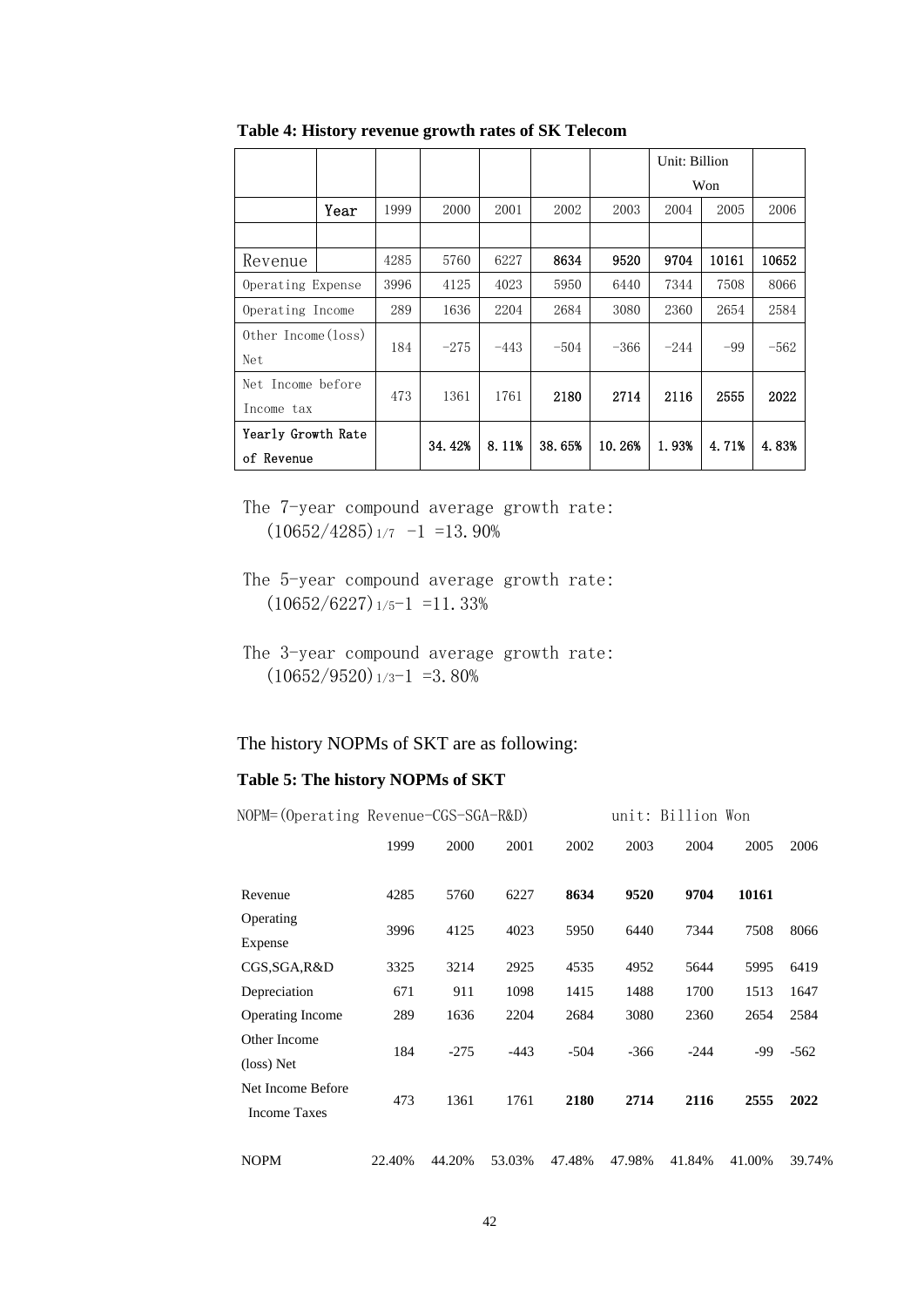Decreasing growth rates along with shrinking NOPMs is not good sign for SK Telecom. It appears that competitors are successfully attacking the wireless industry domain where SK Telecom was once the dominant provider. Also, the current government policy is not in favor of SK Telecom. Politicians and civic groups have argued that existing operators are overcharging users and want to introduce new competitors. South Korea's Ministry of Information and Communication (MIC) has indicated its interest in allowing new mobile service providers to enter the highly developed market to raise competition and help cut prices. New entrants would take the form of a mobile virtual network operator (MVNO) by leasing capacity on the existing networks of the country's three national operators' SK Telecom, KTF and LG Telecom. MVNOs have fewer overheads as they use existing networks, while upgrades are the responsibility of the operator they lease the network from. This enables them to offer lower mobile tariffs, which has the potential to set the market up for a price war. Also, as a firm increases in size it becomes more and more difficult to keep growing at an extraordinarily high growth rate. The growth rate eventually has to converge to or go below the economy's growth rate. But on the other hand, there is still room for SK Telecom to increase its revenue through the 3G service and its oversea market in China, Vietnam and other countries. So, I set the growth rate as 3.6%.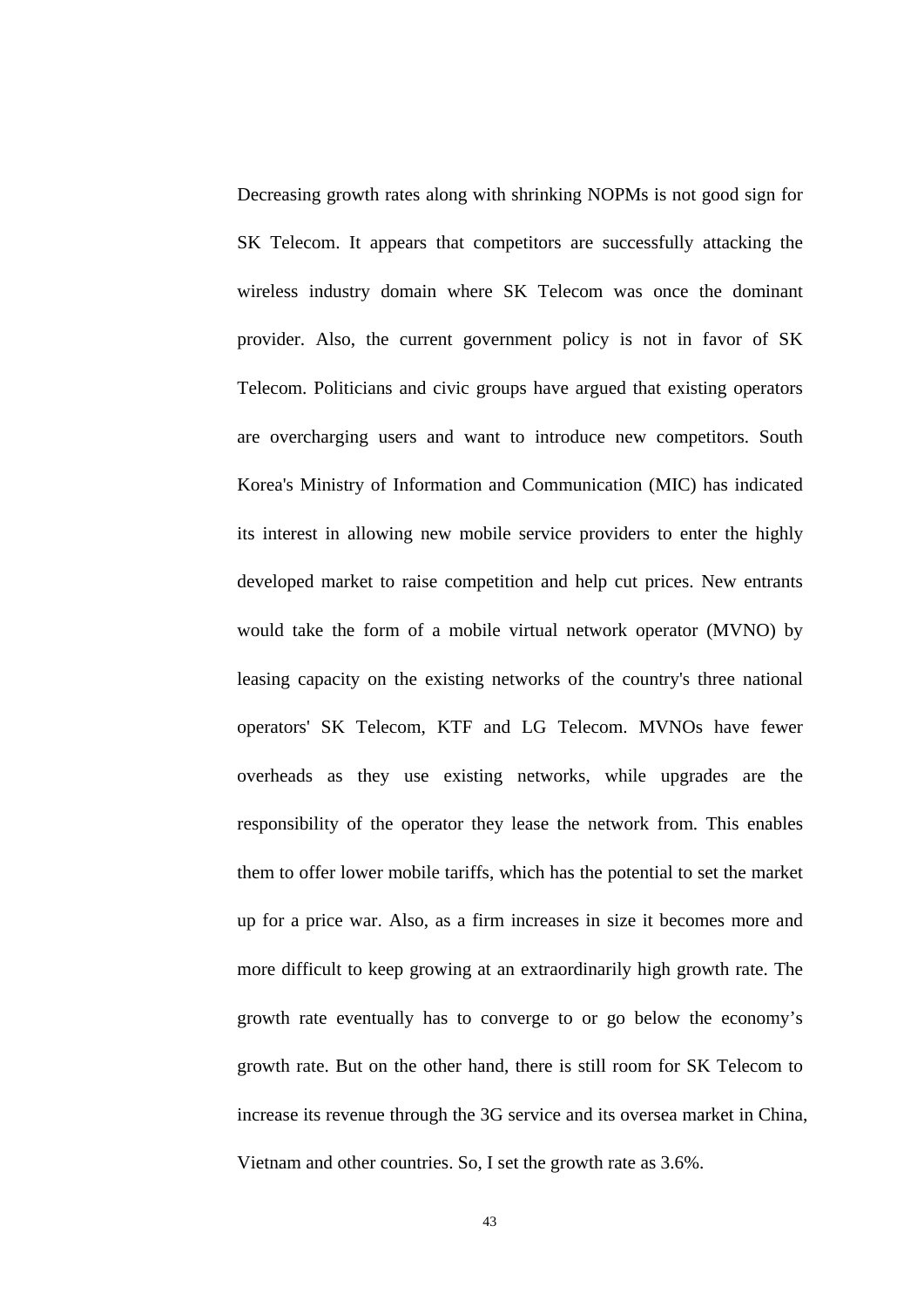#### **SK Telecom's Excess Return Period**

The length of the excess return period should correspond to the time period over which the investor expects the corporation's business strategy to be successful. This means that the strategy will generate free cash flow- it will earn a rate of return on new investment in excess of the company's WACC. Business strategies based on patent protection, superior marketing channels, or valuable brand names should have relatively longer-term excess return period. SK Telecom has good products and name recognition. It also keeps advanced in technology development. However, intense competition in the mobile market has make it resulted in shrinking profit margin and lower sales growth. So, I use a 7-year excess return period.

#### **NOPM**

The five year history NOPM of SK Telecom is as following:

| Year | Revenue | <b>NOP</b> | <b>NOPM</b> |
|------|---------|------------|-------------|
| 2002 | 8634    | 4099       | 47.48%      |
| 2003 | 9520    | 4568       | 47.98%      |
| 2004 | 9704    | 4060       | 41.84%      |
| 2005 | 10161   | 4166       | 41.00%      |
| 2006 | 10652   | 4233       | 39.74%      |

#### **Table 6: The five year history NOPM of SK Telecom**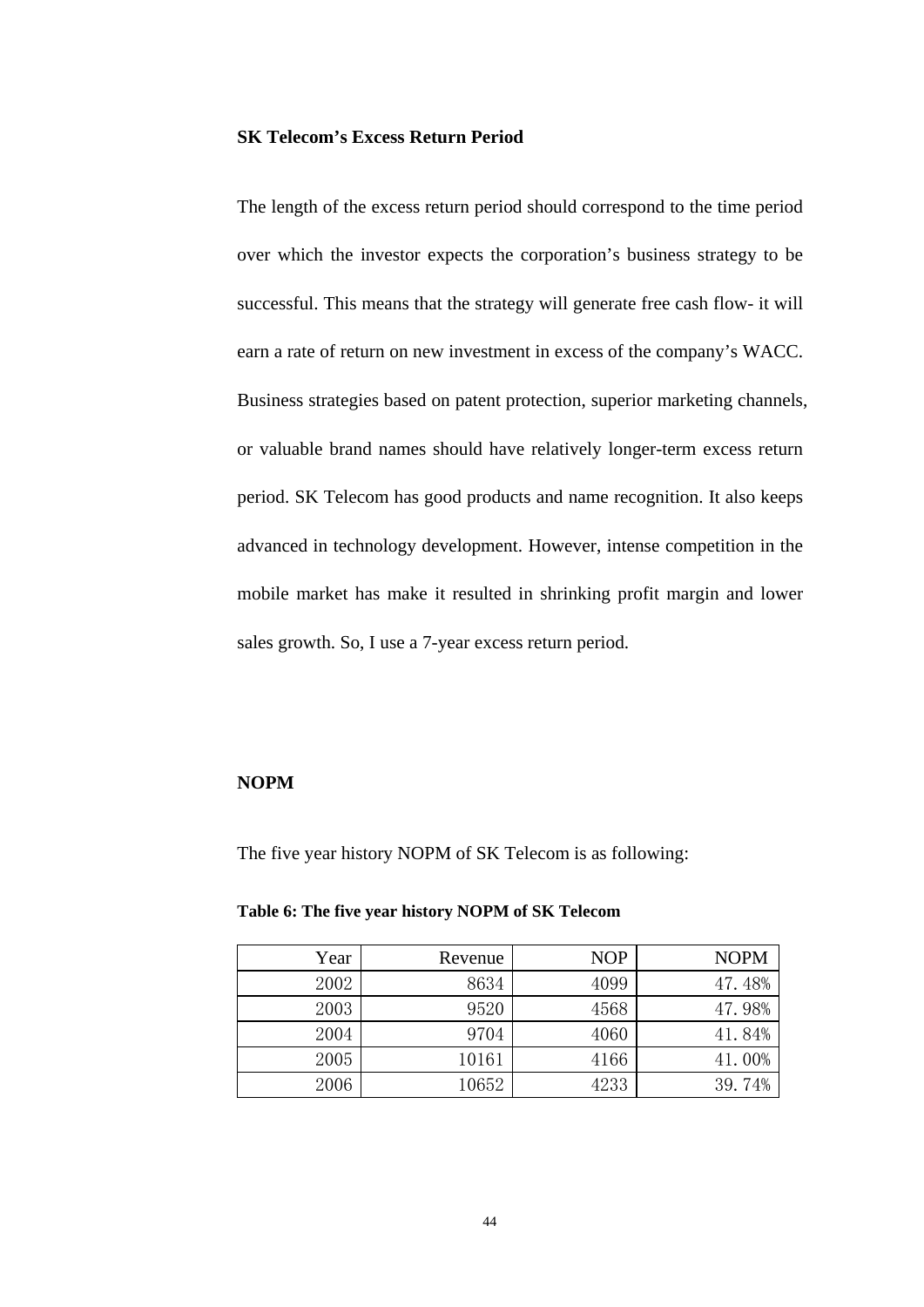SK Telecom has shown a pattern of decreasing NOPMs. This reflects the increasing market competition and the difficulty for SK Telecom to further improve its profit. I assume that SK Telecom's NOPM will decrease to 36% for the foreseeable future.

#### **Income Tax Rate and Adjusted Taxes**

The history of the income tax rate for the latest 5 years of SK Telecom is as following:

#### **Table 7: Income tax rate of SK Telecom from 2002-2006**

| Year                        | 2002 | 2003 | 2004                 | 2005 | 2006   |
|-----------------------------|------|------|----------------------|------|--------|
| Income before<br>Income tax | 2180 | 2714 | -2116                | 2555 | 2022   |
| <b>Income taxes</b>         | 669  | 771  | 621                  | 683  | 575    |
| tax rate                    |      |      | 28.41% 29.35% 26.73% |      | 28.44% |

I believe that SK telecom will continue to be profitable, so I choose the average five year tax rate of 28.72% for the valuation purpose.

#### **Net Investment**

Net investment is the dollar amount needed to fuel the growth of the firm. It includes new investment in property, plant, and equipment, minus the depreciation expense associated with previous investments. Using the cash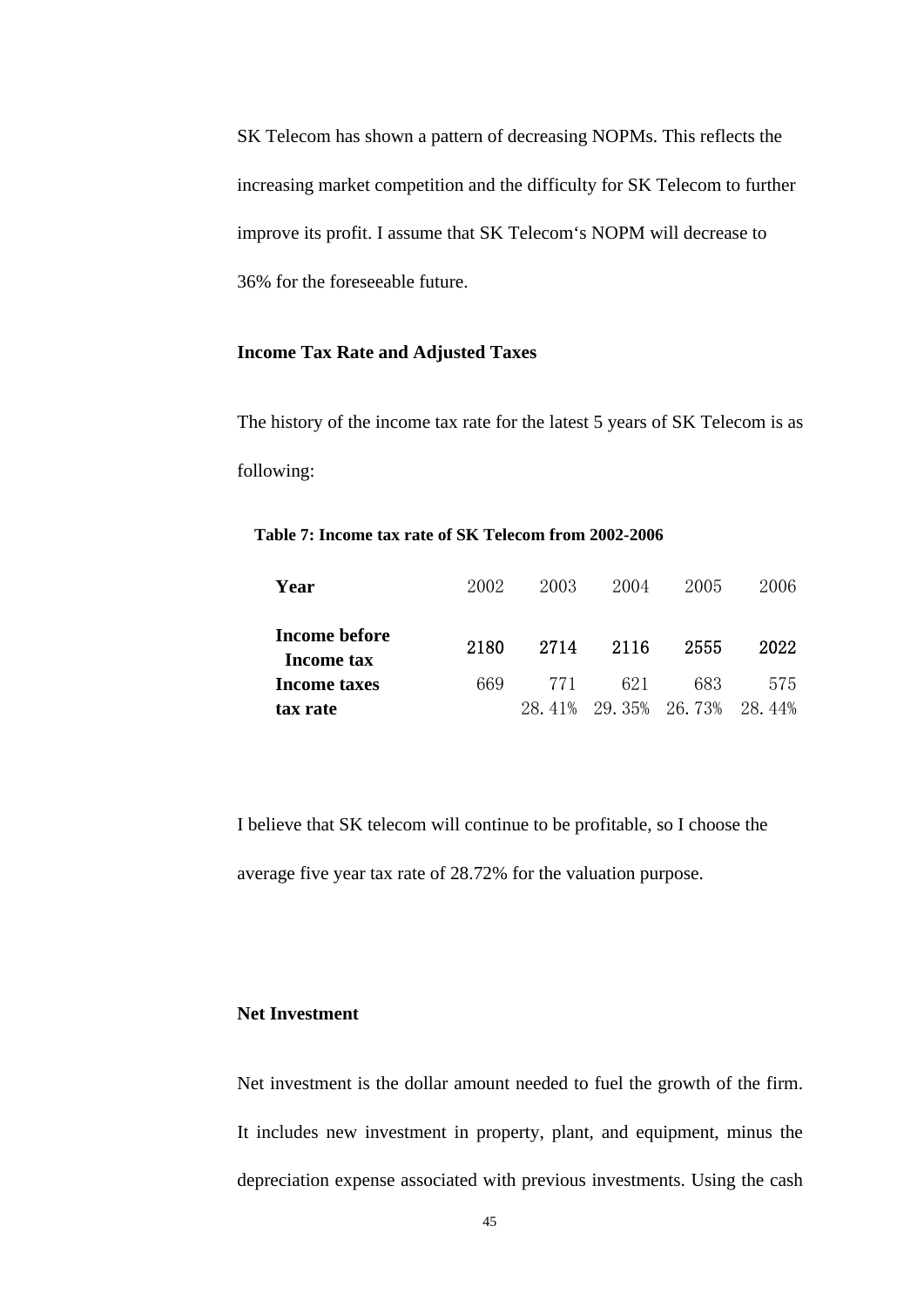flow statement, I calculated the investment and depreciation rates as following:

#### **Table 8: Investment and Depreciation History of SK Telecom from 2002-2006**

#### **In Billion Korean Won**

| Year | Revenue           | Invest- | $\%$       | Depre-  | %            | Net        |
|------|-------------------|---------|------------|---------|--------------|------------|
|      |                   | ment    | Investment | ciation | Depreciation | Investment |
| 2002 | 8634              | 1957    | 22.67%     | 1514    | 17.54%       | 443        |
| 2003 | 9520              | 1611    | 16.92%     | 1612    | 16.93%       | $-1$       |
| 2004 | 9704              | 1570    | 16.18%     | 1670    | 17.21%       | $-100$     |
| 2005 | 10161             | 1383    | 13.61%     | 1634    | 16.08%       | $-251$     |
| 2006 | 10652             | 1467    | 13.77%     | 1648    | 15.47%       | $-181$     |
|      | five year average |         | 16.63%     |         | 16.65%       |            |

As we can see, over the last 5 years, SK Telecom has invested 16.63% of revenue in the purchase of property, plant, and equipment and has expensed 16.65% of revenue in depreciation. The net investment of the company is -0.02% of revenue. It is quite not possible for a company using negative investment to development its business. So, I calculated the seven year average data as the following:

#### **Table 9: 7 years average investment and depreciation rate of SKT**

#### **In billion Korean Won**

| Year |         | Invest- | $\%$       |      |                             | Net        |
|------|---------|---------|------------|------|-----------------------------|------------|
|      | Revenue | ment    | Investment |      | Depreciation % Depreciation | Investment |
| 2000 | 5760    | 1979    | 34.36%     | 925  | 16.06%                      | 1054       |
| 2001 | 6227    | 1957    | 31.43%     | 1158 | 18.60%                      | 799        |
| 2002 | 8634    | 1957    | 22.67%     | 1514 | 17.54%                      | 443        |
| 2003 | 9520    | 611     | 16.92%     | 1612 | 16.93%                      | $-1$       |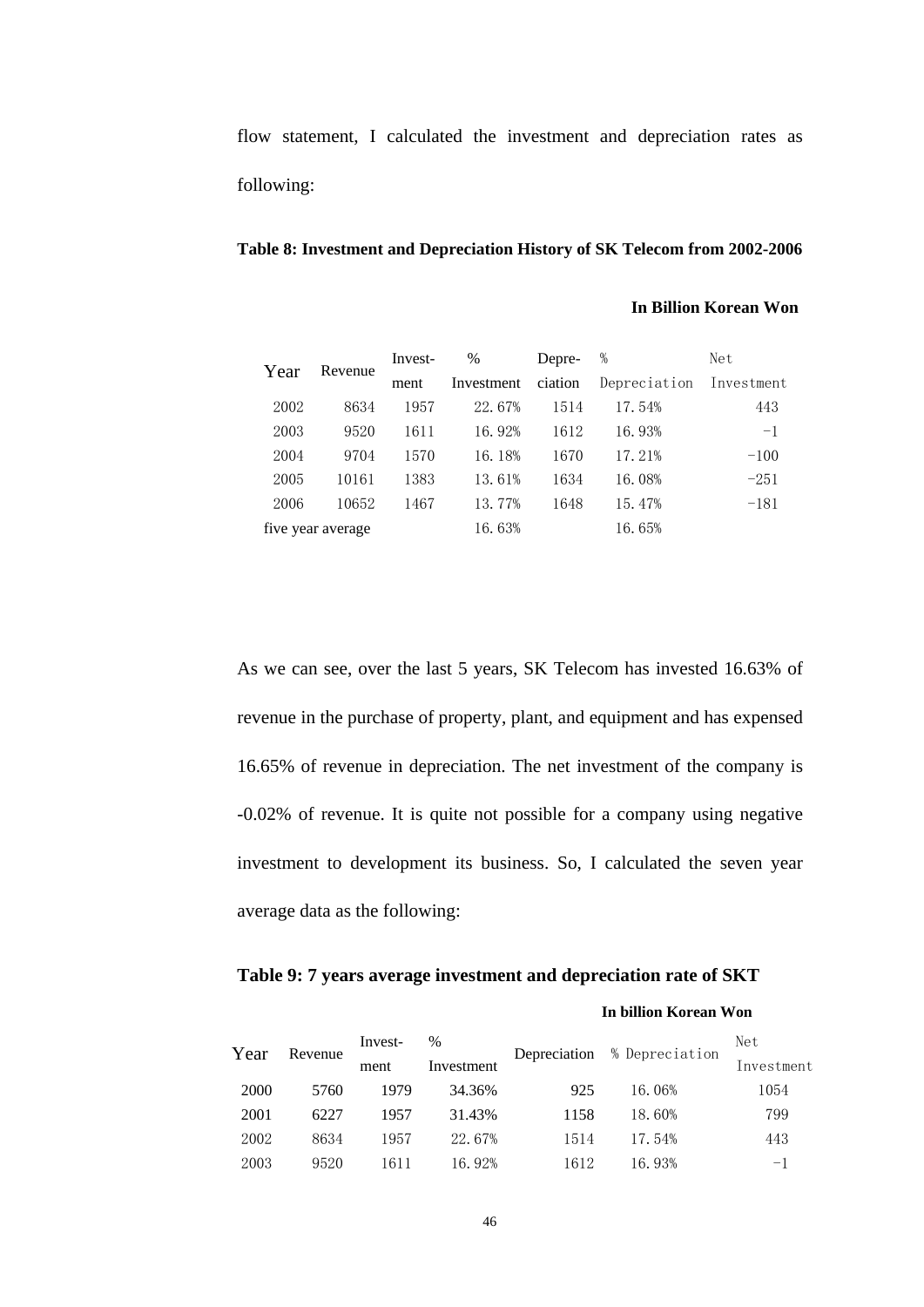| 2004       | 9704  | 1570 | 16.18% | 1670 | 17.21% | $-100$ |
|------------|-------|------|--------|------|--------|--------|
| 2005       | 10161 | 1383 | 13.61% | 1634 | 16.08% | $-251$ |
| 2006       | 10652 | 1467 | 13.77% | 1648 | 15.47% | $-181$ |
|            |       |      |        |      |        |        |
| Seven year |       |      | 21.28% |      | 16.84% |        |
| average    |       |      |        |      |        |        |

According to the table above, over the last seven years, SK Telecom has invested approximately 21.28 percent of revenue in the purchase of property, plant, and equipment and has expenses 16.84 percent of its revenue in the way of depreciation. In the foreseeable future, SKT still needs a lot of investment to develop the HSDPA and other technology to attract customers and to develop it's oversee business. For this reasons, I take the seven year average of investment and depreciation rates for the excess return period of the valuation.

#### **Incremental Working Capital**

Working capital is needed to support the sales effort of a company. Working capital equals accounts receivable plus inventory minus accounts payable. The history working capital of SK Telecom is show as following:

#### **Table 10: Five-year working capital history of SK Telecom**

#### **In billion Korean Won**

| Year | Revenue        | Acct.<br>Rec. | Inventory | Acct.<br>Pay. | Working<br>Capital | %Working<br>Capital |
|------|----------------|---------------|-----------|---------------|--------------------|---------------------|
| 2002 | 8634           | 2100          | 11        | 1588          | 523                | 6.06%               |
| 2003 | 9520           | 2250          | 8         | 1118          | 1140               | 11.97%              |
| 2004 | 9704           | 2928          | 11        | 1071          | 1868               | 19.25%              |
| 2005 | 10161          | 2941          | 6         | 972           | 1975               | 19.44%              |
| 2006 | 10652          | 2957          | 16        | 1108          | 1865               | 17.51%              |
|      |                |               |           |               |                    |                     |
|      | 5-year average |               |           | 14.85%        |                    |                     |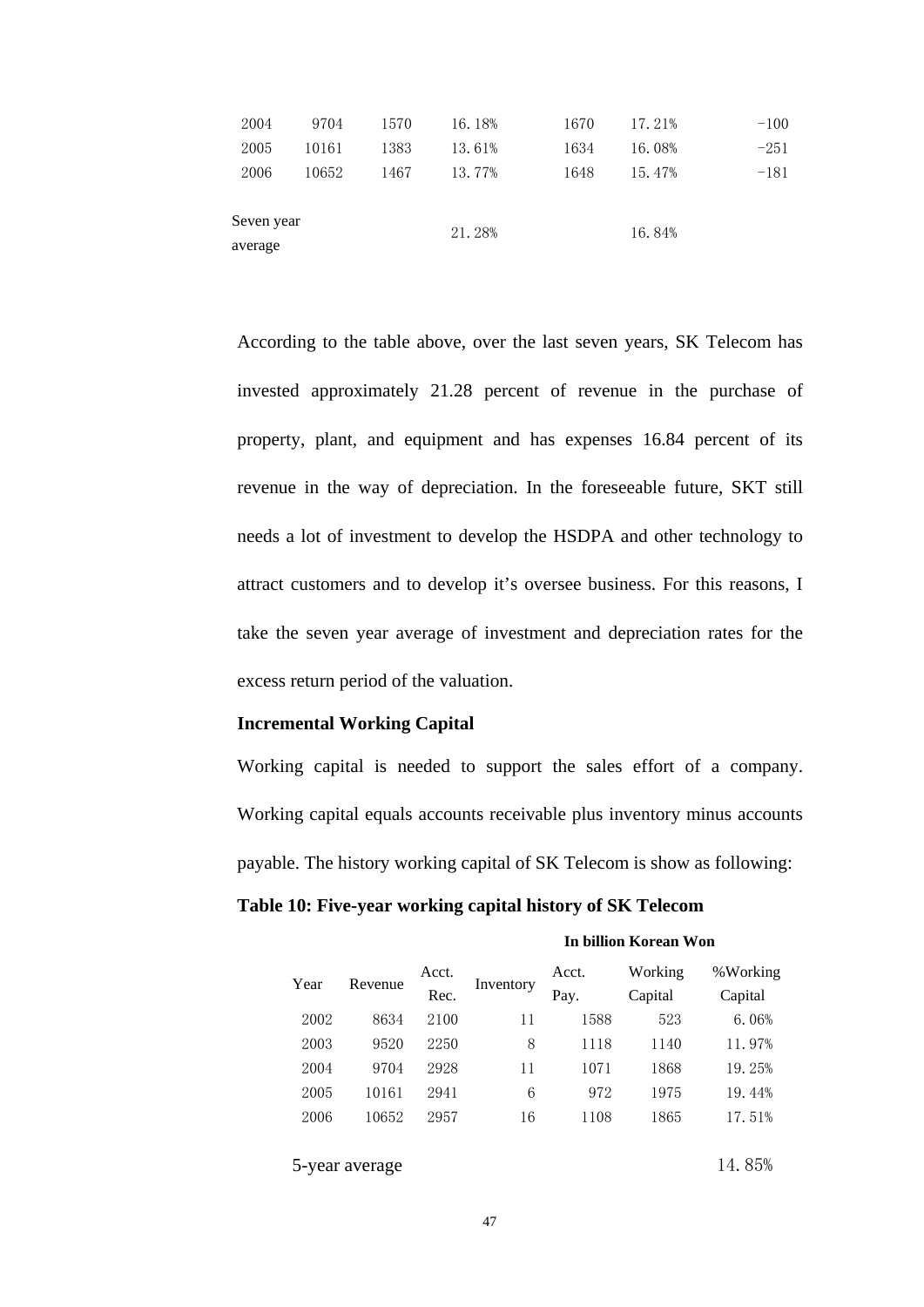From the above table we can see that SK Telecom has a significant amount of cash tied up in the working capital- an average of 14.85 percent of revenue. For the estimate of incremental working capital, I make projections that show working capital expanding at a rate of 14.85 percent times the yearly increase in revenue.

#### **Free Cash Flow to the Firm**

I use the Value Pro2002 software to get the Discounted Free Cash Flow to the Firm. See the following:

# **Table 11: Discounted Free Cash Flow to the Firm of SKT**

**Value Pro2002 General Pro Forma—Screen 7—Year Excess Return Period SK Telecom** 

| Disc. Excess Return Period FCFF | 12524 | <b>Total Corporate Value</b>   | 36846   |
|---------------------------------|-------|--------------------------------|---------|
| Discount Residual Value         | 20133 | Less Debt                      | $-2273$ |
| Short –Term Assets              | 4189  | <b>Less Preferred Stock</b>    | 0       |
| <b>Total Corporate Value</b>    | 36846 | Less short-term liabilities    | -3012   |
|                                 |       | Total<br>Value<br>Common<br>to | 31561   |
|                                 |       | Equity                         | ₩388682 |
|                                 |       | Intrinsic Stock Value          |         |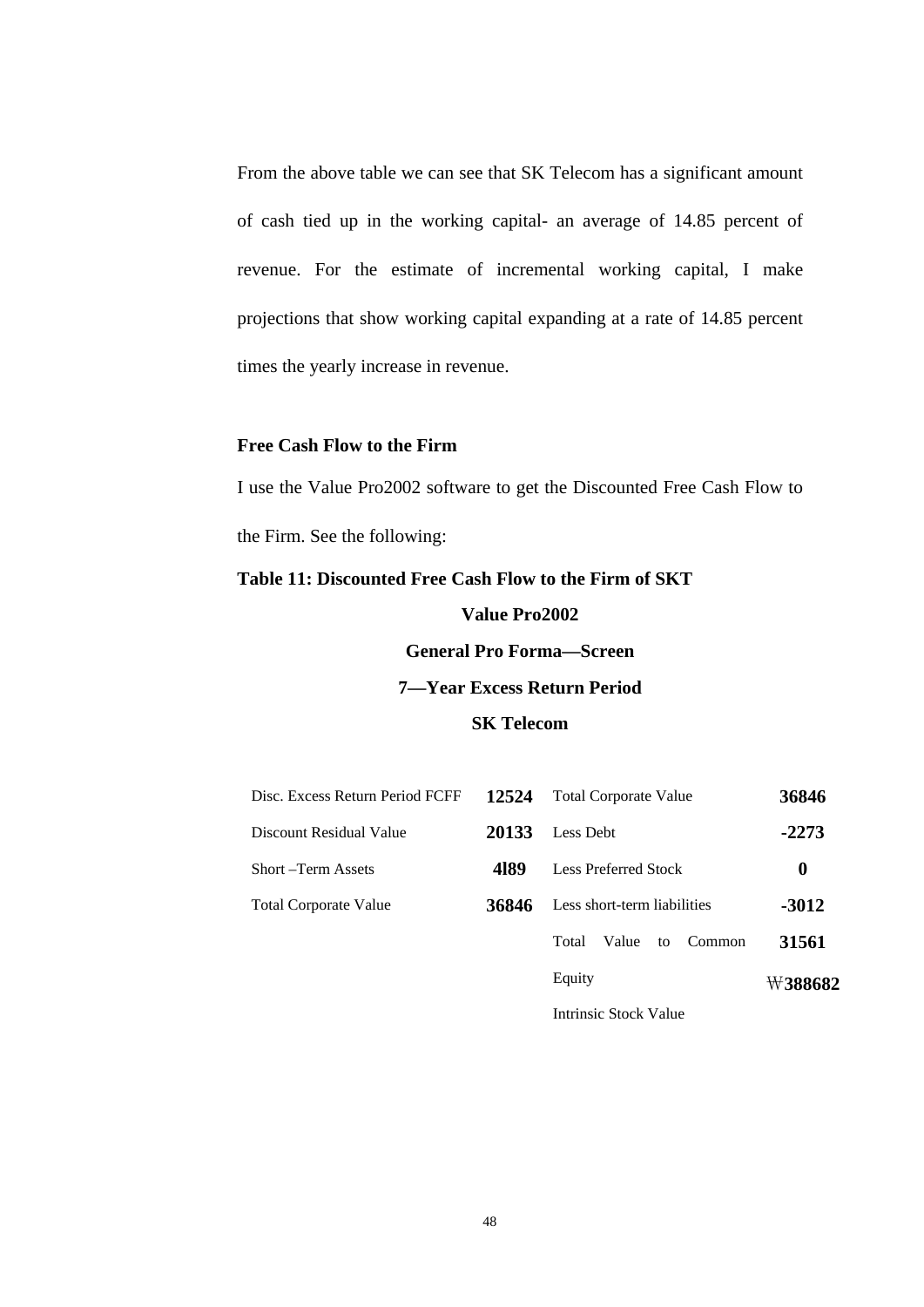| 1        | $\overline{2}$ | 3     | $\overline{4}$ | 5      | 6           | 7       | 8     | 9              | 10             | 11           | 12     | 13          |
|----------|----------------|-------|----------------|--------|-------------|---------|-------|----------------|----------------|--------------|--------|-------------|
|          |                |       |                |        | N           |         |       |                |                |              |        |             |
|          |                |       |                |        | $\mathbf O$ |         |       |                | Chang          | $\mathbf{F}$ |        |             |
|          | 12             |       |                |        | P           |         |       | Chang          | in             | $\mathsf{C}$ |        | Dis-        |
|          | months         |       |                | Adjust | А           |         | Depre | In             | working        | $\mathbf{F}$ | Disc   | counted     |
|          | Ending         | Reve. | <b>NOP</b>     | Taxes  | T           | Invest. |       | invest         | capital        | $\mathbf{F}$ | factor | <b>FCFF</b> |
| $\Omega$ | 07/20/07       | 10652 |                |        |             |         |       |                |                |              |        |             |
| 1        | 07/20/08       | 11035 | 3973           | 1141   | 2832        | 2348    | 1858  | 490            | 57             | 2285         | 0.915  | 2090        |
| 2        | 07/20/09       | 11433 | 4116           | 1182   | 2934        | 2433    | 1925  | 508            | 59             | 2367         | 0.837  | 1981        |
| 3        | 07/20/10       | 11844 | 4264           | 1225   | 3039        | 2520    | 1995  | 526            | 61             | 2452         | 0.765  | 1877        |
| 4        | 07/20/11       | 12271 | 4417           | 1269   | 3149        | 2611    | 2066  | 545            | 63             | 2541         | 0.700  | 1779        |
| 5        | 07/20/12       | 12712 | 4576           | 1314   | 3262        | 2705    | 2141  | 564            | 66             | 2632         | 0.640  | 1686        |
| 6        | 07/20/13       | 13170 | 4741           | 1362   | 3380        | 2803    | 2218  | 585            | 68             | 2727         | 0.590  | 1598        |
| 7        | 07/20/14       | 13644 | 4912           | 1411   | 3501        | 2903    | 2298  | 606            | 70             | 2825         | 0.540  | 1514        |
|          | Residual       | 13644 | 4912           | 1411   | 3501        | 2298    | 2298  | $\overline{0}$ | $\overline{0}$ | 37567        | 0.540  | 20133       |

Free cash flow includes excess return period and the residual value. All of the free cash flow is discounted to the present value by using the discount factors.

#### **3.2.2 Estimate the Weighted Average Cost of Capital**

#### Market Capitalization

SK Telecom's capital structure as of July 20 includes debt and common stock. I use its long term debt at December31, 2006 for its long term debt, which is 2273 billion. The number of common shares outstanding was 81,194,000. The market price for the stock was 219, 000 Korean Won per share on July 20, 2007. The market equity of SK Telecom is: 81194000\*219,000=177815 billion. The Market Capitalization of SK Telecom is calculated as following: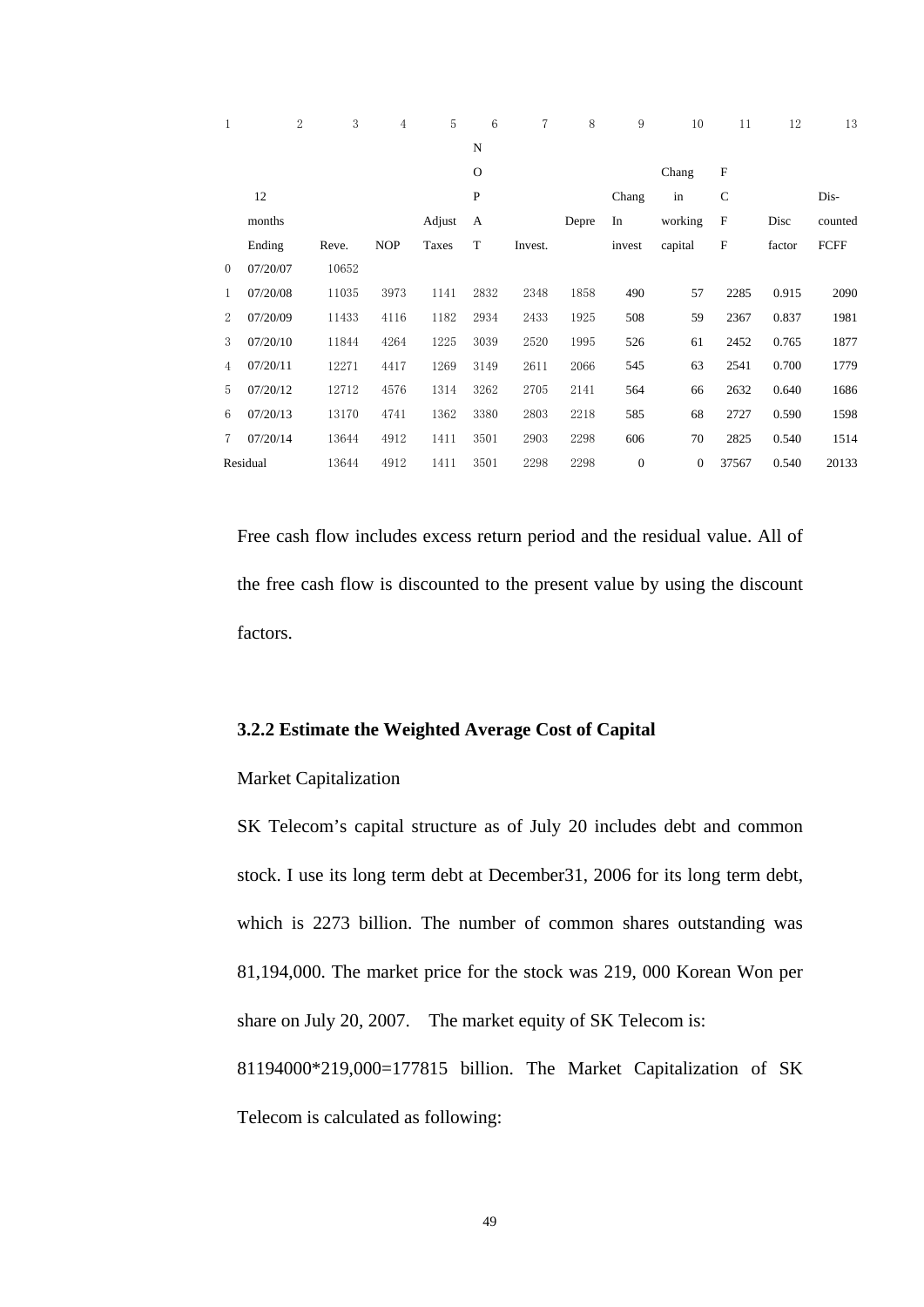|                     | <b>Market Capitalization</b> |         |
|---------------------|------------------------------|---------|
|                     | (billion Won)                |         |
|                     | <b>Market Value</b>          |         |
|                     | Total                        | $\%$    |
| Debt                | 2273                         | 1.26%   |
| <b>Common Stock</b> | 177815                       | 98.74%  |
| Total               | 180088                       | 100.00% |
| Capitalization      |                              |         |

#### **The cost of Common stock and Shares Outstanding**

The cost of the common stock equals the risk free rate plus the specific stock's beta, times the equity risk premium. I use the 3 year Korean Bond rate 4.94 % as the risk free rate. I estimate the Market Risk Premium as 5.6%. I check different websites on the Beta of SK Telecom, and estimate it as  $0.9<sup>3</sup>$ 

Expected Return on SK Telecom =  $4.94 + 5.6 * 0.9 = 9.98\%$ 

According to the market, the total share outstanding was 81,194,000 on July 20, 2007.

#### **The After –Tax Cost of Debt and Debt Outstanding**

To get the after-tax cost of debt, we need to know the current yields associated with comparable-maturity risk –free debt, the default risk associated with the company and the income tax rate. We already know the rate of risk-free debt is 4.94 and the company tax rate is 28.72%. The credit rating of SK Telecom is AA. (Fitch & Company). The financial leverage of

 $\frac{1}{3}$  $3$  According to the 5 years end of monthly stock return of SK T in the FnGuide,

I calculated the average five year beta of SK Telecom, and get Beta=0.8.

I think that with the increased competition and requirement of high technology,

the risk of SK Telecom will be a little bit higher in the long future, so, I set Beta 0.9.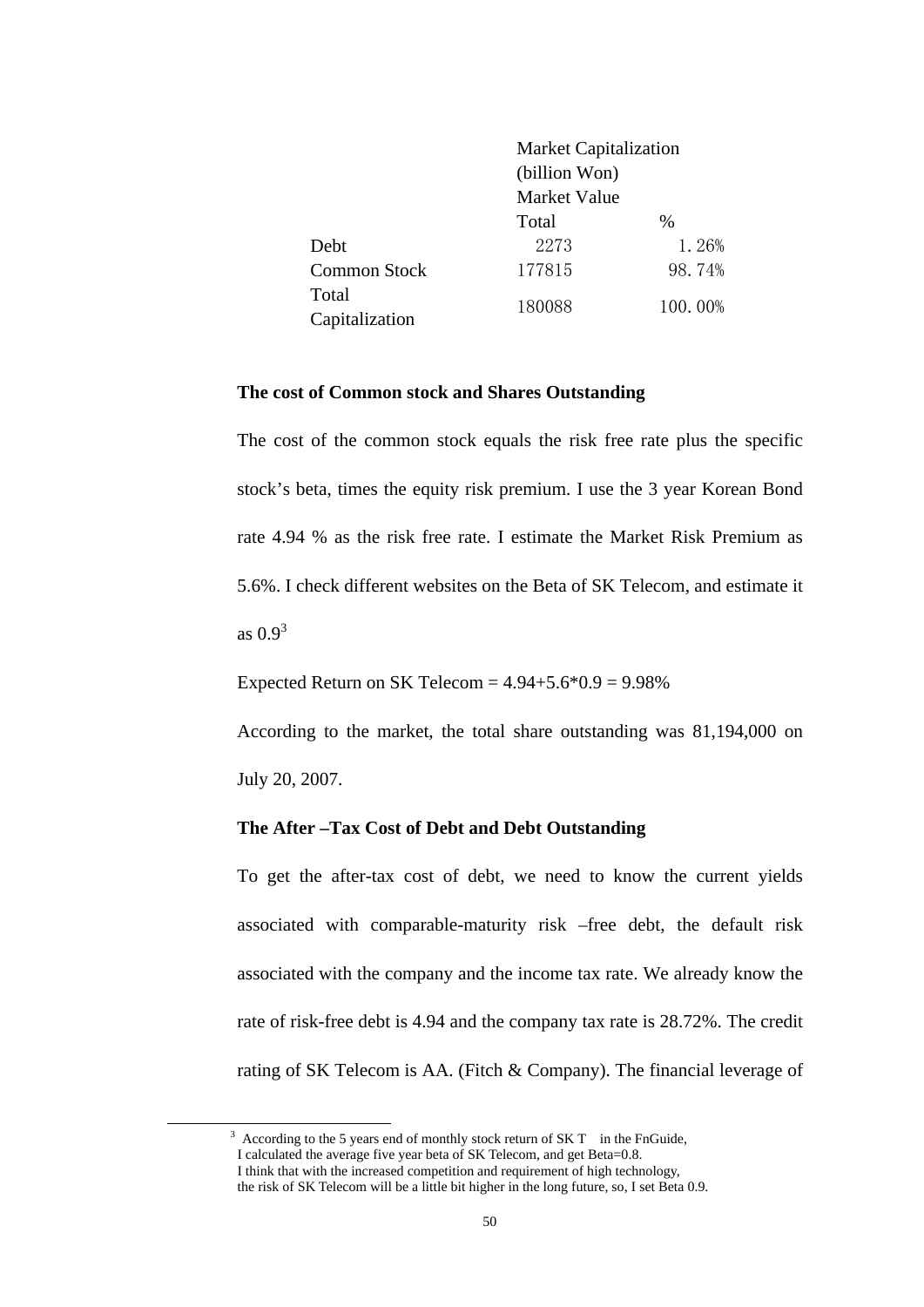SK Telecom is very low—11.33%. So, I estimate the spread to treasuries as 0.9. Using the Value Pro2002, we get the Weighted Average Cost of Capital as following:

# **Table 12: Weighted Average Cost of Capital Screen of SKT**

# **Value Pro 2002 Weighted Average Cost of Capital Screen SK Telecom Cost of Common Equity**  10-year Treasury Bond Yield 4.94 Company Specific Beta 0.9 Equity Risk Premium 5.6

#### **Market Capitalization and After-Tax Weighted Average Cost of**

**Cost of Common Equity 9.98** 

| Capital             |         |       |               |            |           |  |  |
|---------------------|---------|-------|---------------|------------|-----------|--|--|
|                     | Current | After | <b>Market</b> | %          | Weighted  |  |  |
|                     | yield   | Tax   | Value(Won)    | Capitaliza | After-tax |  |  |
|                     |         | Yield |               | tion       | yield     |  |  |
| <b>Long-Term</b>    | 5.84    | 4.16  | 2273          | 11.3%      | 0.47      |  |  |
| <b>Debt</b>         |         |       |               |            |           |  |  |
| <b>Common Stock</b> | 9.98    | 9.98  | 17783         | 88.7%      | 8. 85     |  |  |
| <b>Total</b>        |         |       | 20055         | 100%       | 9. 32     |  |  |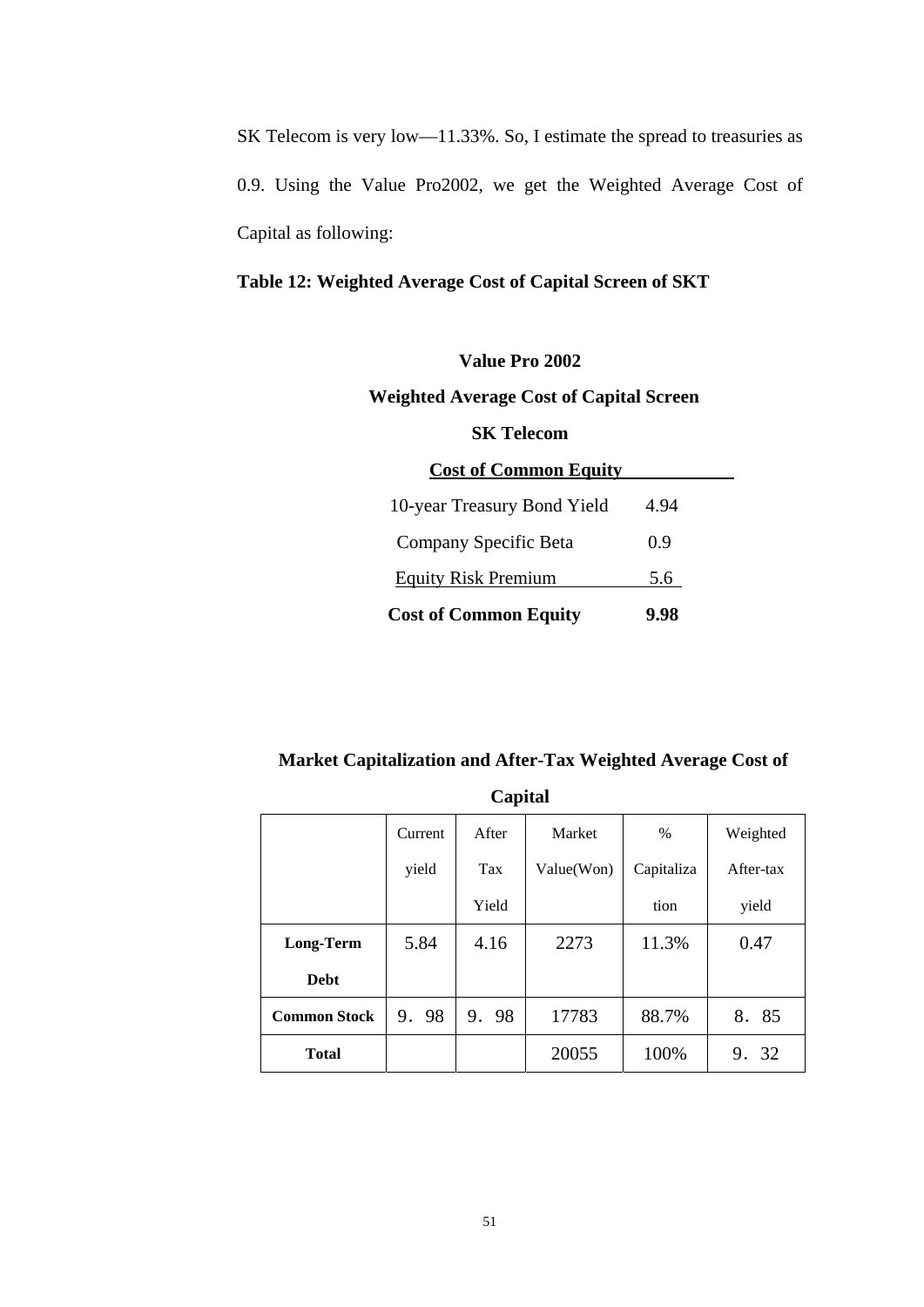# **3.2.3 Calculate Intrinsic Stock Value and Making Investment Decision**

I use the Value Pro 2002 to get the intrinsic stock value. I put all the relevant figures calculated from the former part into the Valuation Program. With these figures, the program shows the market value of the SK Telecom stock is **388682.07 Won** per share. See the figure below

#### **Table 13: Intrinsic Stock Value of SK Telecom**

Valuation Date: July 20, 2007

Value pro 2002

General Input Screen

### Intrinsic Stock Value ₩388682.07

## General Inputs

| Company Ticker                      | SK Telecom  | Depreciation Rate (% of Rev)            | 16.84          |
|-------------------------------------|-------------|-----------------------------------------|----------------|
| Excess Return Period (years)        | $\tau$      | Investment Rate (% of Rev)              | 21.28          |
| Revenues (Wbillion)                 | 10652       | Working Capital(% of Rev)               | 14.85          |
| Growth Rate (%)                     | 3.6         | Short-Term Assets (\\times\)            | 4189           |
| Net Operating Profit Margin (%)     | 36          | Short-Term Liabilities $(\forall Bill)$ | 3012           |
| Tax Rate $(\%)$                     | 28.72       | Equity Risk Premium(%)                  | 5.6            |
| Stock Price $(\mathbb{W})$          | 219000      | Company Beta                            | 0.9            |
| <b>Shares Outstanding (Billion)</b> | 0.0812      | Value of Debt Out $(\text{Wbillion})$   | 2273           |
| 10-year Treasury Yield (%)          | 4.94        | Value of Pref. Stock out (\bill)        | $\overline{0}$ |
| Bond Spread to Treasury (%)         | 0.9         | Company WACC                            | 9.32           |
| Preferred Stock Yield (%)           | $\mathbf 0$ |                                         |                |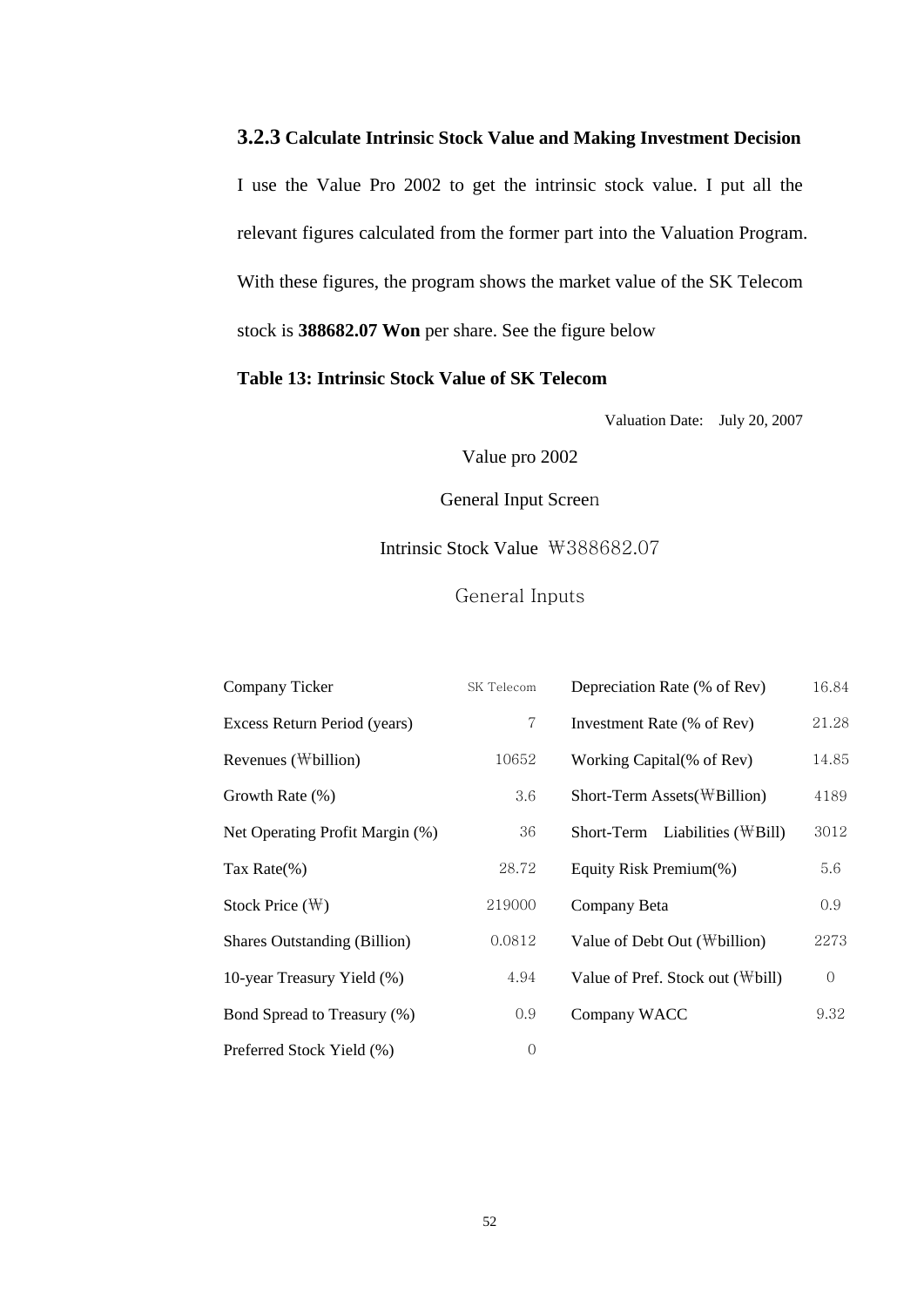Compared with the current market stock price, the intrinsic stock value ₩388682.07 is far beyond the current market price ₩219,000 per share. Based on the valuation, I recommend a strong buy.

#### **V. Summary & Conclusion**

This paper introduced three valuation methods. The focus of this study was on the case study by using free cash flow to the firm approach. The valuation model used in this paper is ValuePro2002. This model is very useful for discounted cash flow valuation.

In the Value Pro 2002 model, the most important factors which affect the corporate value are growth rate, NOPM, and company beta. For more than seven years, SK Telecom is able to realize remarkable profit and keep its growth rate to increase the shareholder value and is well positioned for future growth. Nevertheless, the decreased growth rate and NOPM reflects the increasing competition in this industry. The premiums that the company has enjoyed are not sustainable in the long-term by default. For this reasons, lower than history average growth rate and NOPM are employed in the valuation model.

The history stock performance of SK telecom is showed below: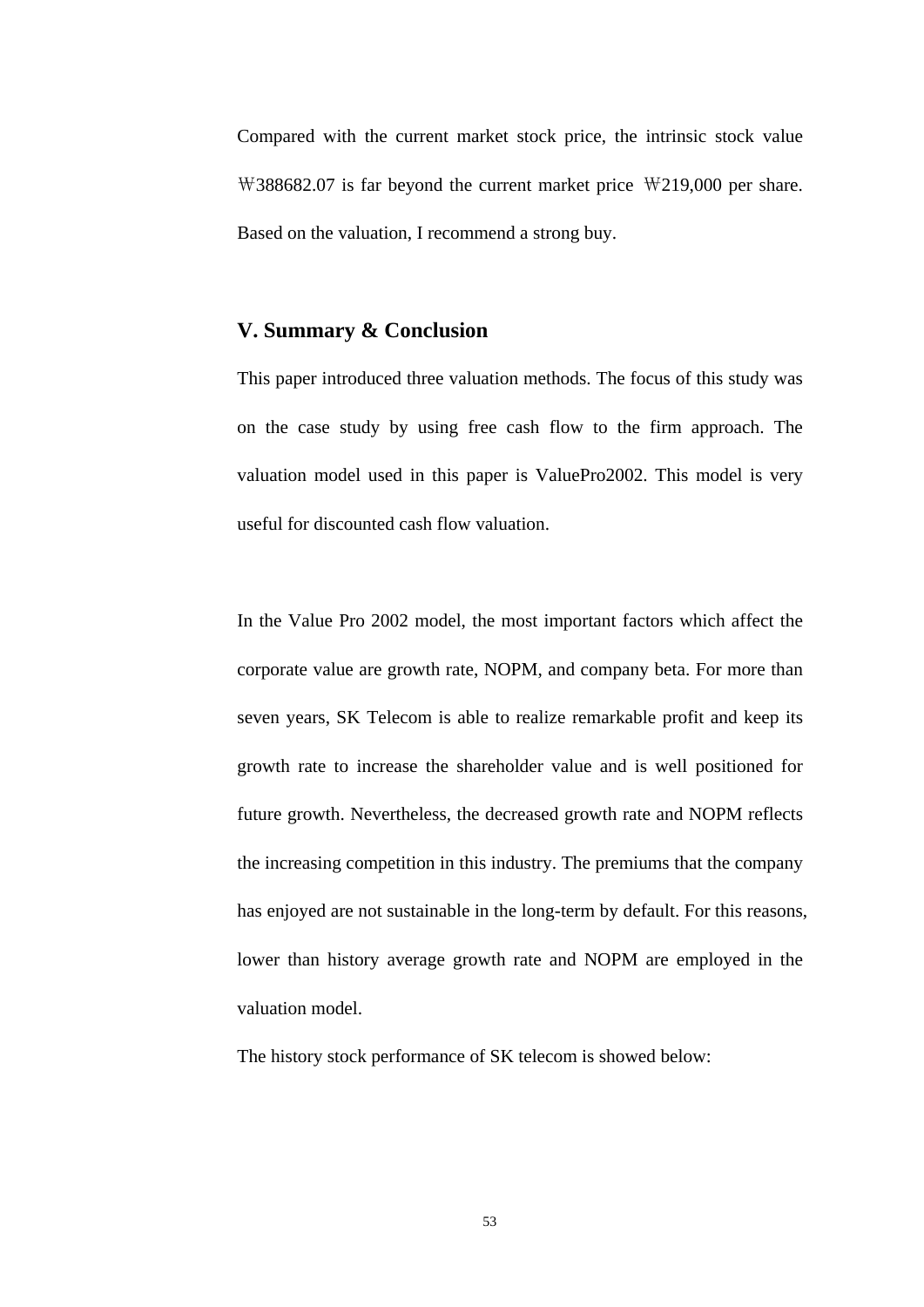

We can see that since 2001, there has been no big change for the price of SK Telecom. In other word, for a long time, the market value is far below the intrinsic value. Why is SKT Market Value so low, and for such a long time? The answers may lay on the "Korea" Factor and the Government attitude, which is not in favor of its business.

Currently most profit comes from basic cellular, but as this market approaches saturation, the development of future growth of SKT should come from non-voice service, such as cellular value added, wireless internet, internet banking and other new business. Also, as the developing room is limited in Korea, global expansion is very critical for SK Telecom's future development.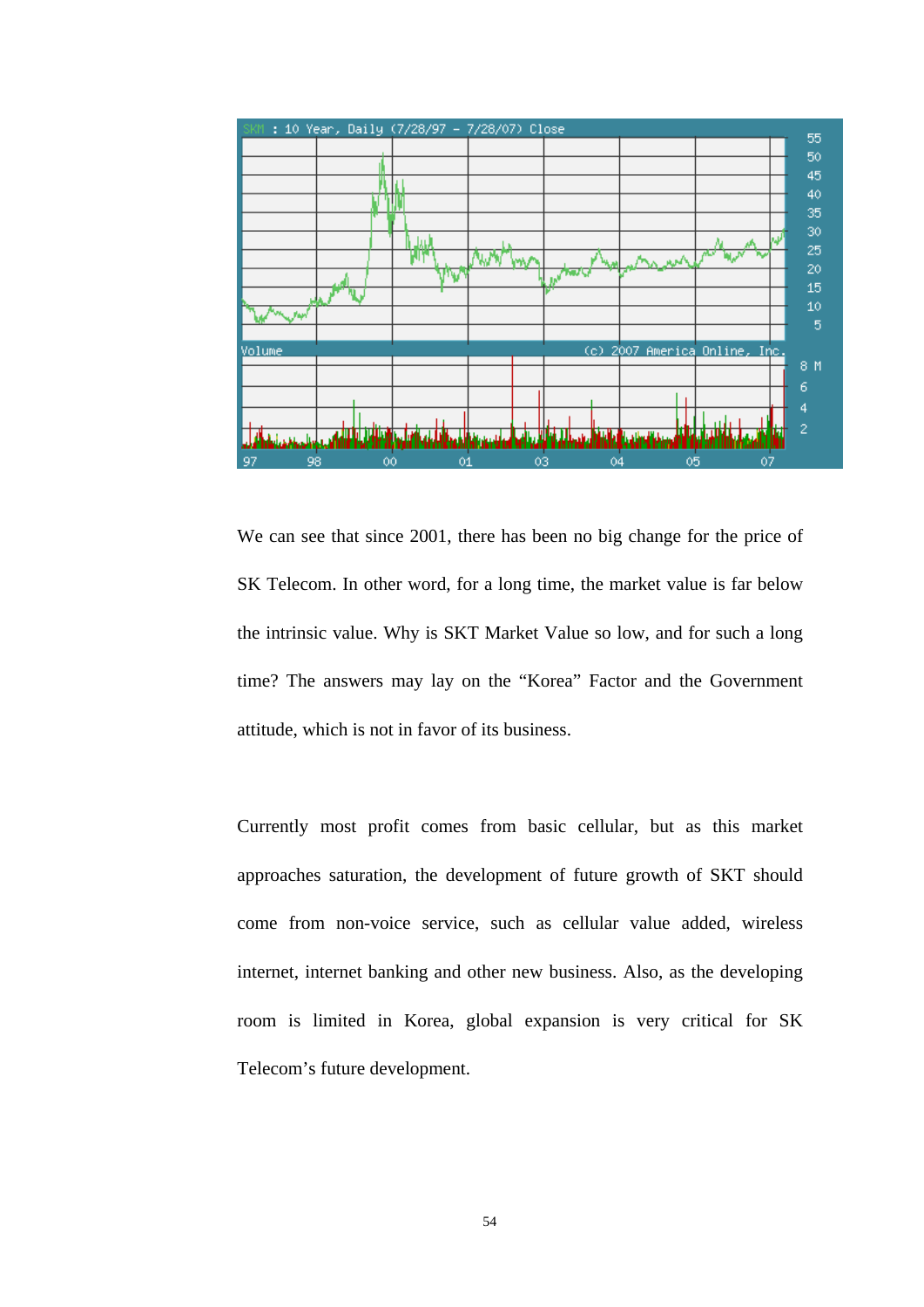According to the analysis and the Value Pro 2002 model, we got the intrinsic value of SK Telecom is far above its current market value. Based on the valuation, I recommend a strong buy.